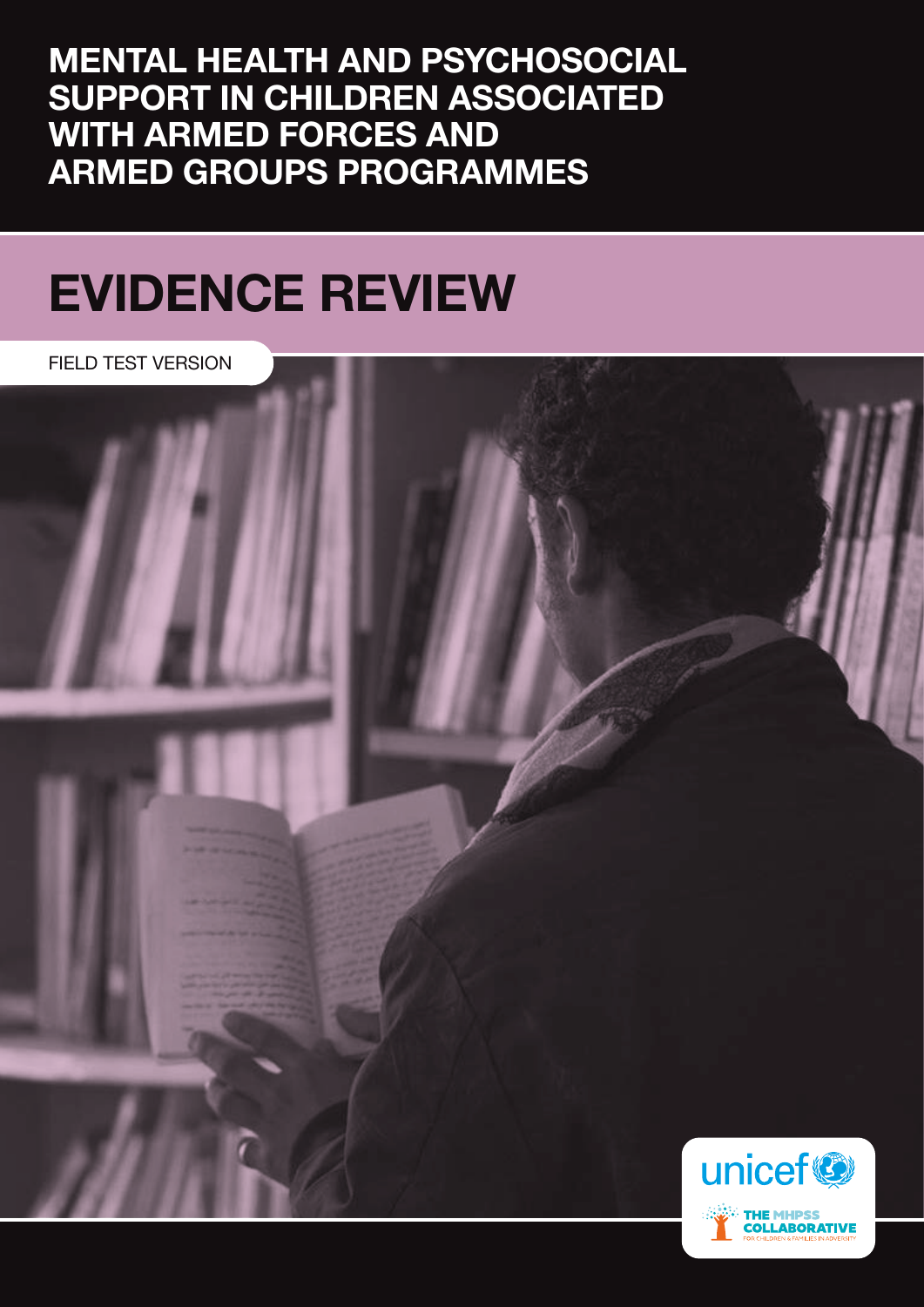© United Nations Children's Fund (UNICEF) January 2022

Permission is required to reproduce any part of this publication. Permissions will be freely granted to educational or non-profit organizations.

Published by: UNICEF Child Protection Section, Programme Division 3 United Nations Plaza New York, NY 10017, USA

Email: childprotection@unicef.org

Website: www.unicef.org/protection

Twitter: @UnicefProtects

Suggested citation: United Nations Children's Fund, *Mental Health and Psychosocial Support in Children Associated with Armed Groups and Armed Forces Programmes: Evidence Review*, UNICEF, New York, 2022.

Field test version first published January 2022

Front cover photo: Ali (not his real name), 16, reads in a public library in Yemen. In order to support his family, Ali ran away from home to join an armed group. In early 2020, after five months fighting on the frontline, he was released along with 68 other child soldiers by UNICEF and other international organizations. Photo © UNICEF/UN0456829/Fuad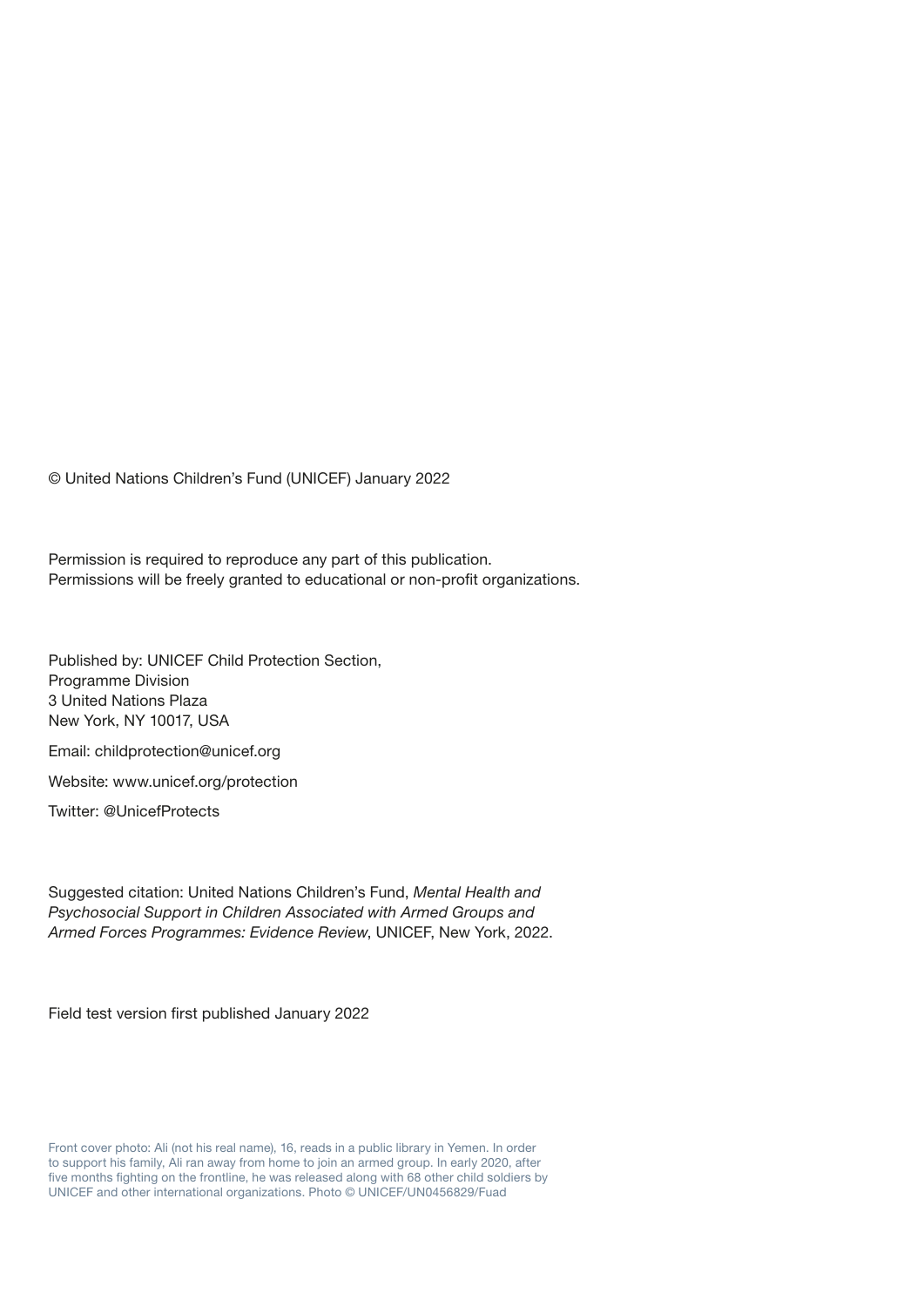## **Contents**

| <b>Tables</b>                                                   | ii.            |
|-----------------------------------------------------------------|----------------|
| <b>Abbreviations and acronyms</b>                               | iii            |
| 1. Introduction                                                 | 1              |
| Children associated with armed forces and armed groups (CAAFAG) | $\mathbf{1}$   |
| Mental health and psychosocial wellbeing of CAAFAG              | $\mathbf{1}$   |
| Rationale for the Evidence Review                               | 3              |
| 2. Methods                                                      | 4              |
| Desk review                                                     | 4              |
| <b>Technical consultations</b>                                  | 4              |
| Consultations with youth                                        | $\mathbf 5$    |
| Report structure                                                | 5              |
| 3. Key concepts and considerations for MHPSS                    |                |
| among CAAFAG                                                    | 6              |
| <b>CAAFAG</b> and 'child soldiers'                              | 6              |
| Mental health and psychosocial support (MHPSS)                  | 6              |
| MHPSS of CAAFAG and non-associated children                     | $\overline{7}$ |
| Stigma towards CAAFAG and related psychosocial problems         | $\overline{7}$ |
| Gender and MHPSS among CAAFAG                                   | 8              |
| 4. Approaches to MHPSS for CAAFAG                               | 9              |
| Child rights-based                                              | 9              |
| Resilience as a process and the need for enabling environments  | 9              |
| Specialized care approaches                                     | 10             |
| Psychosocial approach                                           | 10             |
| Ecological (multi-level) approach                               | 10             |
| Family-centred approach                                         | 11             |
| Community-based participatory approach                          | 11<br>12       |
| Arts-based approach                                             |                |
| 5. Key risk and protective factors for CAAFAG                   |                |
| <b>MHPSS and wellbeing</b>                                      | 13             |
| Social and civil identity                                       | 13             |
| Family acceptance and responsive caregiving                     | 14             |
| Caregiver mental health and relationships                       | 14             |
| Nurturing care                                                  | 15             |
| Education and livelihoods                                       | 15             |

[Social support, community participation and acceptance](#page-20-0) 15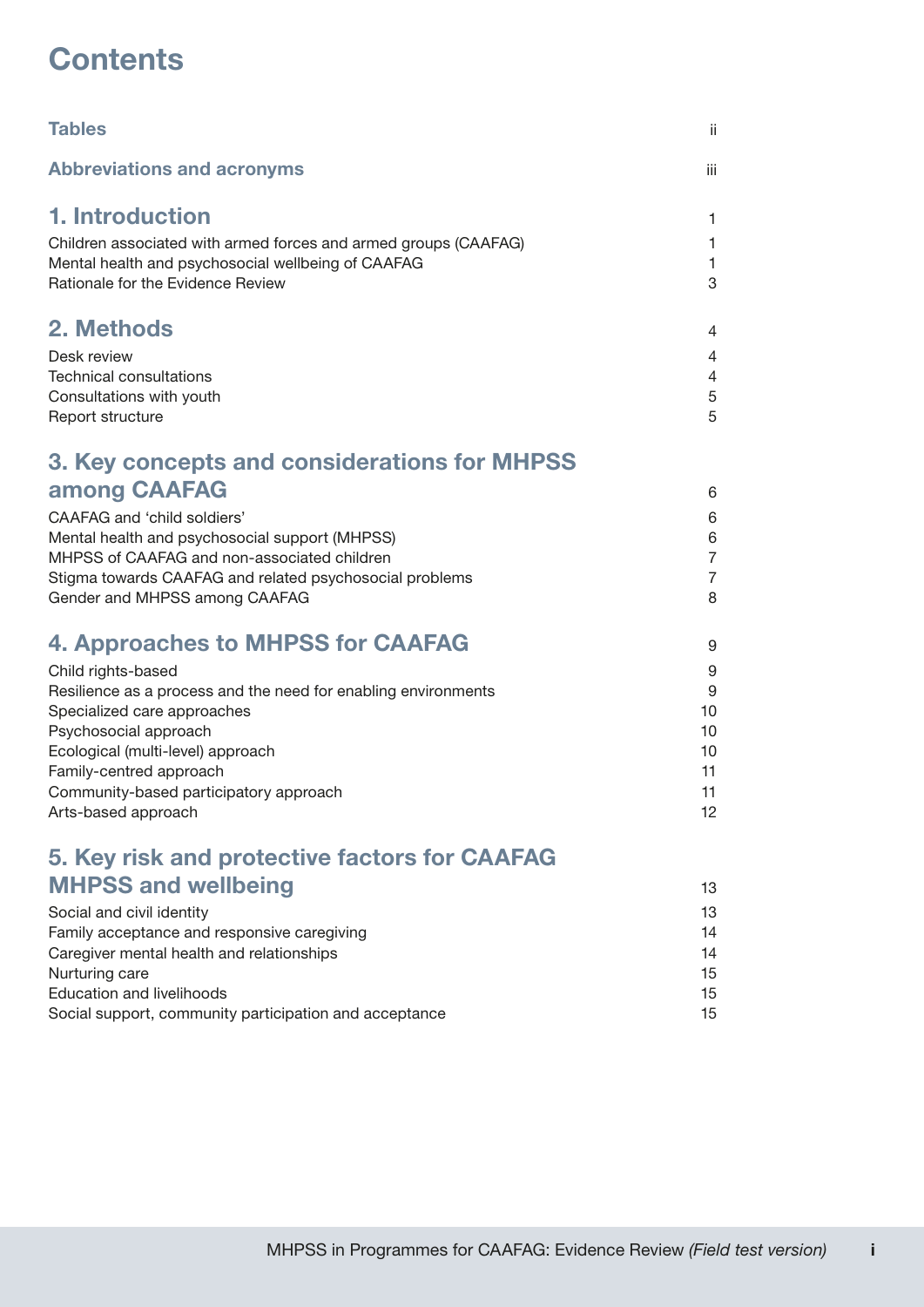<span id="page-3-0"></span>

| 6. Integrating MHPSS throughout the CAAFAG response                           | 16 |
|-------------------------------------------------------------------------------|----|
| MHPSS in the prevention of recruitment and use                                | 16 |
| MHPSS at the time of release                                                  | 16 |
| MHPSS during reintegration                                                    | 17 |
| <b>Repatriation and MHPSS</b>                                                 | 17 |
| MHPSS in the prevention of re-recruitment and re-association                  | 18 |
| <b>7. MHPSS tools to use with CAAFAG</b>                                      | 19 |
| Early childhood interventions (ECIs)                                          | 20 |
| Home visiting and psychosocial support                                        | 20 |
| Child-friendly spaces                                                         | 20 |
|                                                                               |    |
| 8. Intervention tools for school-aged CAAFAG                                  | 21 |
| Individual and group-based treatment                                          | 21 |
| Trauma-Focused Cognitive Behavioural Therapy (TF-CBT)                         | 22 |
| Youth Readiness Intervention (YRI)<br>Other school- and education-based tools | 22 |
|                                                                               | 22 |
| 9. MHPSS assessment tools to use with CAAFAG                                  | 23 |
|                                                                               |    |
| <b>10. Evidence gaps</b>                                                      | 25 |
|                                                                               |    |
| <b>Annex I. MHPSS and CAAFAG questions for technical consultations</b>        | 26 |
| Annex II. Considerations for consultations with youth with                    |    |
| <b>lived CAAFAG experiences</b>                                               | 28 |
| <b>References</b>                                                             | 30 |
|                                                                               |    |

## **Tables**

| <b>Table 1</b> Protective/promotive and risk factors for mental health and psychosocial<br>wellbeing among CAAFAG during reintegration - adapted from Weine et al. (2020) | 13 |
|---------------------------------------------------------------------------------------------------------------------------------------------------------------------------|----|
| <b>Table 2</b> MHPSS interventions used with conflict-affected children across<br>the social ecology                                                                      | 19 |
| <b>Table 3</b> Tools used to assess key MHPSS domains among children affected<br>by armed conflict                                                                        | 23 |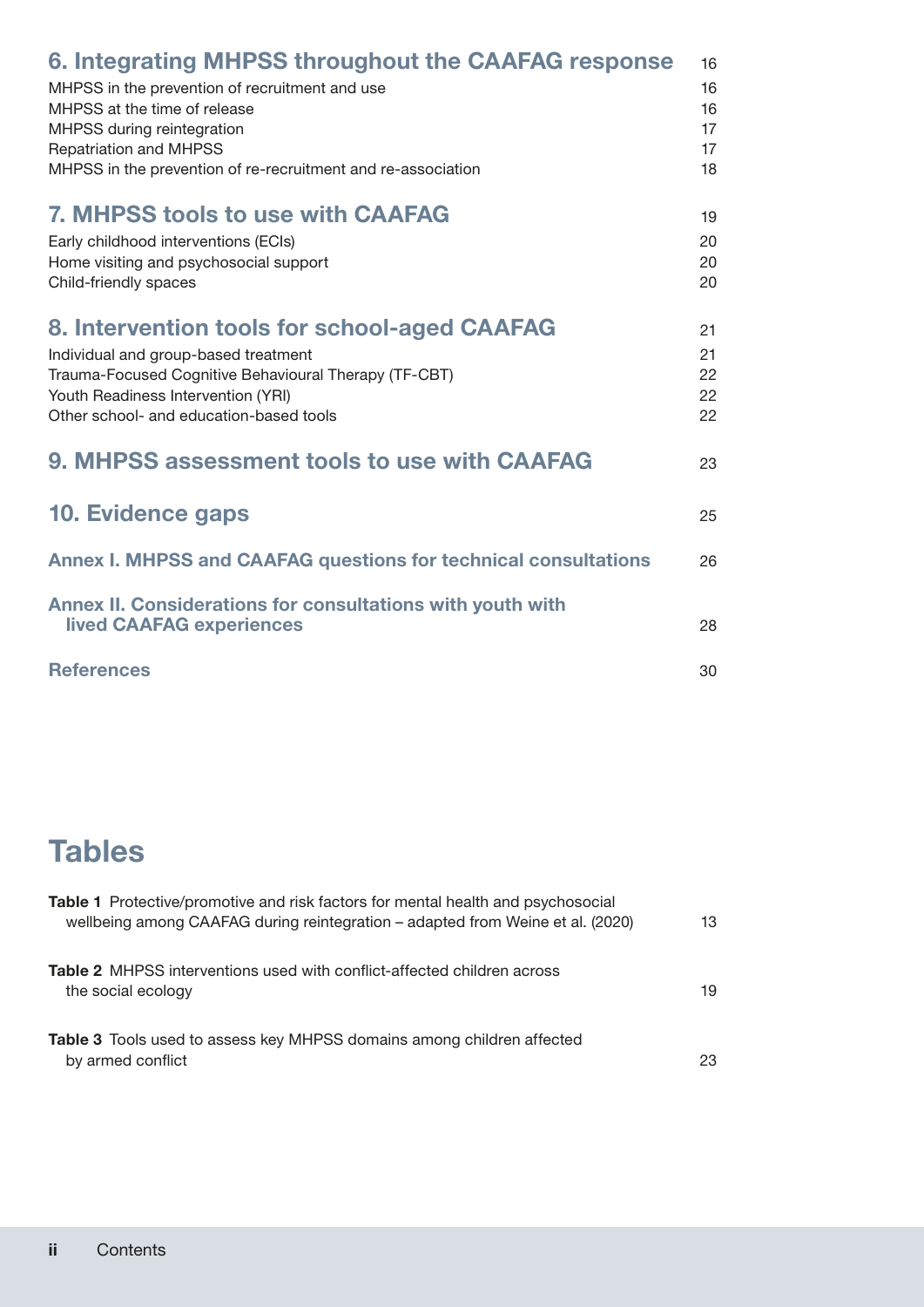## <span id="page-4-0"></span>Abbreviations and acronyms

| <b>CAAFAG</b>   | Children associated with armed forces and armed groups |
|-----------------|--------------------------------------------------------|
| <b>CB MHPSS</b> | Community-based mental health and psychosocial support |
| <b>CCCM</b>     | Community coordination and camp management             |
| <b>CFS</b>      | Child-friendly spaces                                  |
| COVID-19        | Coronavirus disease 2019                               |
| СP              | Child protection                                       |
| DDR.            | Disarmament, demobilization and reintegration          |
| <b>DRC</b>      | Democratic Republic of Congo                           |
| <b>FSA</b>      | Free Syrian Army                                       |
| <b>IASC</b>     | Inter-Agency Standing Committee                        |
| <b>IOM</b>      | International Organization for Migration               |
| <b>ISIL</b>     | Islamic State of Iraq and Levant                       |
| <b>ISIS</b>     | Islamic State in Syria                                 |
| mhGAP           | Mental Health Gap Action Programme                     |
| <b>MHPSS</b>    | Mental health and psychosocial support                 |
| <b>PFA</b>      | Psychosocial first aid                                 |
| <b>PTSD</b>     | Post-traumatic stress disorder                         |
| <b>SDF</b>      | <b>Syrian Democratic Forces</b>                        |
| <b>SGBV</b>     | Sexual and gender-based violence                       |
| <b>SOPs</b>     | Standard operating procedures                          |
| <b>TPO</b>      | Transcultural Psychosocial Organisation                |
| UNDP            | United Nations Development Organization                |
| <b>UNICEF</b>   | United Nations Children's Fund                         |
| <b>WHO</b>      | World Health Organization                              |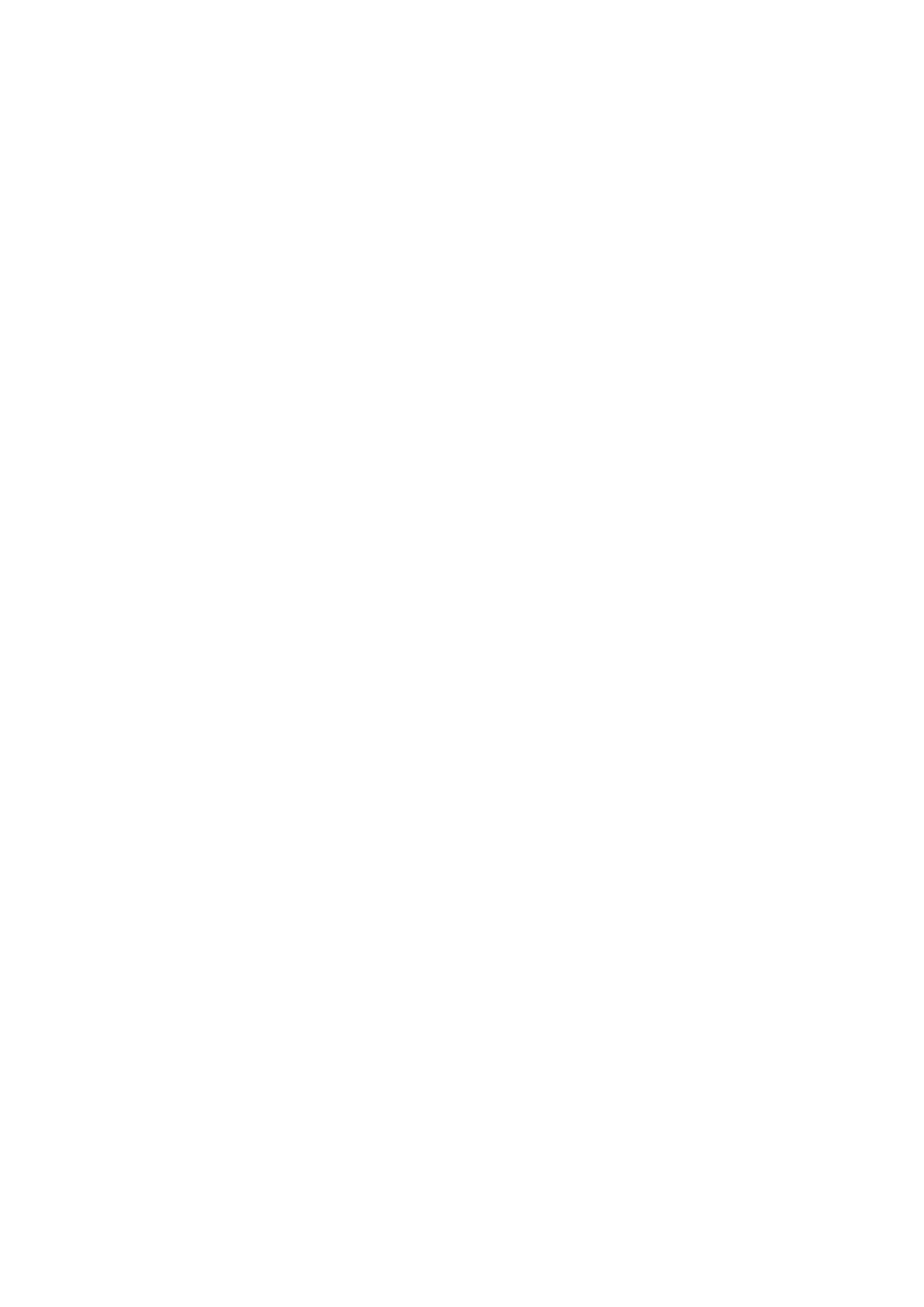# <span id="page-6-0"></span>1. Introduction

Globally, one in six children lives in a conflict zone. In the Middle East, the ratio is two in five (Østby et al., 2020). Children are increasingly exposed to violence and extreme hardship during and after war. Rates of children's association with armed forces and armed groups have doubled since 2012, and the exploitation of girls, in particular, is rising (Child Soldiers International, 2019). Since 2012, more than 30,000 cases of recruitment have been verified in 17 countries (United Nations, 2018). Girls associated with armed forces and armed groups totalled 893 in the 2018 report, four times more than the 216 recorded in 2017.

The use of children in armed forces and armed groups is a global practice. Contexts of recent concern include Afghanistan, Iraq, Democratic Republic of Congo, Central African Republic (CAR), Colombia, Syria, Somalia and South Sudan (UNICEF, 2016). Globally, between 250,000 and 300,000 children under the age of 18 are estimated to operate in the ranks of at least 57 rebel and government armed forces in ongoing conflicts.

#### Children associated with armed forces and armed groups (CAAFAG)

Children associated with armed forces and armed groups (CAAFAG) face the threat of witnessing or experiencing high levels of physical, psychological and sexual violence, including killings, extreme violence (Amone-P'Olak, 2009; Haer, 2017; Betancourt et al., 2008; Betancourt et al., 2013; Akello et al., 2010; Machel, 1996; Ager, Akesson, Stark et al., 2011; Stark, 2006) and stigma (Betancourt et al., 2020; Thabet et al., 2004; McKay & Mazurana, 2004; Akello et al., 2008; Tonheim, 2017). In some settings, over 70 per cent of CAAFAG report having been severely beaten by armed forces and armed groups, with similar rates reported by boys and girls (Amone-P'Olak, 2018; Tonheim, 2017).

In some complex emergencies, children are forced to commit violent acts that inflict emotional, psychological and physical harm on individuals and communities, including children themselves. Furthermore, many children who are alleged to have been associated with highly coercive and violent armed forces and armed groups are detained for extended periods without charge, in poor conditions, and without services (UNICEF, n.d.). Witnessing violence and involvement in armed conflict during childhood has long-term and even intergenerational consequences (Denov & Akesson, 2017; Machel, 1996; Wessells, 2016; Medeiros et al., 2020). Armed conflict affects children in many ways. War puts children at greater risk of death and being separated from their caregivers, exposure to violence including sexual violence, abduction or kidnapping by armed forces and armed groups, and recruitment and use by conflicting parties (Amone-P'Olak et al., 2016; O'Neil, 2018; Wessells, 2016; Akello et al., 2010).

### Mental health and psychosocial wellbeing of CAAFAG

Violence and abuse affect CAAFAG in numerous ways, with serious implications for their safety and wellbeing. Responding to the immediate mental health and psychosocial support (MHPSS)<sup>1</sup> needs of CAAFAG and supporting their full reintegration is crucial for their opportunities for education and livelihoods – as well as for sustainable peace (ACPHA, 2020; Betancourt et al., 2020). However, the post-conflict mental health and psychosocial wellbeing of CAAFAG remain inadequately addressed. Systems of care are almost non-existent and typically are not sustained beyond emergency responses. In technical consultations

Mental health and psychosocial support is a composite term used to describe any type of local or outside support that aims to protect or promote psychosocial wellbeing and/or prevent or treat mental disorders (IASC, 2007).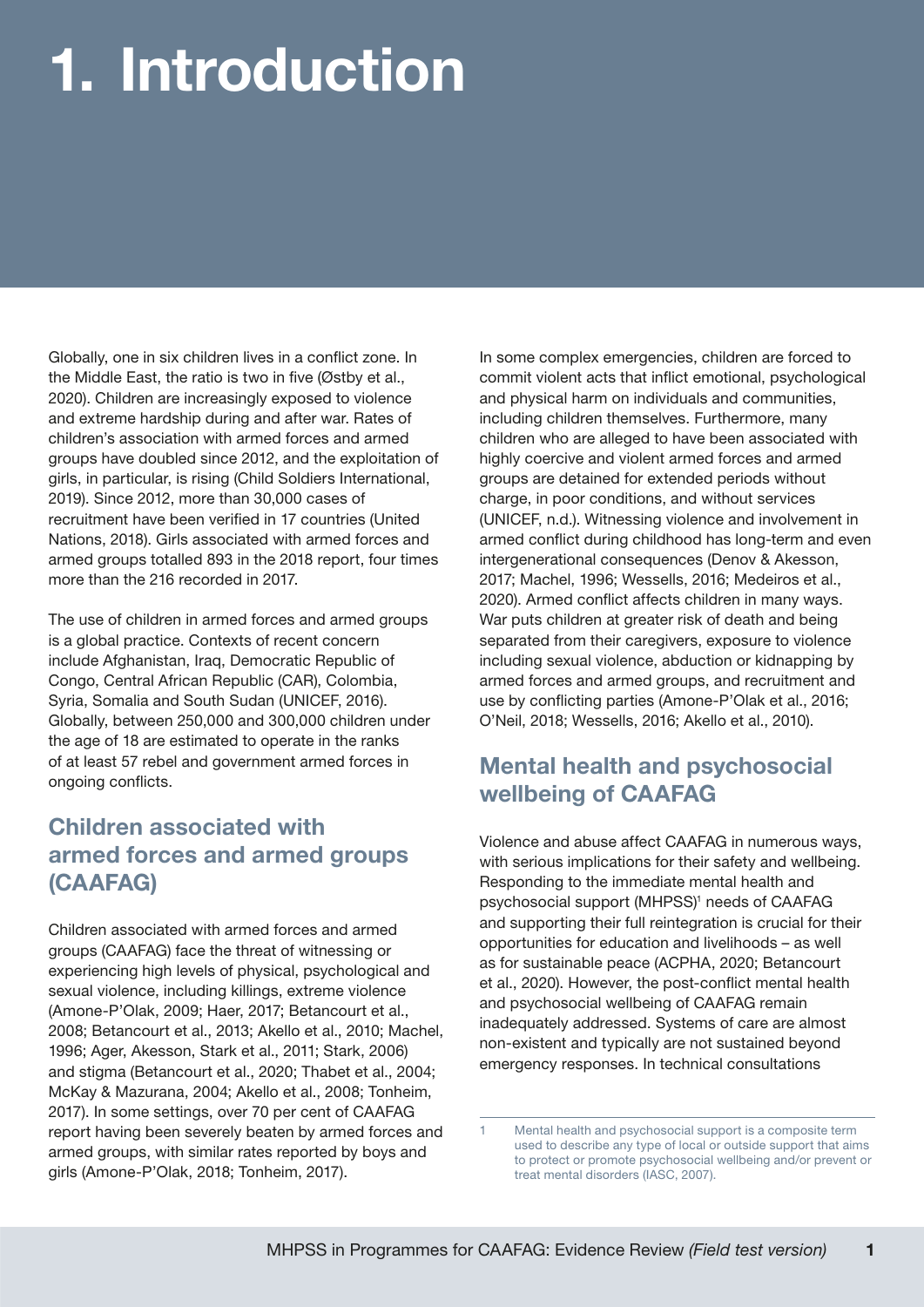(see Methods, page 4), one representative of a donor organization pointed to the dearth of resources for this population, noting "Our partners that we fund in CAAFAG programming are typically using guidance that's not tailored to MHPSS for CAAFAG […] They are training case workers to understand that CAAFAG have different needs. But we haven't seen an evidence-based approach that understands those needs."

Robust evidence demonstrates that armed conflict increases both short- and long-term risks of mental and psychosocial dysfunction in children, and particularly for CAAFAG. Thomason (2018) reported that child soldiers felt guilt and shame, while other studies show high levels of post-traumatic stress disorder (PTSD) (Bayer et al., 2007; McMullen et al., 2013; Derluyn et al., 2015; Thabet et al., 2004). CAAFAG are at an elevated risk of mental health problems such as anxiety, depression, PTSD, social isolation due to stigma and externalizing behaviour, and children who have indirect involvement with violence often experience similar problems (Bolton et al., 2007; Denov, 2019; Denov & Kahn, 2019; Betancourt et al 2010; 2019).

High rates of post-traumatic stress symptoms have been observed in children who were exposed to wars in Bosnia, Cambodia, Central America, the Middle East and Rwanda (Attanayake et al., 2009). Similarly, longitudinal research in Sierra Leone demonstrates that some former child soldiers continue to experience depression, anxiety and psychosocial difficulties, with stigma and social exclusion continuing years after conflict has ended (Betancourt et al., 2008; Betancourt et al., 2020). CAAFAG who were used to brutalize their own communities may also be deprived of future social support from kith and kin and the wider community. The context in which this happens should be considered during reintegration.

Although the effects of conflict on CAAFAG are significant, there are other important aspects of CAAFAG experience during and after conflict that drive MHPSS risks. Many CAAFAG have had their education disrupted by conflict or because their families have not been able to keep them in school due to political insecurities, poverty, early marriage and a lack of childcare. Lack or disruption of educational structure among CAAFAG is often part of a series of cascading events, including loss of loved ones and drastic changes in daily routine, which adversely affects children's mental health and psychosocial wellbeing (Willis and Nagel, 2015).

While the many negative effects of children's association with armed forces and armed groups are clear, studies show that many children exhibit resilience following war experiences and are able to reintegrate into their communities following conflict (Wessells, 2016; Medeiros et al., 2020; Denov & Maclure, 2009; Annan et al., 2011; Okraku & Yohani 2020; Kohrt et al., 2010; Aggerman & Panter-Brick 2010; Betancourt et al., 2013). In Colombia, for example, studies have found that CAAFAG demonstrate good leadership skills (Rosenau et al., 2014) and that child soldiers often serve as peace builders in their communities (Martuscelli and Villa 2018).

Technical consultations for this review (see Methods, page 4) reinforced this point. One individual noted that some demobilized CAAFAG in Colombia said they felt they were "being treated as babies or infantilized and over-protected" in the post-conflict services they received. This contrasted with how the children saw themselves: as young adults who had "voluntarily joined an armed group with responsibilities and positions of power". The youth consultations (see Methods, page 4) with Colombian ex-combatants also emphasized this point. They noted that many people joined armed forces and armed groups voluntarily because they felt the guerrillas' fight against the government was their best option for gaining better living conditions and that they were treated comparatively well. One youth participant explained, "I joined the guerrillas when I was 11 because there was nothing else to do and we didn't even have enough to eat at home." Recognizing that there can be positive outcomes for children resonates with what many agencies working with CAAFAG have perceived as a paradigm shift from a disproportionate emphasis on victimhood, psychopathology and risk (Tonheim, 2014; Amone-P'Olak et al., 2014; Kohrt et al., 2010; Fernando & Ferrari, 2013).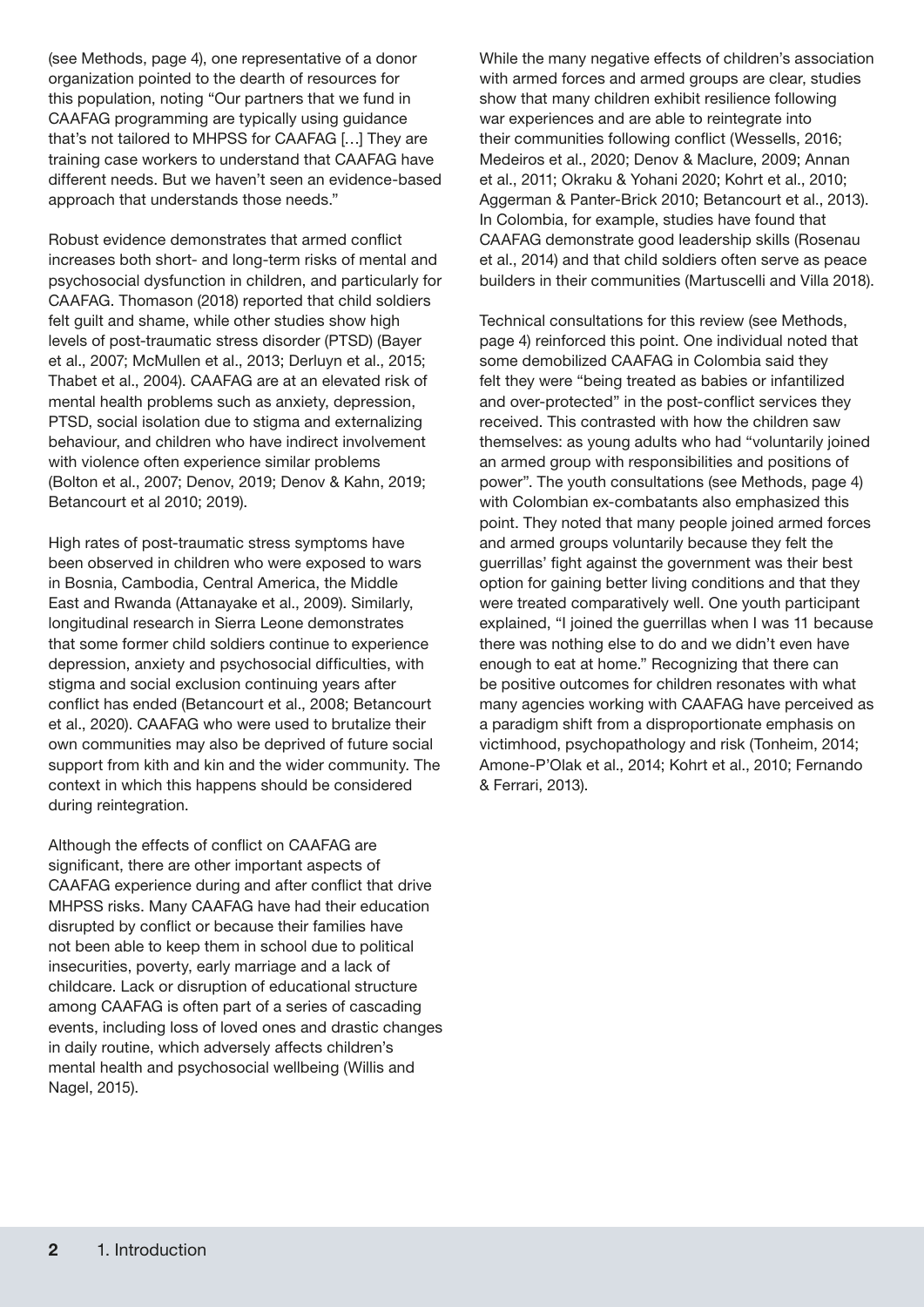### <span id="page-8-0"></span>Rationale for the Evidence Review

Using evidence-based approaches and interventions to improve mental health and psychosocial wellbeing outcomes among CAAFAG, their families and communities is crucial (SAMHSA, 2018). Evidencebased approaches should consider how MHPSS may improve children's and youths' wellbeing and how children formerly associated with armed forces and armed groups can be supported by families, communities and helping professionals. They should also consider strengthening sustainable systems to support the process of release, reintegration and transitions to adulthood, including the intergenerational impact of trauma. The global COVID-19 pandemic has also meant that many evidence-based approaches require adaptation guided by evidence, theories, models and frameworks (Moore & Metz, 2020).

Research on MHPSS in CAAFAG programmes is often neglected and is seldom given adequate technical, leadership or financial support. However, as research increases on MHPSS interventions for

conflict-affected children (with varied attention to cultural context), so does research on interventions for CAAFAG (Mukdarut et al., 2017; Brown et al., 2017). Interventions include (but are not limited to) narrative exposure therapy (Schauer et al., 2017), performative theatre (Estrada-Fuentes, 2018), CBT (Bayer et al., 2007; McMullen et al., 2013), dance therapy (Stark, 2006; Ager et al., 2011), play therapy (Ertl et al., 2011), treatment of depressive symptoms (Bolton et al., 2007) and common elements from transdiagnostic treatments that include components of CBT as well as mindfulness and interpersonal group therapy (Betancourt et al., 2014).

The objectives of this review are: first, to review the evidence on MHPSS in the reintegration of CAAFAG and the prevention of re-recruitment; second, to highlight the most effective MHPSS programming implemented by local governments and humanitarian organizations; third, to recommend best practices and approaches to systems strengthening, drawing from both evidencebased practice and practice-based evidence; and last, to identify gaps in existing practices for CAAFAG.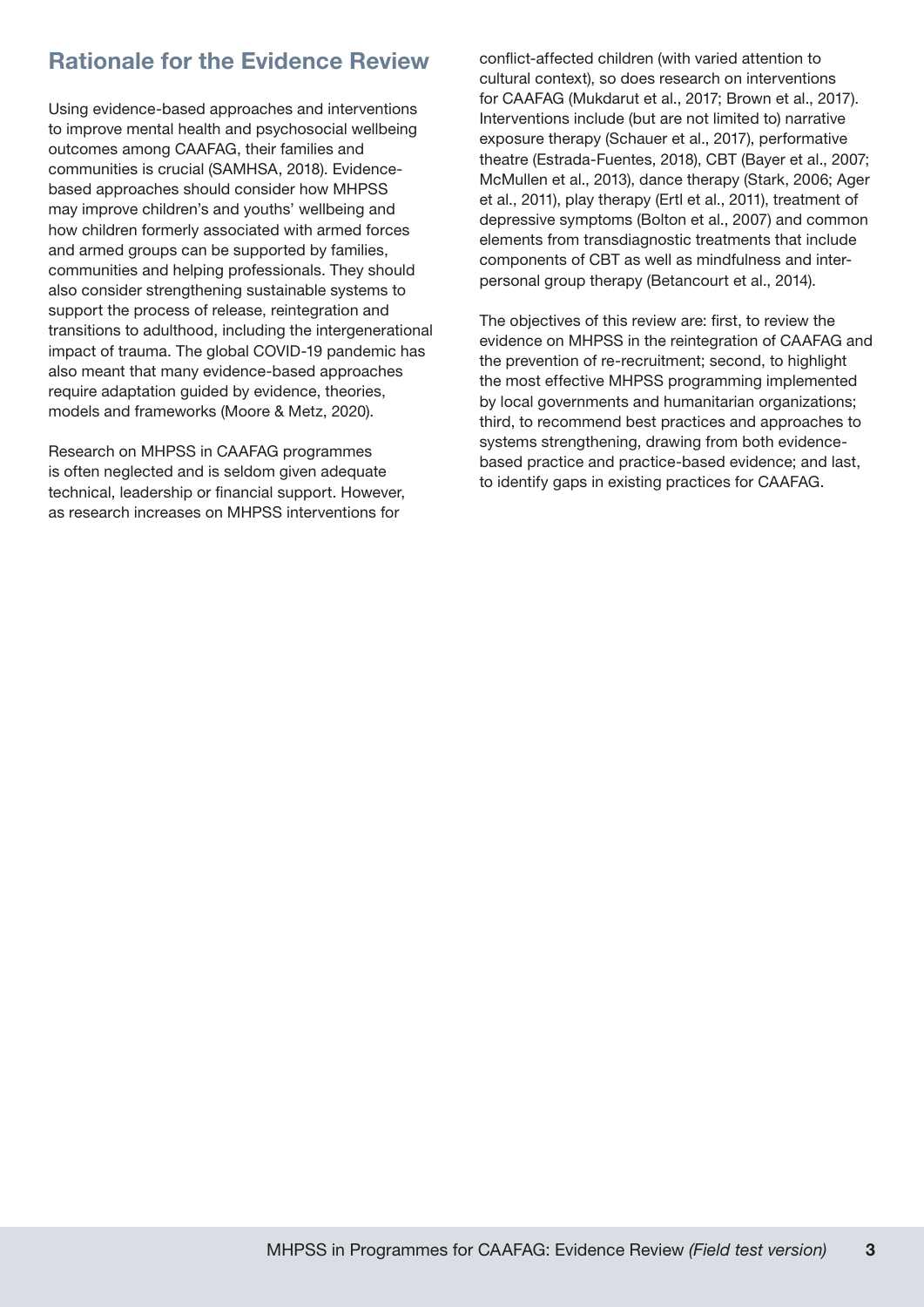# <span id="page-9-0"></span>2. Methods

This synthesis drew principally on an exhaustive desk review of MHPSS approaches and programming for CAAFAG, as well as considering what is both effective and feasible to implement. Examples from both evidence-based practice and practice-based evidence are also included (Kienzler, 2019). The desk review was supplemented by a series of consultations, including with professionals who have carried out research and/or had programme experience working in MHPSS and CAAFAG programmes (referred to in this document as technical consultations), as well as youth with lived CAAFAG experience (referred to as youth consultations). These approaches are elaborated upon below.

#### Desk review

The desk review was conducted by scanning academic literature, organizational reports, and grey literature (i.e., a rapid literature review) for evidence-based practices relevant to MHPSS in CAAFAG and related programming since 1995. The following concepts informed this search: children's exposure to war; children being recruited, abducted or involved in any activities with armed forces and armed groups; risk and protective factors for mental health and psychosocial wellbeing among children affected by conflict; and approaches, interventions and best practices for MHPSS among children and families in the context of conflict. Studies and reports were identified by using the following keywords: war, violence, war-affected children, conflict zone, armed forces and armed groups, MHPSS, mental health, psychosocial wellbeing, CAAFAG, child soldiers, Syria, ISIL and ISIS.<sup>2</sup> The desk review was conducted by distinct searches through the following

databases: Global Health; Medline; Social Services Abstracts (ProQuest); Social Work Abstracts (Ovid); PsycINFO 1987– (Ovid); CINAHL Plus with Full Text; and Google Scholar.

In addition to online searches, international agencies participating in the Alliance for Child Protection CAAFAG Taskforce and Inter-Agency Standing Committee (IASC) MHPSS Child and Families Workgroup were also asked to share reports and internal documents with evidence relevant to identifying best practices for MHPSS in CAAFAG programming. The websites of agencies that self-identified as actively interested in this space were searched, including sites for War Child Holland, War Child UK, Save the Children International, International Rescue Committee, UNICEF, Terre des Hommes, Plan International, Plan Germany and HealthNet TPO.

#### Technical consultations

Individual, paired and small group one-hour, semistructured interviews<sup>3</sup> were conducted via Zoom with 22 research, programme and technical experts with experience in MHPSS with CAAFAG from a range of local, national and international humanitarian and mental health organizations.4

The purpose of technical consultations was to gain an understanding of researcher and practitioner perspectives of what is working, what the challenges are and where there are gaps in delivery of MHPSS interventions in CAAFAG programmes. Interviews also provided insight into emerging MHPSS programming being implemented with CAAFAG. Many experts

- 2 Syria, ISIL and ISIS were added as query terms as a search strategy to identify the most current evidence for delivering MHPSS in CAAFAG programmes in hard-to-reach or complex contexts.
- 3 For a list of sample questions see Annex I.

4 Organizations included War Child UK, War Child Holland, SEED Foundation, International Rescue Committee, The Tavistock and Portman NHS Foundation Trust, Plan International Germany, The Centre for Victims of Torture, Save the Children, UNICEF, mhpss.net, academic institutions (Columbia University and McGill University) and development agencies (USAID).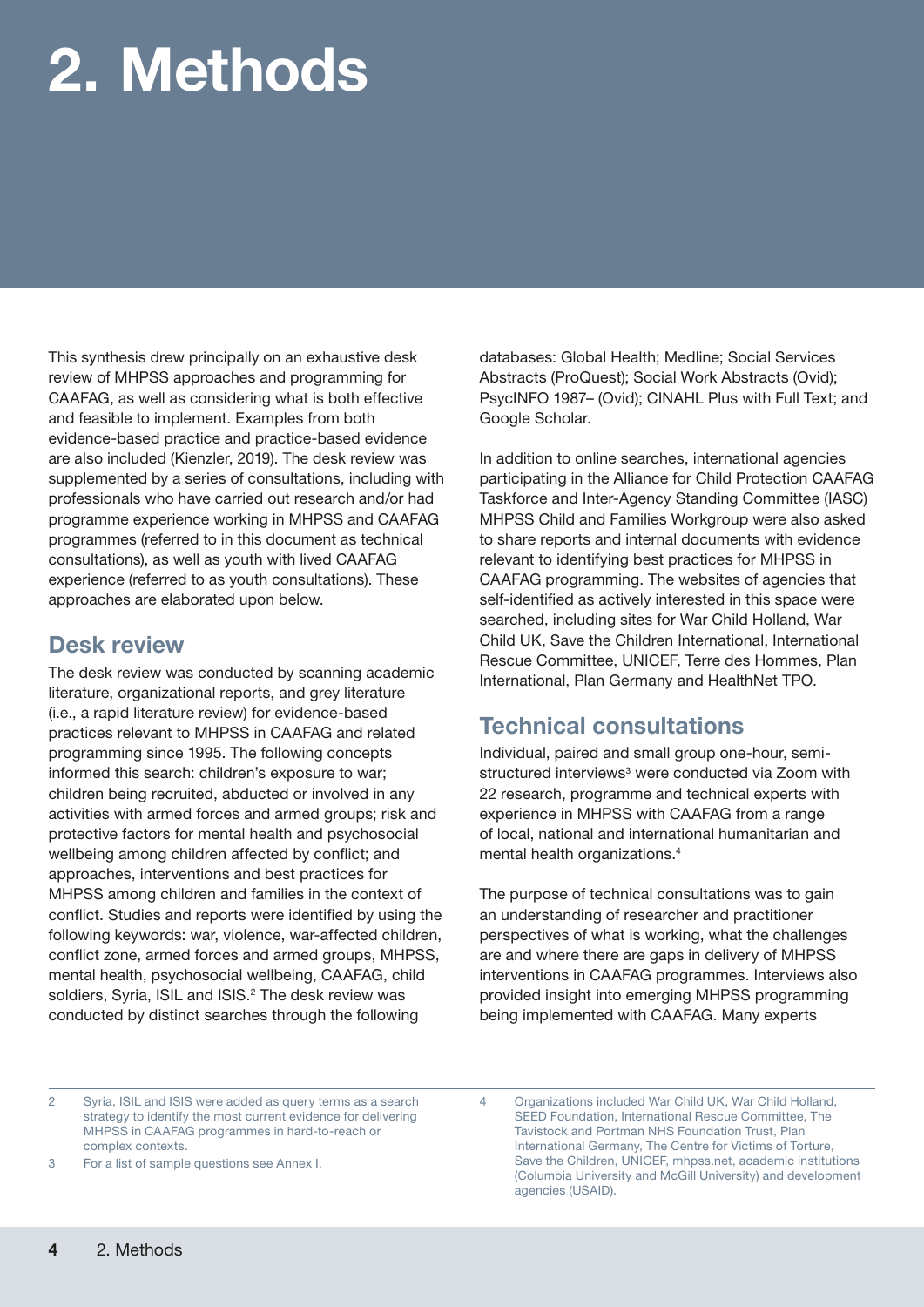<span id="page-10-0"></span>shared tools and information related to these ongoing programmes. The additional information provided by the technical consultations strengthened the evidence review and the interpretation evidence.

Experts were initially identified through organizations that responded to email and in-meeting announcements requesting participation in the consultation through the Alliance for Child Protection CAAFAG Taskforce and the IASC MHPSS Child and Families Workgroup. Outreach for participation was also extended via email to individuals and organizations recommended by members of these groups.

#### Consultations with youth

Safe, meaningful individual interviews and focus group discussions were conducted with 19 youths with lived CAAFAG experience in Syria (N=8, all male, aged 21–24) and Colombia (N=11, 10 women and 1 man, aged 22–41 years), respectively. An additional focus group discussion was held in Colombia with a group of four children (2 girls and 2 boys) aged 8 to 14 years who were receiving support from a local provider and who were thought to be at particular risk of recruitment into armed groups. The purpose of youth consultations was to gather knowledge, opinions, judgements and insights, as well as evidence of the lived experiences of MHPSS among CAAFAG as it relates to the prevention of recruitment (and re-recruitment), release and reintegration. We asked participating organizations in the Alliance for Child Protection CAAFAG Taskforce and the IASC MHPSS Child and Families Workgroup to connect reviewers with networks engaging with youth with lived experience. To prioritize safeguarding, outreach was conducted only with youth within these networks. Considerations for youth engagement (see Annex II) in the consultative process were shared with potentially interested organizations to co-create a bespoke facilitation approach specifically tailored to organizational, programme and youth contexts. Semi-structured interviews and focus group discussions were facilitated by organization staff already known to and trusted by the youth. Interviews were semi-structured using the question list in Annex II as a conversation guide.

#### Report structure

This report highlights key concepts, defines terms, presents the findings of the evidence review synthesized across methods, raises key contextual considerations for MHPSS in CAAFAG programming, and makes recommendations for developing operational and contextual guidance.

First, the review elaborates on key concepts and considerations for MHPSS among CAAFAG. Next it describes approaches to delivering MHPSS and then considers risk and protective factors around mental health and psychosocial wellbeing that may be of particular importance to CAAFAG. The review then offers considerations around integrating MHPSS throughout the CAAFAG response before describing MHPSS tools for use with CAAFAG. The review concludes with a discussion of evidence gaps and recommended areas for further research.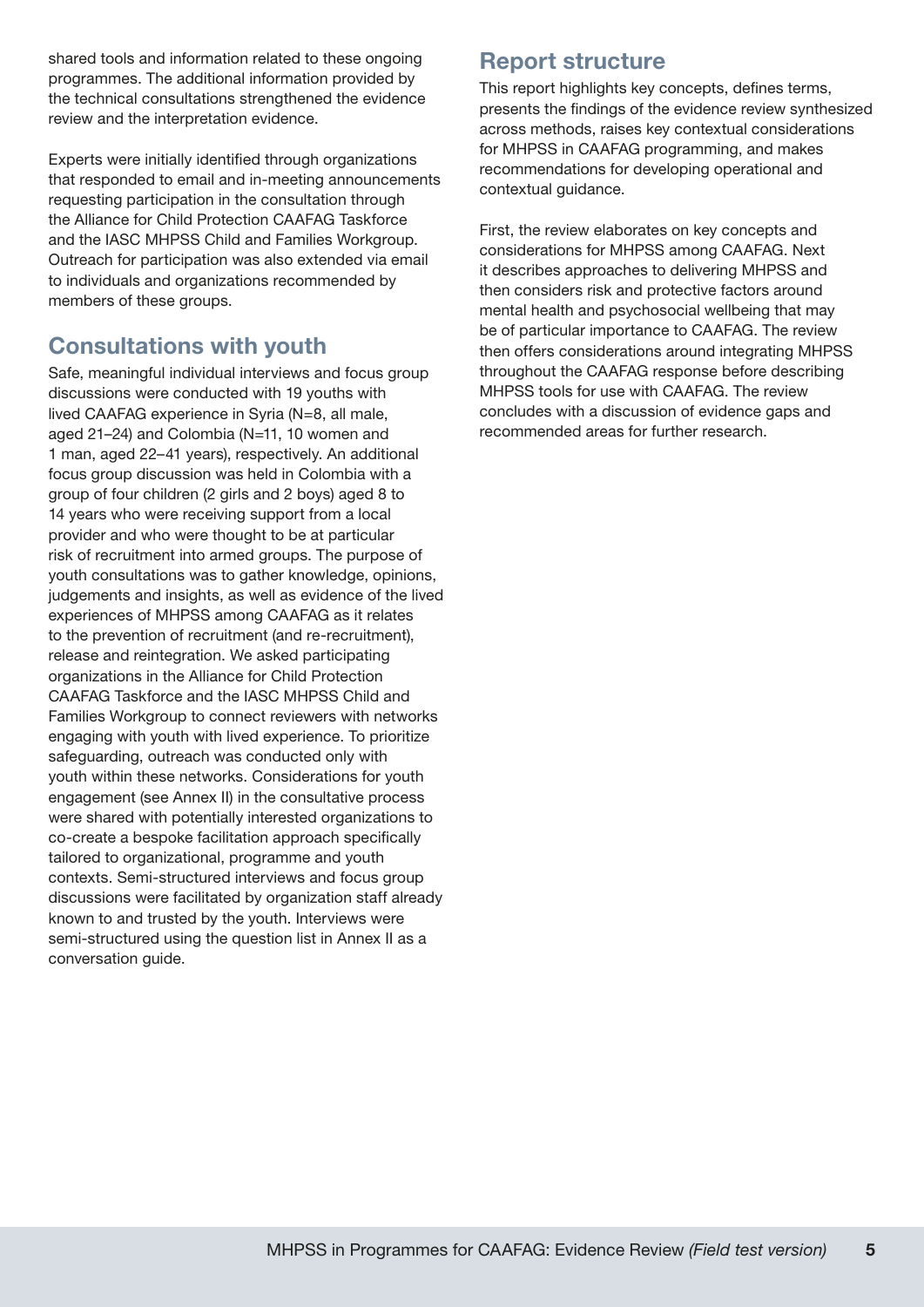# <span id="page-11-0"></span>3. Key concepts and considerations for MHPSS among CAAFAG

This section examines some of the key concepts and considerations for MHPSS among CAAFAG, including ongoing debates around language and terminology, the significance of gender, and best practices for working with CAAFAG in ways that reduce stigma.

### CAAFAG and 'child soldiers'

Understanding conceptual variations in terms relevant to work with CAAFAG is fundamental to contextualizing prevention, release and reintegration programming. According to the Paris Principles (UNICEF, 2007), a child associated with armed forces and armed groups (CAAFAG) is "any person below 18 years of age who is or who has been recruited or used by an armed force or armed group in any capacity, including but not limited to boys and girls used as fighters, cooks, porters, messengers, spies or for sexual purposes. It does not only refer to a child who is taking or has taken a direct part in hostilities." CAAFAG may be used both across contexts and within contexts, and is inclusive notwithstanding age, gender, ethno-religious identity or role. It is also important to note that, although labels have a practical value, they should be used with discretion in interactions with CAAFAG and their families/communities to avoid the reinforcement of negative stereotypes.

The Paris Principles and Guidelines consider children in support functions to be as vulnerable as those in direct combat roles, and all CAAFAG are understood as victims of grave violations against children during times of armed conflict (Office of the Special Representative of the Secretary-General for Children and Armed Conflict, 2013). The term 'child soldier' appears frequently in the literature, and at least one study found the term CAAFAG to be stigmatizing because of its association with certain types of reintegration programmes and lack of agency attributed to former youth combatants (Kohrt et al., 2010). However, many humanitarian practitioners opt to use the term CAAFAG to acknowledge the

complexity of children's experiences and challenges. This review uses the term CAAFAG to encapsulate the heterogenous profiles of children except when discussing literature or reports that specifically focus on child soldiers or other specific groups of associated children. In some settings, for example, CAAFAG are also referred to as 'militarized children' or 'children of ISIS'.

Narrow conceptualizations of CAAFAG can limit understanding of the challenges and consequences associated with children's diverse roles within armed forces and armed groups. Survivors of sexual violence are not always recognized as victims of armed forces and armed groups and the experiences of male CAAFAG, especially the rampant sexual violence they often face, may not be acknowledged. This can limit understanding of the unique challenges linked to performing support roles. The meaning that CAAFAG themselves attribute to their roles and experiences within armed forces and armed groups is also critical for designing relevant programmes. This is likely to differ drastically for children who were forcefully abducted or coerced into perpetrating violence and children who found some purpose or fulfilment in their association with armed forces and armed groups (Kohrt et al., 2016).

#### Mental health and psychosocial support (MHPSS)

The meaning of the term 'wellbeing', along with other broader notions of mental health, often varies based on context. A strong understanding of the local conceptualizations and idioms related to MHPSS is vital to make programming for CAAFAG meaningful and relevant. The World Health Organization defines health and wellness in broad terms as "a state of complete physical, mental and social wellbeing and not merely the absence of disease or infirmity" (World Health Organization, 1948).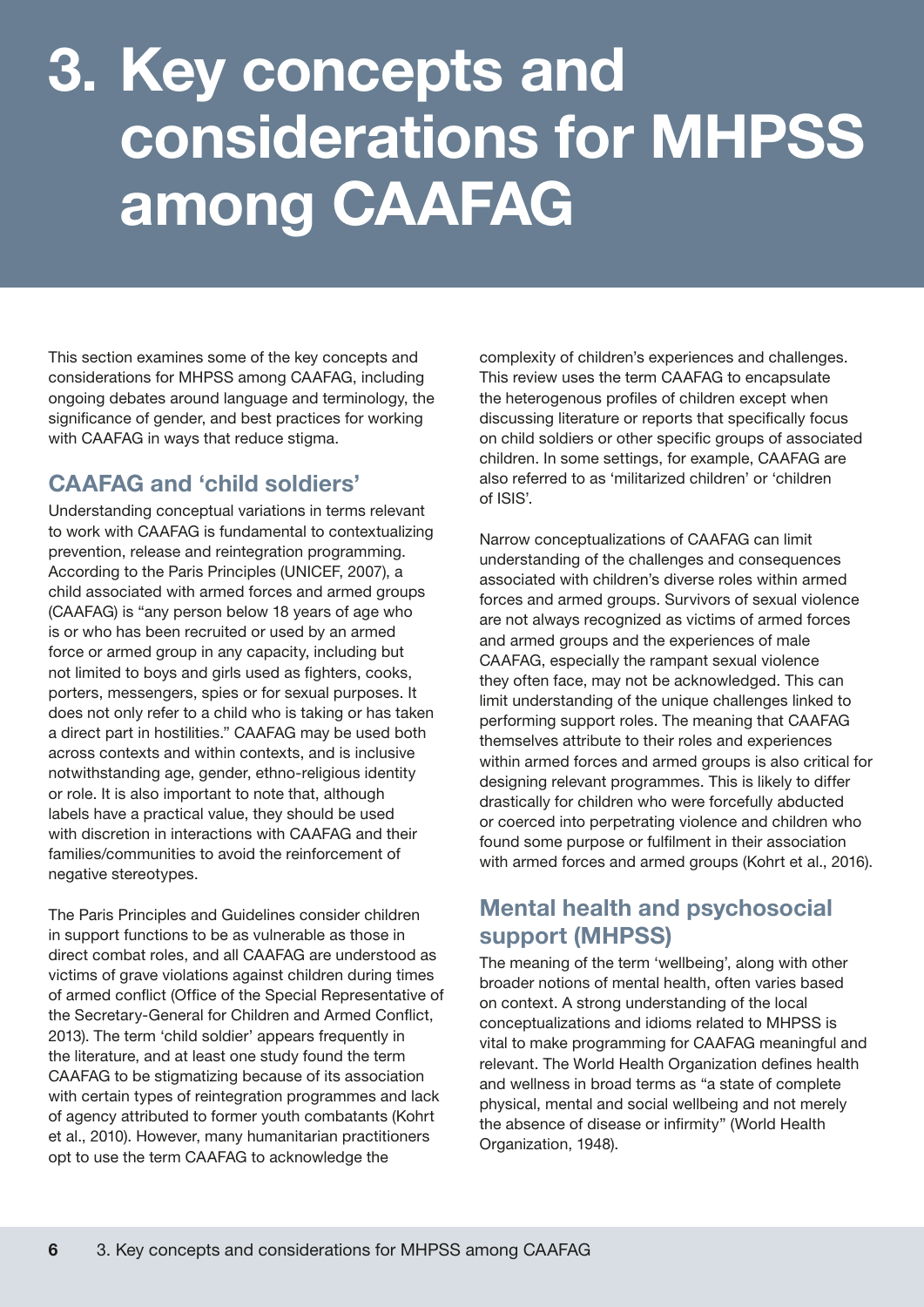<span id="page-12-0"></span>The primary objective of trauma-informed MHPSS for conflict-affected populations is not to treat symptoms or issues related to trauma but rather to provide supportive services in a way that is accessible and appropriate to those who may have experienced trauma. This includes both the promotion of wellbeing and the prevention of the activation of trauma.

Relatedly, when considering wellbeing in the wake of adversity and/or trauma, resilience refers to the assets and processes in and across all social ecological levels that have been shown to be associated with good development outcomes after a child's exposure to situations of armed conflict (Tol et al., 2008). It must be acknowledged that MHPSS support for CAAFAG, especially individualized medical approaches that are central to Western psychiatry, might not always be the first priority for the local population.

#### MHPSS of CAAFAG and non-associated children

Perhaps surprisingly, when the psychological wellbeing and problems of CAAFAG are compared with those faced by children in the same geographic areas who were not directly associated with armed forces and armed groups but were subject to indirect effects, their outcomes are similar, with the exception only of formerly associated children who were exposed to the most extreme forms of trauma (Betancourt et al., 2008; Betancourt et al., 2013; Blattman & Annan, 2010). This suggests that direct exposure to and witnessing of trauma, violence and loss are widespread in areas of armed conflict and affect both CAAFAG and children who are not associated (Kohrt et al., 2008; Betancourt et al., 2008). It emphasizes the need to strengthen mental health and social services in conflict-affected settings as a part of building back better in the relief to development transition (Hallegatte et al., 2018). Technical consultations also reinforced this point. One respondent noted that specialized services can "be very stigmatizing and harmful [despite] a lot of good intention", adding that "The first thing kids need is a safe enough environment where their group is not ostracized or stigmatized."

At the same time, it is important to note that, typically, the services available to CAAFAG remain extremely limited, if available at all. Eight male Syrian youths (aged 21–24 years), all of whom had been associated with armed groups during their childhood, indicated that they had not received any services to support their mental health or wellbeing, which they attributed to a complete absence of services in northeast Syria. They noted that while they see the situation as improving, the number of organizations working to provide services to CAFAAG is extremely limited.

Similarly, in Colombia, consultations with ex-combatants suggest that their access to mental health services was minimal. They noted that they received some assistance at the beginning of the reintegration process, but that it was intermittent or only happened once. The participants expressed a need for these services, noting that they continue to be affected by anxiety, worry and feelings of hopelessness.

#### Stigma towards CAAFAG and related psychosocial problems

Stigma is a common psychosocial problem faced by CAAFAG returning home to their communities and represents a major risk factor for suffering and distress (McMullen et al., 2013). In a study in El Salvador, CAAFAG who experienced stigma scored higher on a psychological impact measure, as did youth who experienced feelings of disappointment upon return home (Betancourt et al., 2013). Longitudinal evidence from Sierra Leone indicated that stigma predicted higher levels of hostility and externalizing behaviour as well as lower levels of prosocial behaviours over time, even after adjusting for war exposures (Betancourt et al., 2010; Betancourt et al., 2020). Betancourt et al. (2008) and Betancourt et al. (2020) found that years after the end of the Sierra Leonean civil war, former child soldiers continue to experience abuse, neglect and stigma, and demonstrate increased psychosocial distress as a result of negative attitudes from the community. Moreover, child soldiers also maintained higher levels of internalizing (anxiety and depression) symptoms compared with children who did not experience the same social rejection.

Research in Uganda compared stigma among abductees and non-abductees and found that abducted children showed similar levels of family and community rejection, whereas non-abductees were more likely to engage in prosocial behaviours such as participation in politics and community activities (Blattman, 2009). Another study in northern Uganda found that among war-affected youth returning from captivity by the Lord's Resistance Army, killing and perpetrating violence may be just as toxic a risk factor for PTSD and other psychosocial outcomes as being a victim of violence (Amone-P'Olak et al., 2017). Children who are not directly associated with armed forces and armed groups but belong to families with perceived ties to armed forces and armed groups also suffer from stigma and reduced access to basic services (education, health services, social services), and face the risk of revenge and retaliation as well as exclusion from social activities.

The stigma directed at CAAFAG can pose challenges for practitioners. In technical consultations, some noted that community members are not always comfortable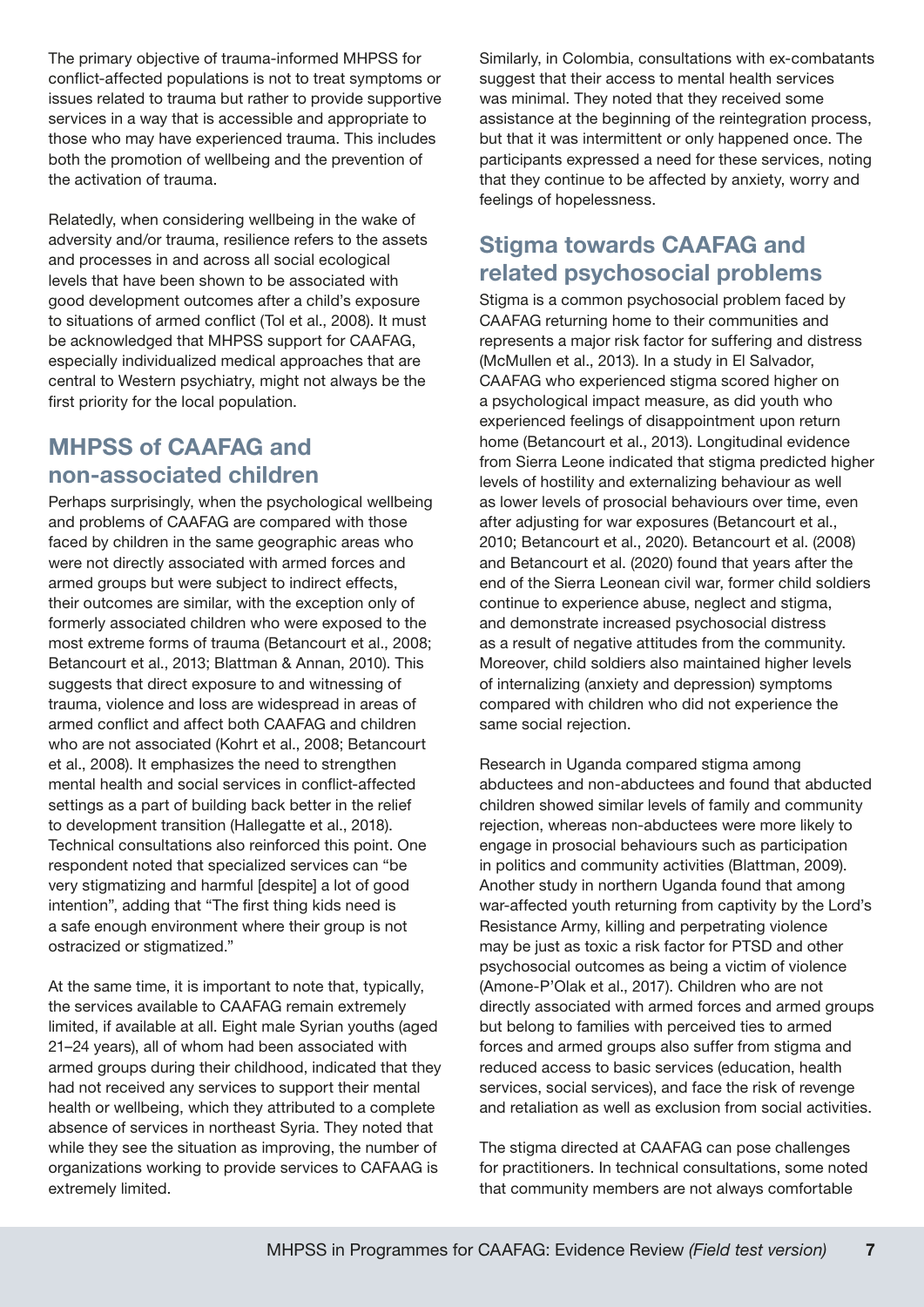<span id="page-13-0"></span>sending their children to the same social services as CAFAAG. Even trained practitioners may not have the contextual or cultural knowledge needed to respond to CAAFAG and some may have concerns for their personal wellbeing and safety. For example, one participant in a technical consultation mentioned that clinicians may be scared that children are still affiliated with ISIS and might share their names. Others may have experienced violence at the hands of CAAFAG and may have difficulty reconciling children associated with armed forces or armed groups or as victims as well as perpetrators of violence.

#### Gender and MHPSS among **CAAFAG**

Although child soldiering has largely been portrayed as a phenomenon that affects boys, girls represent up to 40 per cent of child soldiers across armed conflicts (UN Security Council, 2015). In 2018, the United Nations Special Representative for Children and Armed Conflict of the Secretary-General reported that there were nearly 900 girls confirmed to be associated with armed forces and armed groups – four times more than the 216 recorded in 2017 (United Nations, 2018). Highlighting the grave mental health and psychosocial functioning threats facing female CAAFAG, the 2019 report found that girls as young as seven were raped in Myanmar. In South Sudan, there are multiple confirmed reports of girls being gang raped by armed men. The technical consultations emphasized the impact that conflict has on girls.

Another issue of concern is the disproportionate attention given to CAAFAG who have visible mental health and psychosocial dysfunction. This often manifests in violent, aggressive and confrontational behaviour, often referred to as 'externalising' symptoms (Betancourt et al., 2020). In many patriarchal contexts, it is socially unacceptable for girls to engage in externalizing behaviours. They are forced to stifle their mental distress and psychosocial needs in the interest of performing the prescribed gender roles (Kohrt & Worthman 2009; McKay, 2004). As one participant in the technical consultations described, "If you do not [perform these expected gender roles], there are repercussions. There would be violence against you in the household/family setting and the possibility of being isolated and excluded is higher. For boys, violence is expected… they are encouraged to be violent. It is not necessarily viewed as a negative behaviour. We must also remember our own gendered roles and one of the constraints at the initial level is the absence or silencing of girl role models who can play an active role in encouraging girl CAAFAG. The humanitarian setting in general is very male dominated."

Okraku and Yohani (2020) argued that disarmament, demobilization and reintegration (DDR) programmes have revealed gender differences. In Angola, Mozambique, Sierra Leone and northern Uganda, former female child soldiers have faced barriers both in accessing services and with general reintegration. For instance, in Sierra Leone, children were required to turn in a weapon in order to receive services as CAAFAG. However, few female CAAFAG owned weapons, leading many to go without formal DDR services. While some studies suggest no gender differences regarding mental health problems among CAAFAG, combat experience and domestic violence were significantly associated with all mental health outcomes (Okraku and Yohani, 2020).

Regarding MHPSS gender differences, studies suggest that, in some settings, female former CAAFAG experience more severe psychosocial problems than boy soldiers. In Sierra Leone, for example, Betancourt and colleagues (2008) found that female former CAAFAG demonstrated significantly lower levels of confidence and prosocial behaviours across the post-conflict period than male former CAAFAG (Betancourt et al., 2008). In a follow-up study, however, Betancourt (2020) found that 15 years after the Sierra Leonean civil war ended, male former CAAFAG reported significantly higher levels of post-traumatic stress symptoms than female former CAAFAG. Betancourt also found that the significant difference in prosocial attitudes between male and female former CAAFAG observed in the 2008 study had reduced, with no significant difference observed (Betancourt et al., 2020).

Similarly, Betancourt et al. (2020) found that, although female former CAAFAG reported higher rates of stigma and lower community and family acceptance than males in earlier studies (2002–2004), by 2017, 15 years after the war ended, female former CAAFAG reported lower levels of perceived stigma and higher levels of family acceptance than male former CAAFAG. This suggests that gender differences may not remain the same over time and should be expected to change as CAAFAG mature and in concert with changing dynamics across the social ecology.

Studies have also noted interactions between gender and community acceptance, with results indicating differences in the ways families and communities treat returning boys and girls. In Sierra Leone, immediately after the war ended, female former child soldiers experienced lower rates of acceptance than their male counterparts and were commonly viewed as sexually impure (Denov, 2010).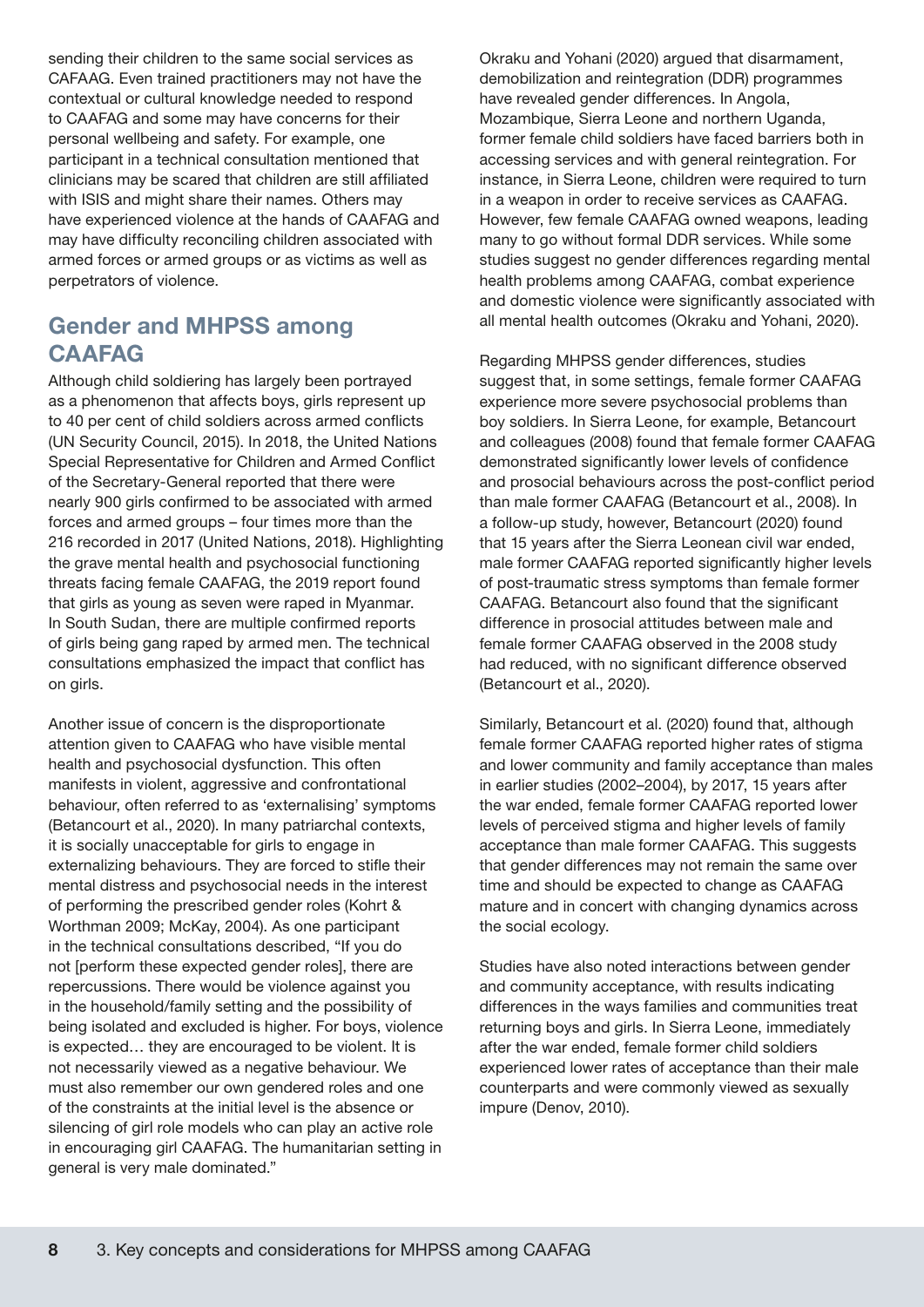## <span id="page-14-0"></span>4. Approaches to MHPSS for CAAFAG

The evidence review identified common approaches that offer useful theoretical and practical foundations for the design and evaluation of MHPSS programming for CAAFAG. Many of these approaches are mutually reinforcing and complementary. They can, and often should, be layered and implemented within multisectoral interventions. For example, child rightsbased approaches overlay neatly with approaches that focus on promoting resilience, psychosocial wellbeing, and so on. The following section elaborates on different approaches identified in studies and across programmes.

#### Child rights-based

The recruitment and use of children in armed conflict violates their rights and persists despite it being prohibited (for children under 15) under international humanitarian law and defined as a war crime by the International Criminal Court. In the wake of armed conflict, the reintegration needs of CAAFAG are different from those of adults (Global Coalition for Reintegration of Child Soldiers, 2020) and must also be seen in the context of the general experience of children, youth and families affected by war. Child rights-based approaches to supporting the needs of CAAFAG and war-affected youth and families recognize that children have rights enshrined in the UN Convention on the Rights of the Child and emphasize their autonomy and agency (United Nations, 1989). They encourage careful consideration of the individual child and his or her best interests. Children's right to participation in decision making must be a central component of programming. The principles of a child rights-based approach should be applied and integrated across all phases of CAAFAG reintegration, from the earliest phases of the humanitarian response to development and peacebuilding activities.

#### Resilience as a process and the need for enabling environments

Through an approach focused on resilient outcomes, rehabilitation and reintegration programmes are designed to cultivate positive coping skills among CAAFAG through activities at multiple levels of children's social ecology (individual, family and community). An approach focused on resilient outcomes pays close attention to developing enabling environments to support healthy reintegration of CAAFAG as well as to gender and age differences among CAAFAG, and the interaction of individual factors with threats, risks and resources in the community. In addition, exclusively focusing new services and support on CAAFAG needs must be done in the context of the overall strengthening of mental health and social services for all war-affected children, youth and families (Betancourt & Ettien, 2010).

A child's resilience is shaped by risk and protective factors operating in his or her social ecology. The child's individual trauma, coping strategies and strengths interact with risk and protective factors at family, peer group and broader community levels, as well as within the policy and cultural/historical context. Children demonstrating resilience may exhibit healthy coping mechanisms, good problem-solving skills, and the ability to pursue life opportunities that promote their wellbeing while also contributing to healthy functioning in their families, peer groups and larger community.

Approaches that promote resilient outcomes can shed light on potential areas for strategic intervention by bolstering protective processes across a child's social ecology (Ager & Metzler 2017; Shakya, 2010; Williams & Drury, 2011). Studies suggest that the protective factors that moderate the impact of war-related adversities in children include a strong bond between the primary caregiver and the child, the social support of teachers and peers, and a shared sense of values (Werner, 2012; see also Table 1 on page 13).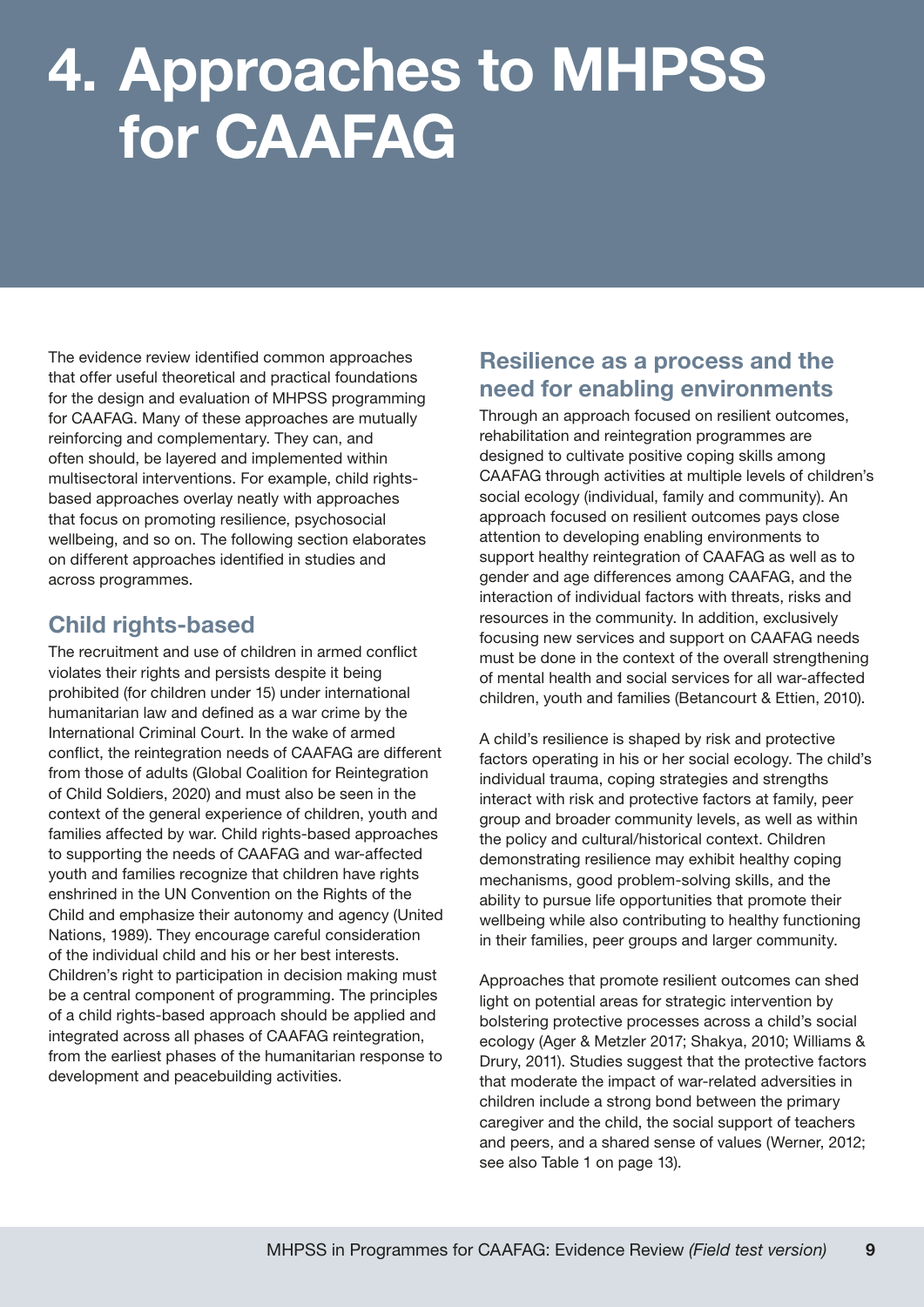<span id="page-15-0"></span>Extra caution should be taken, however, when conceptualizing resilience as a trait of individual children rather than a broader social-ecological process. Denov and Akesson (2017, p. 4) argue that "researchers and practitioners may risk overemphasizing resilience in children, assuming that all will or have the capacity to bounce back, as such, recognizing the dynamic interplay of capacity and adversity, trauma, and resilience – within unique sociocultural contexts are thus essential".

#### Specialized care approaches

Specialized MHPSS approaches entail interventions that focus on identifying and treating individuals who display emotional and behavioural signs of pathology, including mental health problems, depression, anxiety and PTSD, with a focus on interventions to treat mental illness (Betancourt & Williams, 2008). These types of approaches typically require trained mental health providers to implement them. Often, these are Western psychiatric approaches that have been criticized for a lack of cross-cultural relevance and effectiveness in many non-Western countries experiencing complex humanitarian emergencies (Antić, 2021). This point was reinforced in some of the technical consultations. As one clinical psychologist put it, "The literature is dominated by Western tendencies, which overvalue verbal intervention. I'm not saying CBT [cognitive behavioural therapy] isn't good enough and there is some evidence that it may work – but this is not a modality where one-size-fits-all; it's not necessarily good for everybody."

At the same time, research over the years has demonstrated a tremendous amount of innovation to bridge the gap between MHPSS needs and available, effective and ethical services. Recent efforts have documented that, with strong approaches to training and supervision, some frontline stabilization- and skills-focused mental health interventions can be delivered by well-trained and supervised lay workers linked to larger systems of care (Betancourt et al., 2014).

The IASC pyramid covers a number of services. These range from addressing basic needs (such as those for food and shelter) to addressing symptoms of common mental disorders (e.g., anxiety and depression) via trauma-informed interventions delivered by lay workers (e.g., Betancourt et al. 2014) to targeted and indicated services (such as trauma-focused PTSD treatment) delivered by highly trained professionals (e.g., Wilker et al., 2020). For all interventions, implementation in a culturally sensitive and contextually responsive manner is essential to ensure the effectiveness of MHPSS interventions.

In the consultations, a practitioner described how they link psychosocial interventions with psychiatric approaches. "[We] start with playful activities, making therapy [focus on] what they would like to do – it could be art, football, tennis, racquet ball. The bond is so important for them, and from there we can move on to more traditional therapy using different approaches such as CBT, working on their thought patterns, work on self-identity, as they struggle to try to make sense of their experience."

#### Psychosocial approach

A psychosocial approach focuses on restoring CAAFAG's losses and disrupted social context after traumatic events and aims to rebuild the infrastructure needed to provide safety, health services and education programmes. Betancourt & Williams (2008) defined psychosocial approaches to MHPSS as those targeting the restoration of functioning among client populations negatively affected by conflict, for example, by providing routines, predictability and engagement. Psychosocial approaches avoid disease labels, employ cultural practices, and integrate services with other helping systems, for example, school-based mental health programmes. An example of psychosocial programming for CAAFAG would be arts or recreation activities that provide a safe space for children to make social connections with others and restore some semblance of normal childhood activities.

#### Ecological (multi-level) approach

Although MHPSS has traditionally been embedded in and linked to health and protection activities, support for mental health and psychosocial functioning among war-affected children is increasingly integrated into the work of other sectors, such as nutrition, education and youth employment promotion (Weissbecker et al., 2019; Betancourt et al., 2021). Such integration opens up tremendous opportunities for addressing the gap in MHPSS services for war-affected children, youth and families.

Multi-level approaches consider the dynamic and interactive ecological systems that influence the mental health and psychosocial wellbeing of CAAFAG and facilitate the promotion of individual mental health and wellbeing, family support, educational support, community support, structural conditions, public safety, and gender-based violence interventions (Wessells, 2012). In this approach, MHPSS interventions are carried out simultaneously with and throughout the process of CAAFAG reintegration. They take into account MHPSS care, support and referral networks, ensuring that CAAFAG and MHPSS interventions do not occur in isolation.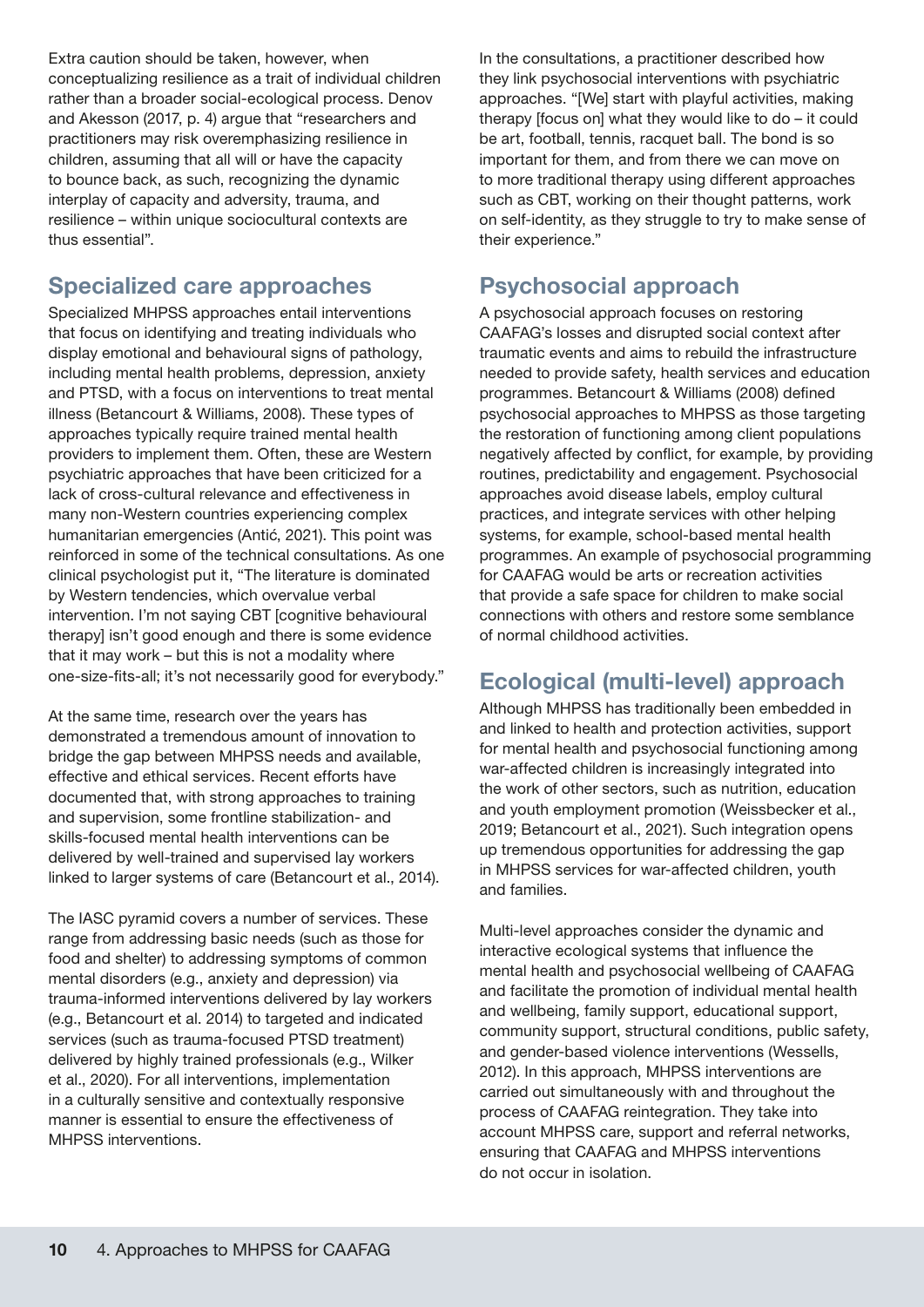<span id="page-16-0"></span>Ecological or multi-level approaches encourage the integration of evidence-based MHPSS services throughout and across a child's social ecology. This means that issues of adequate staffing and policy and financial supports for MHPSS and social service systems must be given priority attention, including research into the barriers to and facilitators of service integration, their potential for sustainability, and strategies to ensure that their quality improves over time.

MHPSS interventions should likewise be integrated into existing services and structures (e.g., health clinics, schools, etc.) to improve access and reduce potential stigma and discrimination for vulnerable children and families seeking care and support (IASC, 2019). A number of studies describe stigma as manifesting in social rejection, with references to addiction and to former CAAFAG "acting as if still in the army", resulting in name-calling and maltreatment (Johannessen & Holgersen, 2014).

### Family-centred approach

Many studies emphasize the importance of families in children's recovery and wellbeing during and post conflict. To prevent and mitigate mental distress and disorder among CAAFAG, a safe home environment, family unity, acceptance and support are among key factors that can be cultivated at the family level (Betancourt et al., 2013). An approach that is familyoriented, culturally acceptable, age appropriate and predicated on children's rights is likely to be more effective and sustainable. At the family level, caregivers and relatives of CAAFAG should have access to the support they need. Family is the first and most effective source of support in a child's immediate social ecology. Such key attachment figures are fundamental to the enabling environment needed to promote mental health and wellbeing among CAAFAG and are critical as CAAFAG make the transition into civilian life in the aftermath of war (United Nations, 1989; Ager, 2006).

#### Community-based participatory approach

Community-based approaches highlight that communities can be the most effective drivers of their own care and change. They emphasize programme recipients' meaningful involvement in guiding MHPSS programming across all stages of the CAAFAG response (IASC, 2019). At the community level, MHPSS may include activities to promote social cohesion, raise awareness of and sensitivity to the needs of CAAFAG during the reintegration period, and encourage positive behaviour change. Although community-based approaches are not rare in practice, few studies have

been conducted to rigorously evaluate the effectiveness of such MHPSS approaches in addressing the MHPSS needs of CAAFAG (see Cilliers et al., 2016).

Ager and colleagues (2010) offer one example of a community-based approach which focused on the reintegration of female CAAFAG. This intervention demonstrated positive effects on both community integration and individual mental health (Ager et al., 2010). Girls and young women in both the intervention and comparison communities made significant progress towards integration, and the intervention was also associated with improved mental health outcomes and higher ratings on some aspects of relationship quality. Moreover, this use of a community-based approach demonstrated that for CAAFAG who had found the greatest challenges in reintegrating, the intervention appeared to offer additional support for community acceptance and inclusion in women's social activities (Ager et al., 2010). The promising results from this study and others suggest that future research is needed to examine the potential of community-based approaches to serve MHPSS within CAAFAG responses.

In northern Democratic Republic of Congo (DRC), a pilot study of a family-focused, community-based psychosocial intervention with CAAFAG used a multilevel approach to integrate a life skills leadership programme, relaxation training drawn from TF-CBT, and mobile cinema screenings to address stigma and to model community acceptance (O'Callaghan et al., 2014). Each participant was encouraged to bring one caregiver to the sessions, with the overall goals of the programme being to cultivate prosocial behaviour and reduce conduct problems. Compared with those not enrolled in the programme, youth who received services reported a significant reduction in traumatic stress reactions. After three months, there were reductions in internalizing symptoms and increases in prosocial behaviours. Caregivers also noted a decline in conduct problems.

An innovative feature of this and other interventions is the use of *community advisory boards* composed of community leaders and local youth to address challenges that arose during implementation (O'Callaghan, 2014). In the DRC study, community advisory boards were led by a community pastor who had a master's degree in trauma interventions for youth. The pastor provided feedback on the appropriateness of interview questions and data collection. Throughout the intervention, the lead researcher met weekly with four adults and four youth to assess the programme and propose changes to improve effectiveness, such as having a graduation ceremony. This strategy of incorporating community advisory boards into mental health interventions is well aligned with broader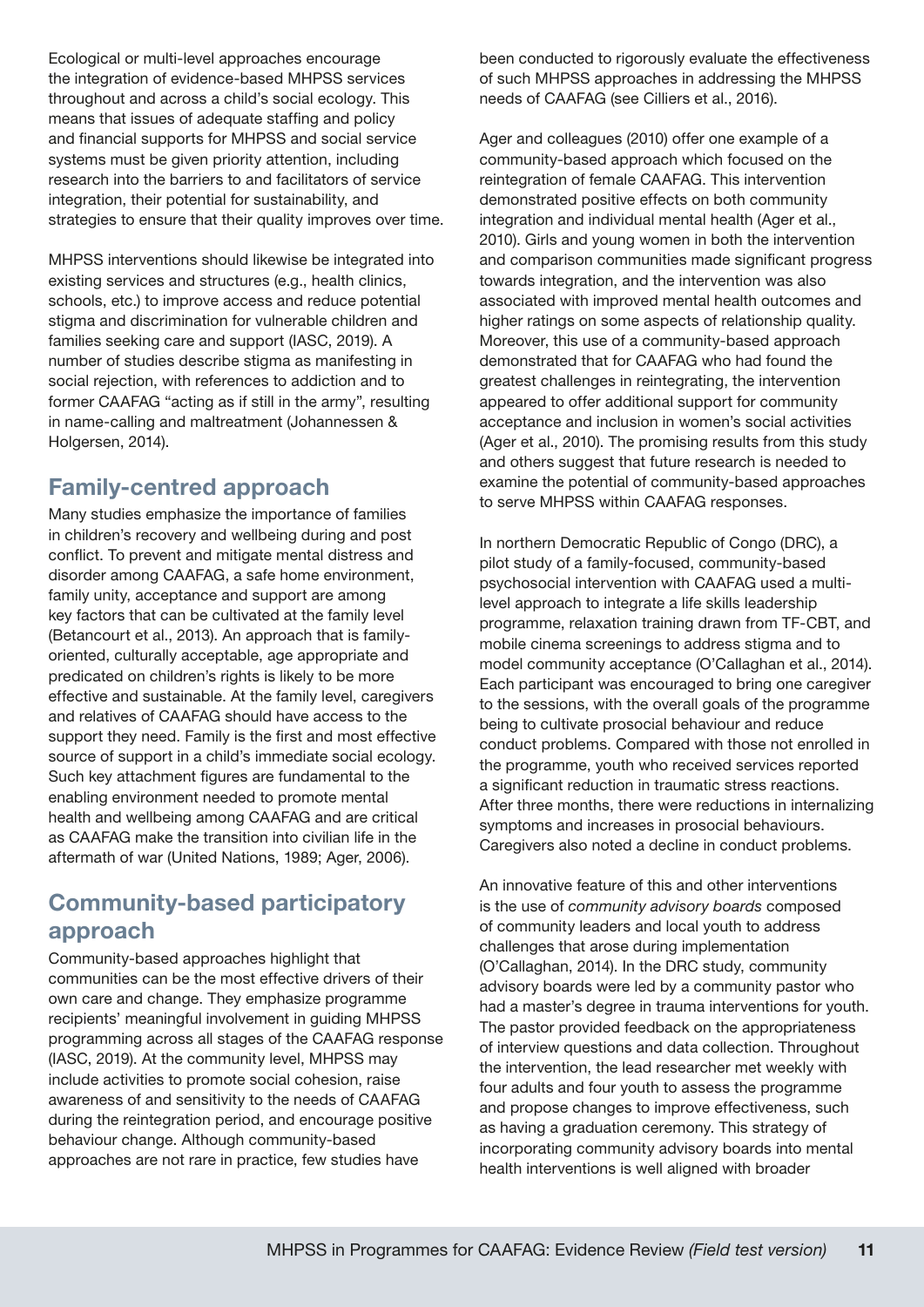<span id="page-17-0"></span>guidelines and best practices on working with war-affected populations, in which humanitarian workers and affected communities build equitable partnerships that serve to support and empower vulnerable communities.

#### Arts-based approach

Using words and language is not always the best way to capture the reality and experience of those who witnessed severe conflict, especially children born in conflict settings (Denov et al., 2018). Moreover, insights related to MHPSS can be taken from both the artistic creation itself and the child's own interpretation of what she or he created in an arts-based approach. In a study with CAAFAG, art was found to be an empowering and effective recovery tool to help war-affected populations.

Denov and Shevell (2021) conducted a study with youth born out of rape in Rwanda. They examined the use of an arts-based autobiographical mapping tool to understand the lived experiences and found that this method helped the youth to cope with the stigma associated with their past, especially at the societal level. They described the method as an effective tool that enabled them to illustrate a positive picture of their future. The researchers concluded (p. 21) that the "mapping tool represents an important addition to arts-based methods that can be used with populations who have experienced profound forms of violence and marginalisation".

Multi-layered psychosocial educational workshops using music, art, theatre, sports, photography and team-building activities to teach the children about trust, unity, non-violence and conflict resolution can help CAAFAG to process the trauma of armed conflict. These activities can cultivate a safe space for open dialogue and give children the opportunity to dream and envision their future if offered as part of an ongoing and trusting therapeutic relationship.

It is important to recognize that, although each of these approaches has merit, relying on one approach to MHPSS alone for CAAFAG may be insufficient. Often, a combination of approaches may be required based on the context, nature, severity and political ramifications of the conflict. Drawing from the strengths of the art-based approach, organizations can include artistic and creative components in ethical and multi-layered approaches to support the mental health and wellbeing of CAAFAG.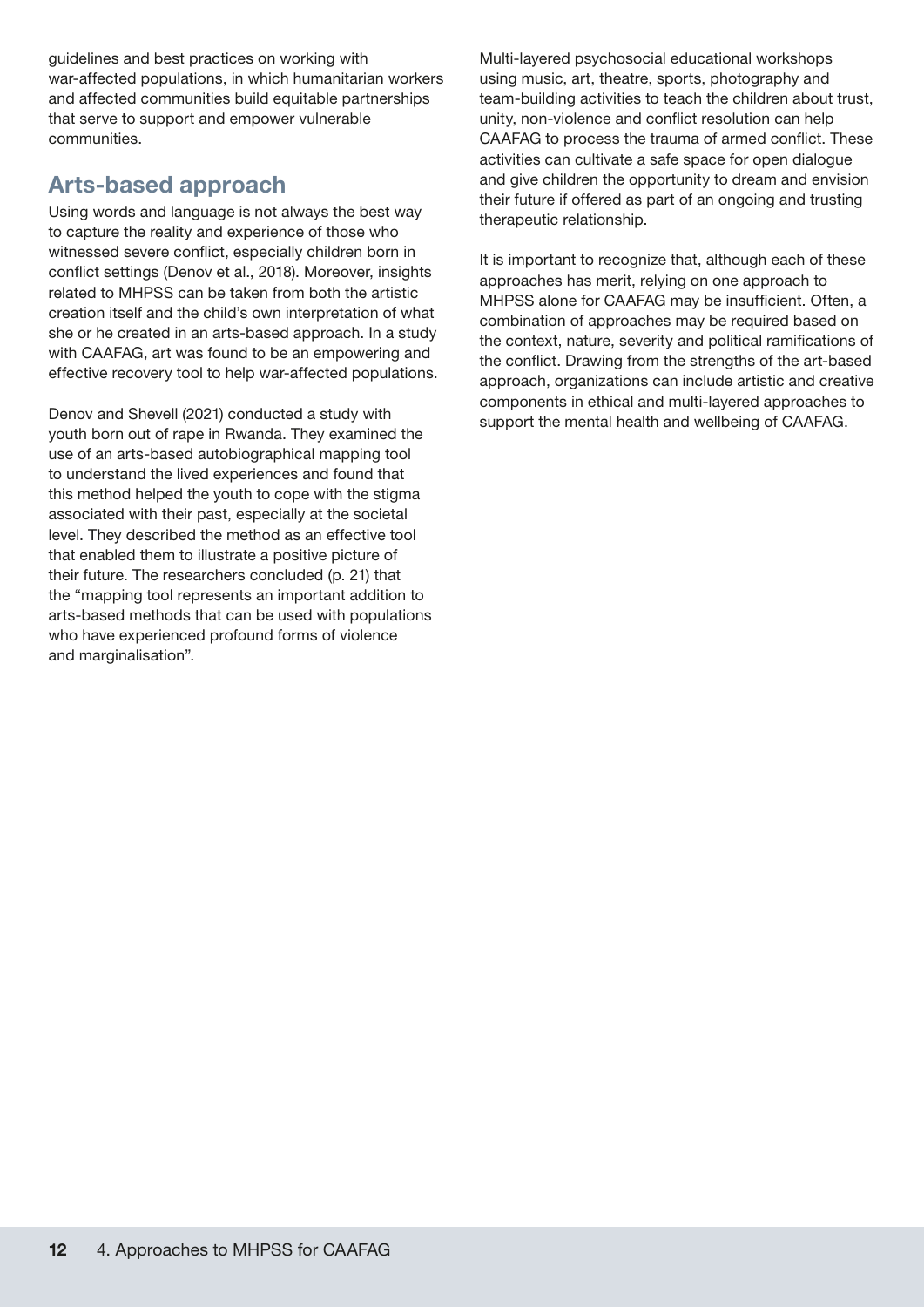# <span id="page-18-0"></span>5. Key risk and protective factors for CAAFAG MHPSS and wellbeing

A number of important MHPSS risk and protective factors operate across the social ecology of a child affected by conflict. Table 1 (below) highlights the major MHPSS risk and protective factors described in the published and grey literature. This section draws from the literature to describe several key examples of promising target areas for multi-layered MHPSS programming with CAAFAG (Mohamed & Thomas, 2017; Karadzhov, 2015; Betancourt et al., 2010; Fazel et al., 2012; Tol et al., 2013; Denov, 2010).

#### Social and civil identity

The Paris Principles' definition of reintegration emphasizes how a shift in the civil identity of former CAAFAG should occur alongside the reintegration process to facilitate their transition into a civil life (UNICEF, 2007). In terms of mental health and psychosocial wellbeing, during the process of reintegration CAAFAG go through an important process of reimagining their identity from that of association with

an armed force or armed group to a civilian life within a family and community. Children who were born into armed forces and armed groups may find the process of reimagining their identity even more challenging as life with the armed force or armed group is all they have known. In this sense, reintegration involves helping each child to reconstruct her or his own place and role in the social ecology (Wessells, 2009). Children's understanding and rationalization of what has happened, i.e., their 'personal narrative', is thus key to their mental health and psychosocial wellbeing. Moreover, having a positive social role can provide former CAAFAG with a sense of place in civil life, improve their behaviours, and therefore produce a change in their social identity (Wessells, 2006).

CAAFAG can hold multiple identities, one of which may be that of soldiers or the sons or daughters of those involved in armed forces and armed groups. A huge shift in children's identities occurs as they become

|                          | <b>Risk factors</b>                                                                                                                                                                                                                                                 | <b>Protective factors</b>                                                                                                                                                                                                                                                                                                                                                     |
|--------------------------|---------------------------------------------------------------------------------------------------------------------------------------------------------------------------------------------------------------------------------------------------------------------|-------------------------------------------------------------------------------------------------------------------------------------------------------------------------------------------------------------------------------------------------------------------------------------------------------------------------------------------------------------------------------|
| <b>Child/Adolescent</b>  | Traumatic events, displacement, stressors due to<br>experiencing or witnessing violence, externalizing<br>symptoms, disability, learning difficulties                                                                                                               | Access to services, family support, psychosocial<br>support (emotional, informational and<br>instrumental)                                                                                                                                                                                                                                                                    |
| <b>Caregiver/Family</b>  | Mental health problems among parents, family<br>separation, family conflict, domestic violence                                                                                                                                                                      | Access to services, religious support, social<br>support, family cohesion, and programmes to<br>prevent gender-based violence                                                                                                                                                                                                                                                 |
| <b>Community/Society</b> | Stigma (mental health and other), bullying,<br>rejection, social isolation, discrimination,<br>structural violence, stereotyping, poverty,<br>unemployment, economic hardship, ongoing and<br>historical conflict, lack of services, stigma around<br>mental health | School enrolment, mental health sensitization<br>(teachers, community), peer support, recreational<br>activities, enhanced safety inside and around<br>school, social support, community participation,<br>faith and religious support, community leader<br>roles, vocational training, local stability, financial<br>support, active engagement of NGOs and<br>civil society |

Table 1 Protective/promotive and risk factors for mental health and psychosocial wellbeing among CAAFAG during reintegration – adapted from Weine et al. (2020)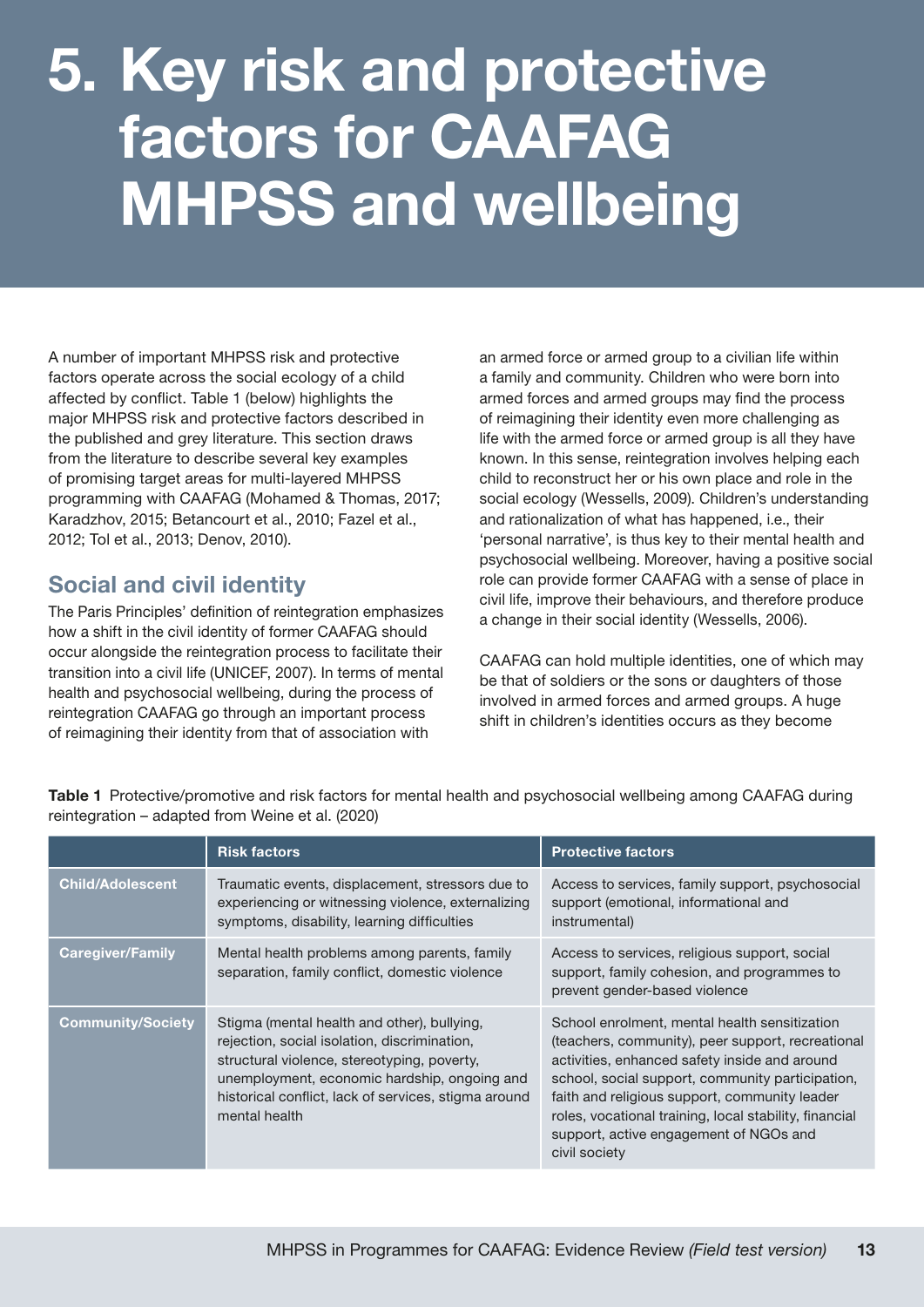<span id="page-19-0"></span>affiliated with armed fighters and groups, and this might have an impact, according to Wessells (2006), on their reintegration process. Previous studies on child soldiers in Sierra Leone suggest that people feared children who were part of the RUF (Revolutionary United Front). Some saw them as a symbol of fear, with their presence associated with mass violence and human rights violations (Wessells, 2016). More attention should be paid to the social identity of CAAFAG before and after conflict, and how the redevelopment of their identity can contribute to stigma and community reactions as they seek reintegration into civilian life.

#### Family acceptance and responsive caregiving

Family acceptance is strongly linked to positive MHPSS outcomes among former CAAFAG (Betancourt et al., 2020). Commenting on the importance of family and community acceptance, one individual in the technical consultations said, "The problem is that when reintegration takes place and CAAFAG go back to the family or community, they remember the trigger or reason why they joined the army in the first place and there is a risk that they will join the armed group again." This point was also stressed in the consultations with Syrian youth. The group mentioned that their own families and close circles of people around them were a key in restarting a new life. They also pointed to the importance of raising awareness in communities about the importance of helping their children and youth who have been associated with armed conflict.

There is strong research in support of making investments in families as part of the DDR process. In El Salvador, former child soldiers indicated that the relationship with their family was the most useful factor that facilitated their process of reintegration (Hill & Langholtz, 2003). In Sierra Leone, higher levels of family acceptance were linked to lower average levels of emotional distress among former child soldiers (Betancourt et al., 2020). Supportive parenting was associated with better psychosocial adjustment in Ugandan child soldiers (Betancourt et al., 2010). In a follow-up study with formerly associated youth in Sierra Leone, Betancourt et al. (2020) found that CAAFAG that were "socially vulnerable" in the post-conflict period, (i.e., had low levels of community and family acceptance), demonstrated increased risk of anxiety/depression above the clinical threshold and possible PTSD, and were almost three times more likely to attempt suicide – even 15 years after the end of the civil war.

Feeling accepted, loved and cared for by their family can have a positive effect on the ability of former CAAFAG to re-establish a sense of belonging to their family

and community. Strengthening of families and family bonds should be seen as a key strategy in achieving successful MHPSS interventions and reintegration. The centrality of family is reflected in a wide range of international conventions and policy statements. The UN Convention on the Rights of the Child refers to the family as key in ensuring the wellbeing of children (United Nations, 1989). Trust-building and social acceptance interventions should therefore begin at the family level and gradually extend to include neighbours and other community members.

#### Caregiver mental health and relationships

In many conflict-affected communities, parents and caregivers of war-affected children not only experience the psychological stress of war but also daily stressors (Miller et al., 2020; Amone-P'Olak et al., 2014). Daily stressors include poverty, inadequate or unsafe housing, "uncertainty regarding the future, humiliating treatment by local authorities, separation from social support networks, and an inability to adequately protect and provide for their children" (Miller et al., 2020, p. 2). In addition to daily stressors due to conflict and post-conflict conditions, women in particular are at elevated risk of both gender-based violence and intimate partner violence (Tol et al., 2013). Violence across the family's social ecology can affect caregivers' abilities to provide the support their children need during and after conflict. The same is true when parents of a child who is associated with armed forces and armed groups. In families such as these, caregivers face the extra challenge of dealing with the psychological impact of their child's involvement, as well as the broader social effects, including stigma and community exclusion, resulting from their child's association with armed forces or armed groups (Wessells, 2016).

Although some studies suggest that some CAAFAG demonstrate higher levels of externalizing and aggressive behaviour towards their parents or caregivers, others show that CAAFAG who were abducted exhibit few hostile attitudes and tend to avoid confrontation rather than react aggressively (Annan et al., 2011). The quality of the relationship between children and their parents can have an impact on the child's wellbeing (Betancourt, 2017, 2015; WHO, 2018; Fazel et al., 2012). In this context, Miller and Jordans (2016) found that having a supportive caregiver relationship and good peer relationships can protect a child from recruitment into armed forces and armed groups. In this same manner, the intergenerational impact of war must also be considered as parents' exposure to trauma can be a risk factor for poor mental health and developmental outcomes in later generations (Betancourt et al., 2018).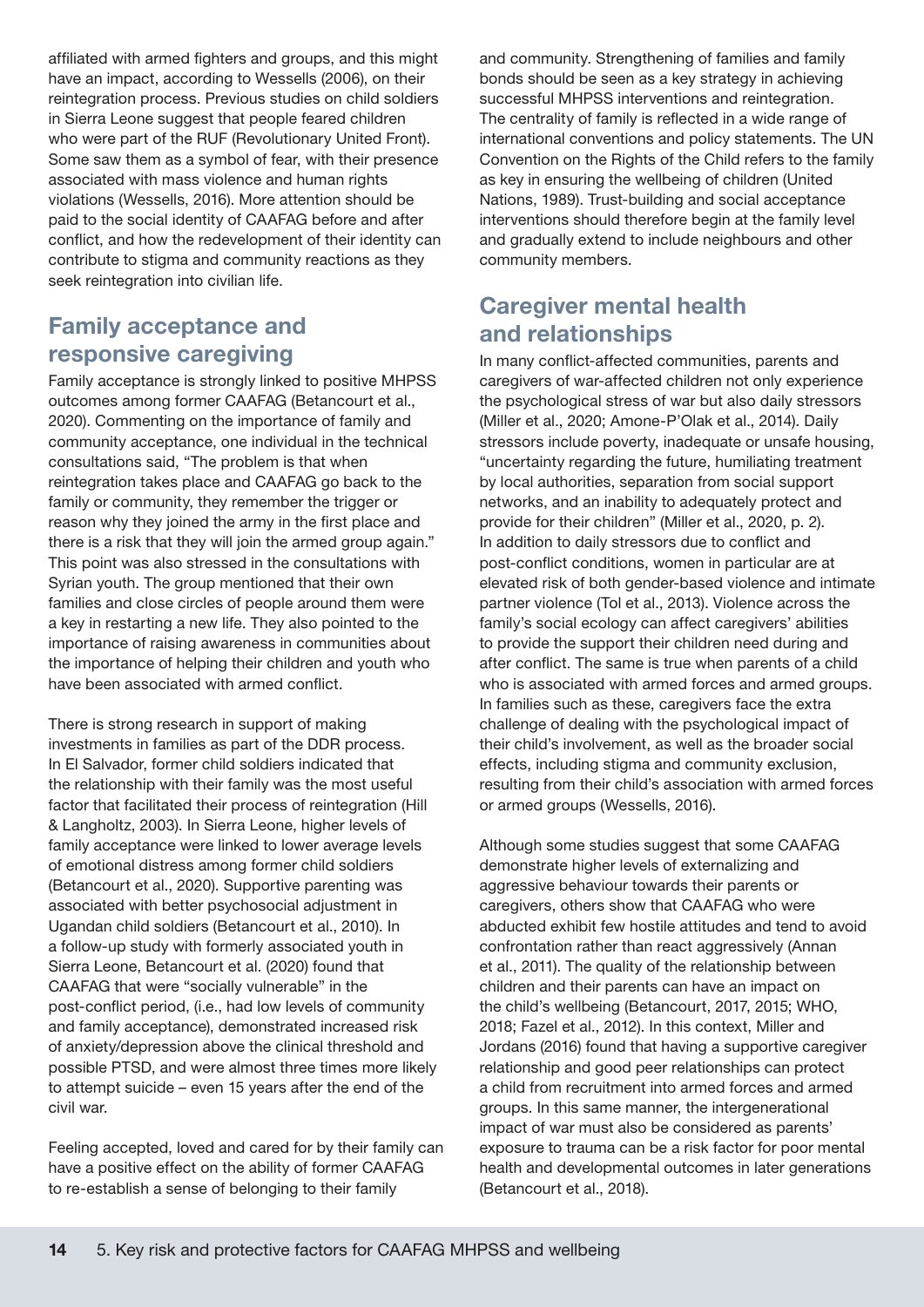#### <span id="page-20-0"></span>Nurturing care

Interventions that strengthen the capacity of parents and caregivers can provide the support and nurturing care that children need to thrive. In doing so, they may also help address some of the risks associated with the intergenerational impact of war (Barnhart et al., 2019; Healy et al., 2018; WHO, 2018). It has also been found that programmes that help caregivers to teach their children skills such as emotion regulation, problem solving and social skills, can help children build resilience (Betancourt et al., 2019; Jensen et al., 2020). In a recent systematic review, Pedersen et al. (2019) examined the evidence for family and parent-focused interventions' effect on mental health outcomes for children and youth and identified treatment components present in promising interventions.

Parent and family-focused interventions, such as psychoeducation, parent and family-skills training, and behavioural, psychosocial and trauma-focused CBT may be beneficial to children in low- and middle-income countries. However, a major gap in the implementation of family-based interventions is that they seldom involve both parents, with most engaging mothers disproportionately (Barnhart et al., 2019). More evidence is needed to illustrate the effects, if any, of engaging multiple or diverse caregivers, especially when working with CAAFAG.

For example, Articolo 12 and the International Rescue Committee (2020) developed a family-based intervention toolkit to help parents of CAAFAG support their children. Its primary goal is to provide effective tools and parenting skills for parents and caregivers to prevent the recruitment of children in conflict zones. It also aims to help CAAFAG in their reintegration process and ensure that they have adequate support from their parents and caregivers.

#### Education and livelihoods

Numerous studies in the review found that CAAFAG felt ill-equipped to contribute to their family economy upon return to civilian life. A study from Sri Lanka observed that former child soldiers felt that they had gained educational opportunities through their association with armed forces and armed groups (de Silva et al., 2001). Attending school and training programmes is considered critical in helping CAAFAG attain a sense of normality and safety in their everyday lives while also increasing their future employment opportunities (Betancourt & Khan, 2008). A study from Uganda found that former child soldiers who were given the opportunity to continue their education reported lower levels of depression than those who entered vocational training directly (Ovuga et al., 2008).

In addition to educational opportunities, entry into the labour force is seen as enabling youth to redefine themselves and to shift their identity from soldier to civilian. Wessells (2006) found, for instance, that former girl soldiers in Sierra Leone suffered from greatest psychosocial stress due to poverty and limited livelihood opportunities. MHPSS should also include how to relieve economic stresses for former CAAFAG and their families, and how to provide self-confidence and hope for female CAAFAG. The youth consultations also highlighted the importance of livelihoods training. For many in the group of Syrian former CAAFAG, education and jobs training were the highest priority. Similarly, former combatants in the Colombian group were concerned that they could not secure employment despite having received some education and training.

#### Social support, community participation and acceptance

Social support and community acceptance may also promote successful reintegration and positive psychosocial outcomes. Sierra Leone research suggests that higher levels of social support were associated with increased adaptive and prosocial behaviours and attitudes (Betancourt, 2020). In Nepal, being older, abduction into an armed group, living in a nuclear family, being from a Buddhist minority ethnic group and not living in a Hindu high-caste community were associated with more social support from family and community. Peer support was the strongest predictor of lower PTSD, lower functional impairment and improved hope (Kohrt et al., 2010). Studies from Sierra Leone also suggest that community acceptance and retention in school were associated with higher levels of prosocial behaviours and lower levels of internalising problems (Betancourt et al., 2010).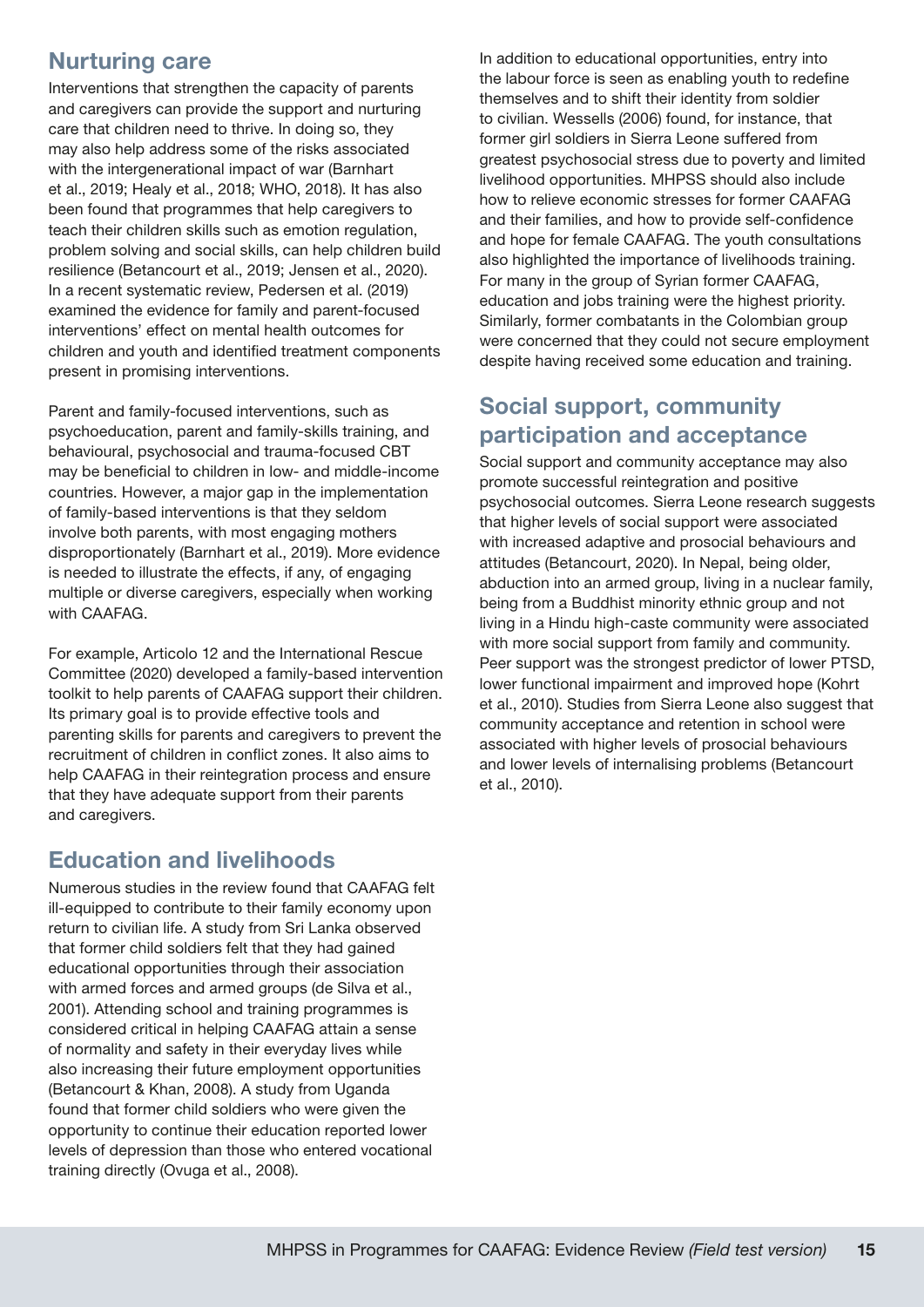# <span id="page-21-0"></span>6. Integrating MHPSS throughout the CAAFAG response

#### MHPSS in the prevention of recruitment and use

Very little research has been conducted on evidencebased approaches to preventing the recruitment and use of children by armed forces and armed groups. However, the literature has elaborated on the theoretical underpinnings that support the connection between MHPSS and the protection of children's rights in conflict settings (see Harrison et al., 2021). Community-based attacks and forced conscription of CAAFAG have been associated with widespread community demoralization, high levels of depression and anxiety, the perpetuation of memories related to past events of violence and loss, and worries about current life circumstances and the future (Betancourt et al., 2008; Cilliers et al., 2016). Moreover, the capacity for communities, families and youth to claim children's rights to protection is often limited by the conditions of violence (Harrison et al., 2021).

Children do not normally join armed forces or armed groups for reasons of ideology or based on their mental health status (Wessells, 2006). The factors that influence child involvement with armed forces and armed groups, including those characterized or listed as violent extremist or terrorist, are numerous, multidimensional and different for each child (UNU, 2018). However, one of the major push factors for children to be recruited by armed forces and armed groups is the loss of family members (Wessells, 2016; UNICEF, 2018). The loss of caregivers during conflict compromises children's fundamental need and right to security. Such a loss may cause grief and place children at risk of negative mental health and psychosocial consequences (O'Connor et al., 2021).

Separation from family and caregivers can also predispose children to unsafe situations and increase their risk of exploitation and manipulation. During consultations in Colombia, youth shared that they were regularly exposed to family- and state-based violence.

Many had witnessed violence, threats by armed forces and armed groups, displacement, evictions, sexual violence or economic insecurity. While most did not share details about their personal experiences, these types of risk factor may make them more vulnerable to joining armed forces and armed groups. At the same time, however, participants also said that they generally did not like to talk about how they felt.

#### MHPSS at the time of release

Article 39 of the UN Convention on the Rights of the Child states that "parties shall take all appropriate measures to promote physical and psychological recovery and social reintegration of a child victim of: any form of neglect, exploitation, or abuse; torture or any form of cruel, inhuman or degrading treatment or punishment; or armed conflicts. Such recovery and reintegration shall take place in an environment which fosters the health, self-respect and dignity of the child." MHPSS services are currently recommended to be incorporated into all CAAFAG programming actions, starting with release and throughout all stages of reintegration which should consider a life course approach and greater investments in systems strengthening as a part of the relief to development continuum (Betancourt & Ettien, 2010; ACPHA, 2020).

Although there is little evidence explicating the range and quality of MHPSS services available to CAAFAG across conflict settings in the very early stages following release, all CAAFAG should be enabled with immediate equitable access to MHPSS support without any kind of discrimination and judgement based on their involvement in conflict. In one technical consultation there was a report of an interim care centre in South Sudan where a trained psychologist is the first point of contact for CAAFAG entering the formal release process. This arrangement is not the norm, however, as the resources for clinical assessment and intervention are scarce in South Sudan and many other conflictaffected communities.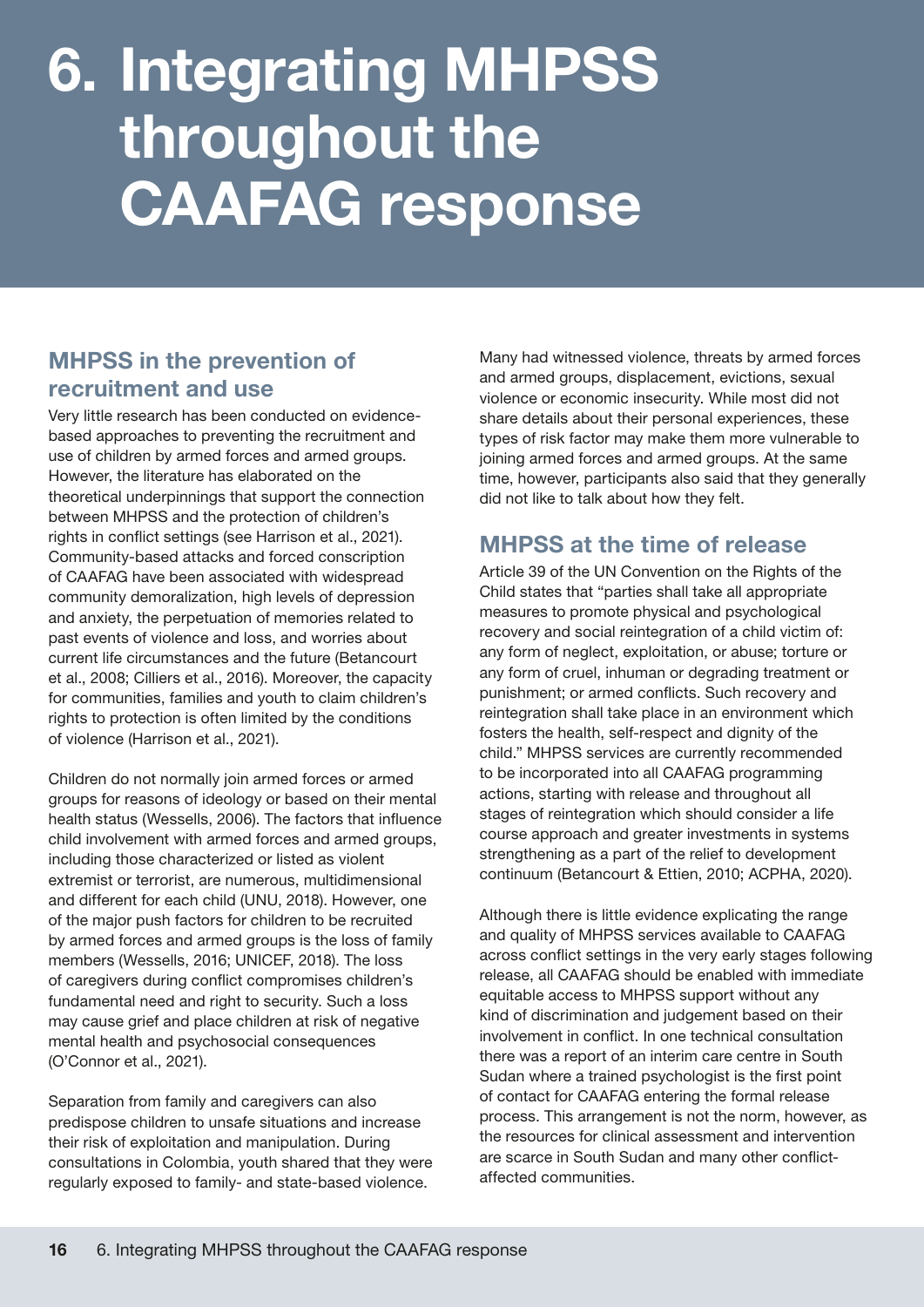#### <span id="page-22-0"></span>MHPSS during reintegration

*"Removing us from the war would lessen our hatred for the RUF. It hadn't crossed their minds that a change of environment wouldn't immediately make us normal boys…"*

Ishmael Beah (2007, p. 135), former CAAFAG, Sierra Leone, and author of *A Long Way Gone*

Reintegration usually entails a long-term social process of gaining acceptance, becoming functional in the social context, and developing appropriate relations with families, peers, communities, authorities, institutions and organizations (Wessells, 2006). Current efforts to reframe the process of reintegration, as it relates to the humanitarian-development-peacebuilding nexus, seek to upgrade the definition to better acknowledge children's agency and emphasize the focus on a child's process of becoming an active and engaged member of a peaceful society (Ladisch, 2013).

Addressing the mental health and psychosocial needs of CAAFAG and other children affected by conflict is a crucial aspect of a successful reintegration process. MHPSS plays a critical role in enabling former CAAFAG to transition from war to a sustainable life, and the success or failure of MPHSS during reintegration directly affects children (McMullen et al., 2013). For successful, sustainable reintegration, MHPSS is essential to support children in reclaiming self-esteem (by drawing upon existing social care systems where they exist) and acknowledging children as rights-holders and individuals with agency who can empower and help protect themselves as well as contribute to society through their healthy reintegration (GCRCS, 2020).

CAAFAG may find it hard to navigate their reintegration and experience psychosocial distress during and after conflict. Moreover, living with mental health conditions can exacerbate challenges and distress across a child's reintegration journey. Lack of access to MHPSS services has been found to be one of the factors that contribute to this struggle. For example, Boothby's (2006) longitudinal study with a small sample of former child soldiers from Mozambique found that after 16 years "none of these children is truly free from his past. All continue to struggle with psychological distress that is linked to their child soldiering experiences" (p. 176). Sustainable reintegration is achieved when the political, legal, economic and social conditions needed for children to maintain life, livelihood and dignity have been secured (Paris Principles, Article 2.8).

Reintegration requires trust building (Wessells, 2006). In contexts where CAAFAG are reintegrating, trained

MHPSS providers can play important roles to support their recovery and reintegration processes (IASC, 2007). Attempting to reunite children with their families and communities is important. However, sensitization and reconciliation efforts are sometimes necessary before a child is welcomed back home and require consideration over the longer term. In Sierra Leone, in the immediate aftermath of the conflict, attention was given to community-driven sensitization campaigns (Wessells, 2012; Betancourt, 2020), but these were not maintained over the long term, even though the effects of stigma and community rejection continued to play into dynamics of successful reintegration. In rolling out such campaigns, a longer-term view and long-term investment is important over the course of the development and adjustment of war-affected youth.

For MHPSS multisector reintegration programming, tensions exist between the choice of vocational training versus a return to formal education or catch-up education modules (Okraku et al., 2020). Since many CAAFAG are over the age of 18 when they demobilize, they often find that returning to formal education does not address their economic needs (Peters, 2007). Even so, many CAAFAG who were attending school when they became involved with an armed group wish to complete their schooling, and there are examples of accelerated learning programmes that have been used with success (Özerdem & Podder, 2011). Ultimately, as rights-holders, war-affected youth should be able to participate in such decisions with viable options presented that allow them to restore as many of their prior hopes and ambitions as possible. There is evidence that return to schooling, participation in livelihoods programmes and the use of cash transfers are improved when combined with evidence-based MHPSS programming (Blattman et al., 2007; Betancourt et al., 2014; Betancourt et al., 2019).

#### Repatriation and MHPSS

Repatriation refers to the return of CAAFAG to their community of origin following separation from caregivers and/or abduction by armed forces or armed groups. MHPSS implementing organizations have an important but perhaps undervalued role in the repatriation of CAAFAG. During the period of repatriation, CAAFAG and other conflict-affected children may be especially vulnerable. Humanitarian groups play an important role, especially in poor and politically unstable states where official institutions may lack sufficient resources to provide relief.

In the wake of armed conflict, children and families are compelled to make stressful decisions about permanent resettlement options or to return to their home countries.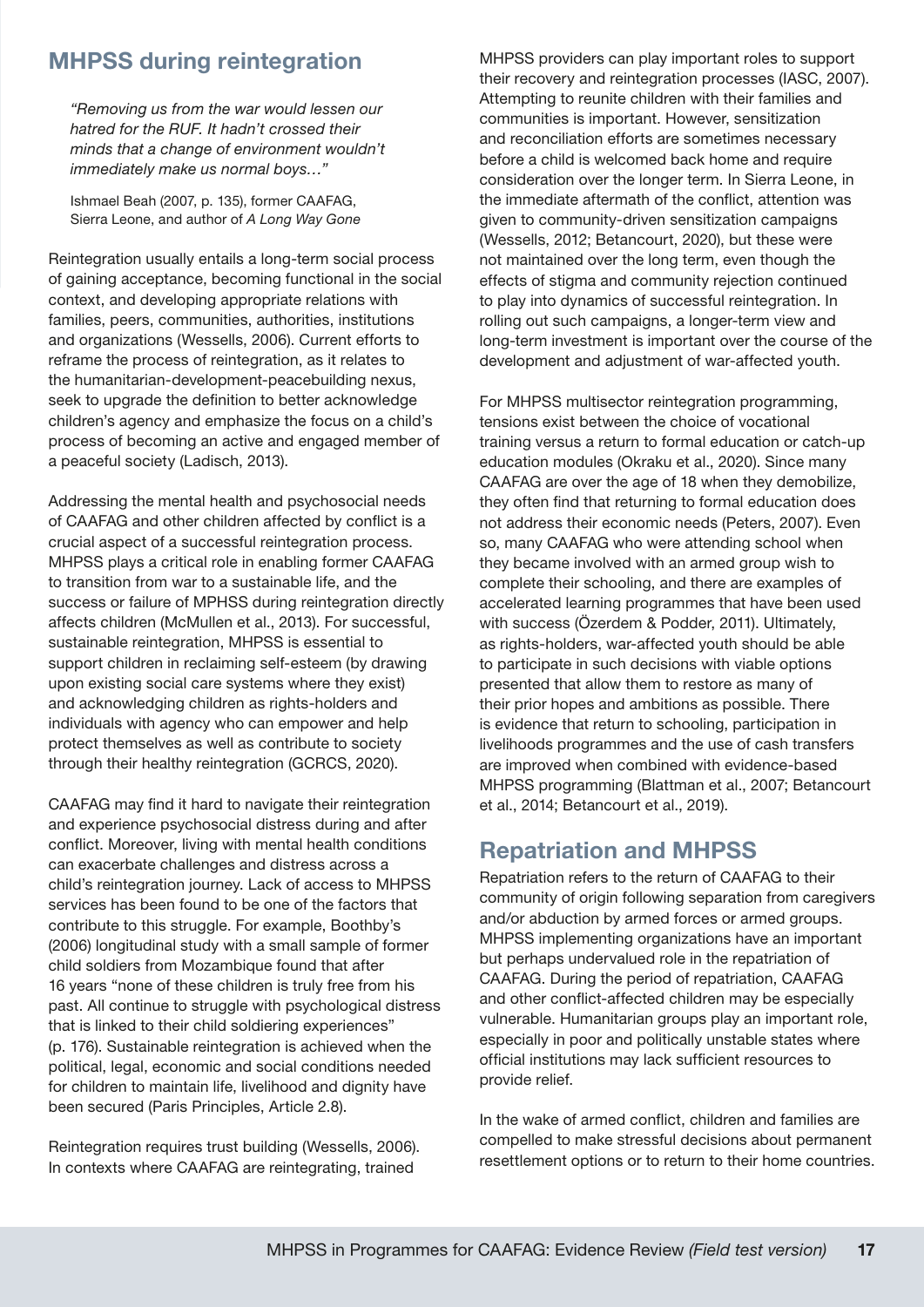<span id="page-23-0"></span>As seen in the case of Kosovo, the MHPSS response for CAAFAG can offer assistance in coping with trauma, as well as helping children survive and adjust in their environment. Technical consultations emphasised, for example, that the suitability and course of repatriation depends on whether there is a home for the child, as in some cases the parents have been killed, families displaced, or the children were used to terrorise their own communities.

Repatriation should be carried out in the best interests of the child and take into account her or his circumstances in order to ensure that it is not harmful to the child (Wessells, 2009; Williamson et al., 2017). For CAAFAG navigating the repatriation process, evidence-based MHPSS interventions may be used within multi-layered programming to support their emotional safety and help ease them into life in the community. Multisectoral, multi-level models that promote individual mental health and wellbeing, family support, educational success, community support, structural conditions and public safety are promising (Weine et al., 2020).

#### MHPSS in the prevention of re-recruitment and re-association

In the design of reintegration programmes and effective MHPSS interventions, limited attention has been given to how mental health can affect re-recruitment and re-association among former CAAFAG. Living in violent families, poverty, lack of food or other basic necessities, lack of education and opportunities in civilian life, social isolation, traumatic experiences and loss of family members and relatives all shape the risks of re-recruitment (UNICEF, 2019). Reintegration programming that not only responds to but proactively supports families to meet their basic needs is likely to be the most effective, since the vulnerability of CAAFAG is embedded within a protective environment in which parents, families, communities, local and sub-national authorities and governments all contribute to the care and protection of children (GCRGS, 2020).

Growing evidence suggests that MHPSS actors should assess the needs and wellbeing of CAAFAG in long-term programming and not only at the time of release and reintegration. This highlights the importance of systems strengthening to ensure sustainability and to set the stage for communities and local and national governments to manage the MHPSS of CAAFAG in the post-emergency era. This is especially important given the numerous humanitarian emergencies involving children, globally.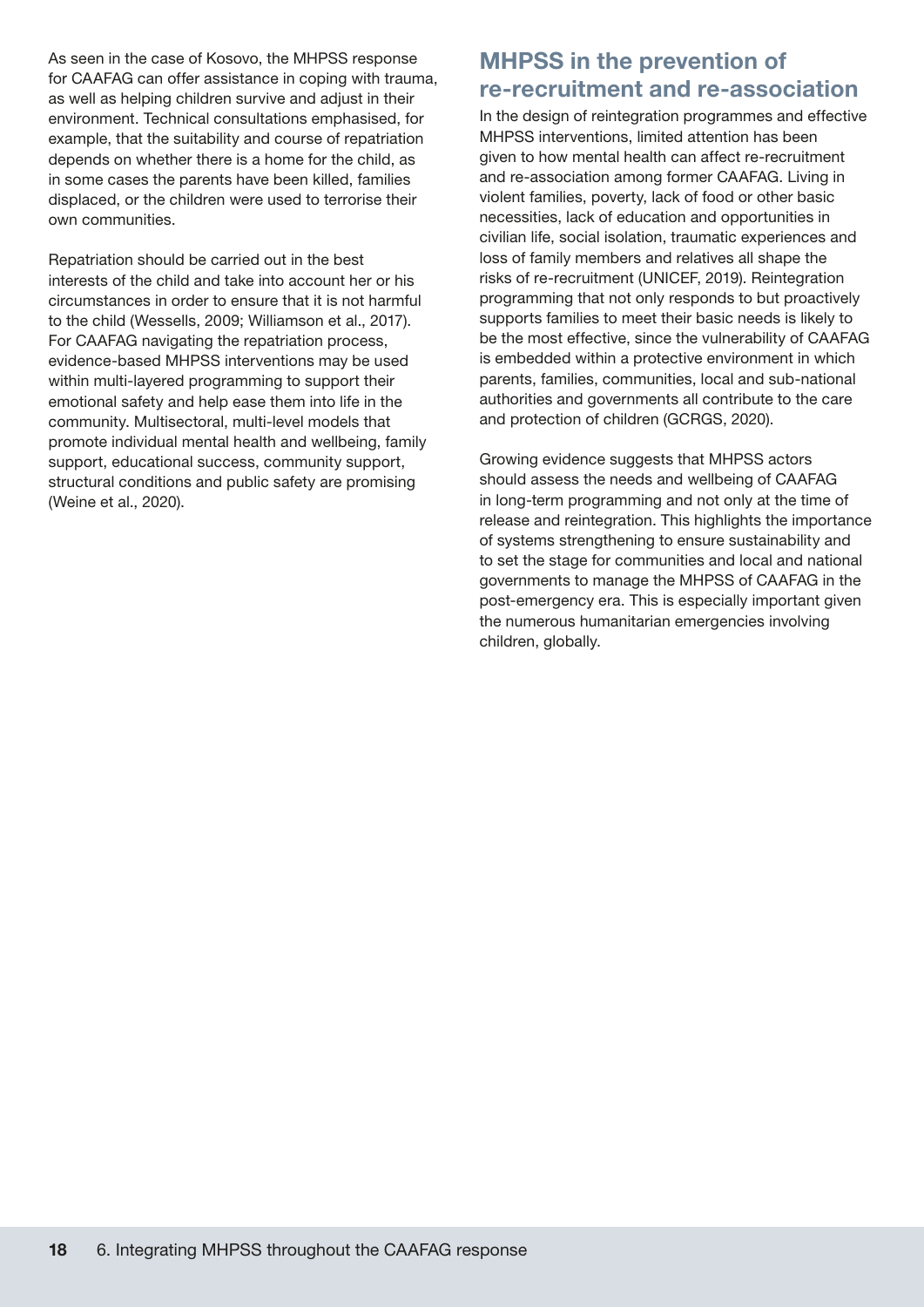# <span id="page-24-0"></span>7. MHPSS tools to use with CAAFAG

Evidence in this review suggests that interventions may be implemented across the social ecology of CAAFAG to promote mental health and psychosocial wellbeing and to prevent disorder and psychosocial distress. At the same time, few studies have examined the effectiveness of these tools to understand and address the MHPSS needs of CAAFAG in particular. Given that CAAFAG and war-affected children are exposed to similar conflict-related, socio-ecological conditions that increase their risk of mental and psychosocial dysfunction, this review cast a wide net to capture the range of MHPSS tools that may be used effectively to serve the MHPSS needs of war-affected children, with special attention paid to tools that have already been used with CAAFAG.

MHPSS interventions for conflict-affected children identified in the review are presented in Table 2. Examples range from targeted intervention tools and approaches, for instance Narrative Exposure Therapy, school-based programmes, and group-based cognitive behavioural therapy (CBT), with detailed descriptions in the following sections. As Table 2 shows, many interventions are focused on the individual or household level, demonstrating a gap in evidence for multi-layered MHPSS interventions serving CAAFAG (i.e., across non-health and protection sectors). The following intervention tools have been used to implement and evaluate MHPSS programmes for conflict-affected children broadly, or with CAAFAG in particular.

| <b>Individual</b>                                                                                     | <b>Caregiver and</b><br>family-focused                                                                  | <b>School and</b><br>education                                                                         | <b>Livelihood</b>                               | <b>Community based</b>      |
|-------------------------------------------------------------------------------------------------------|---------------------------------------------------------------------------------------------------------|--------------------------------------------------------------------------------------------------------|-------------------------------------------------|-----------------------------|
| Early childhood<br>interventions (ECIs)                                                               | Home visiting<br><i>interventions</i>                                                                   | Classroom-based<br>Interventions                                                                       | <b>Youth Readiness</b><br>Intervention          | Ceremonies,<br>celebrations |
| Narrative exposure<br>therapy (KIDNET)<br>Trauma-focused<br>Cognitive Behavioural<br>Therapy (TF-CBT) | Sugira Muryango<br>('Strong Families,<br>Thriving Children',<br>FamilyTalk)<br><b>Teaching Recovery</b> | School-based<br>Psychosocial<br><b>Structured Activities</b><br><b>Youth Readiness</b><br>Intervention | Poverty reduction<br>policies and<br>programmes | Sensitization<br>campaigns  |
| Art therapy                                                                                           | <b>Techniques</b><br>Problem Management                                                                 | Sensitization<br>campaigns                                                                             |                                                 |                             |
| <b>Helping Adolescents</b><br>Thrive (HAT)                                                            | <b>Plus</b>                                                                                             |                                                                                                        |                                                 |                             |
| <b>Early Adolescent Skills</b><br>for Emotions (EASE)                                                 |                                                                                                         |                                                                                                        |                                                 |                             |

#### Table 2 MHPSS interventions used with conflict-affected children across the social ecology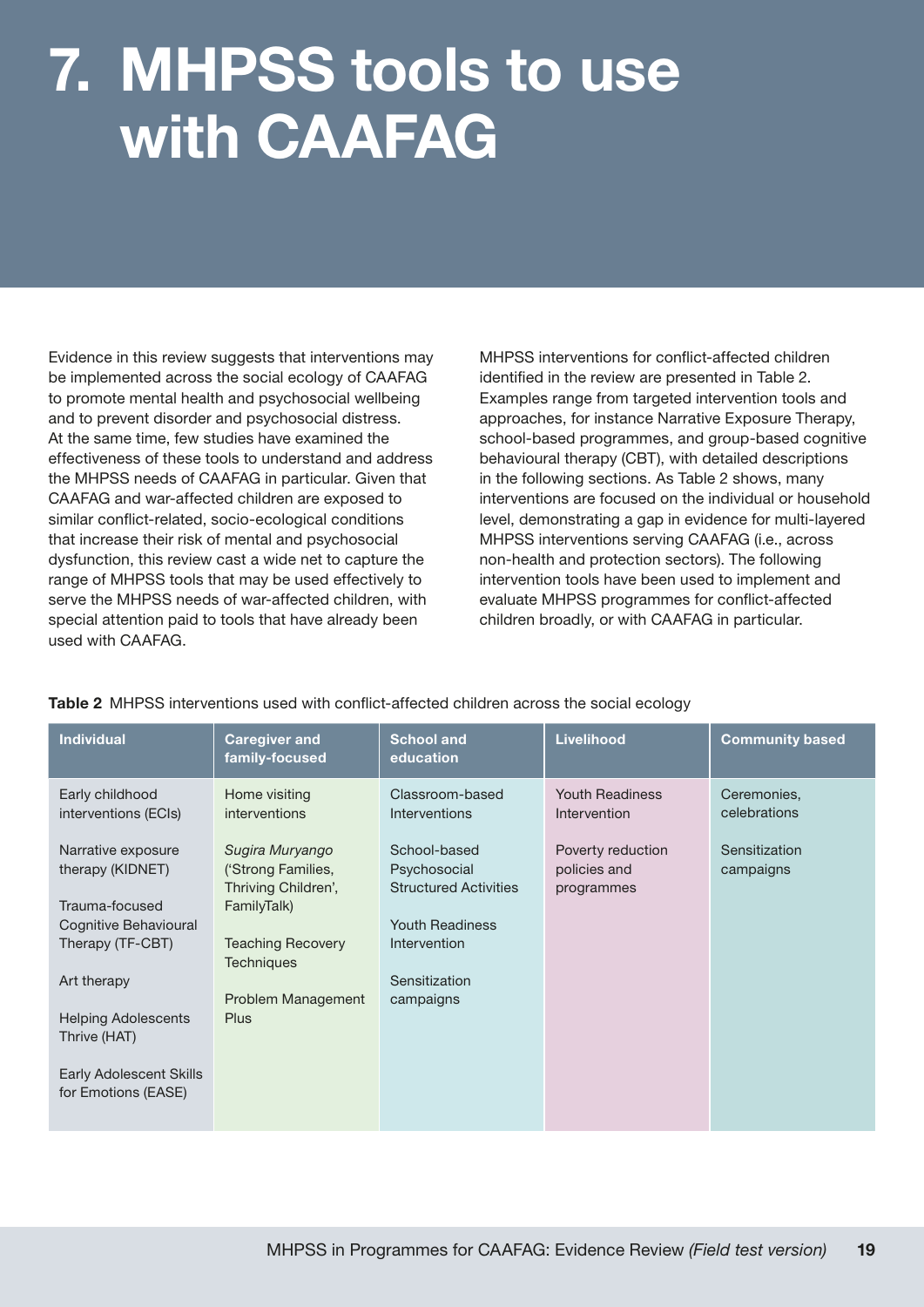#### <span id="page-25-0"></span>Early childhood interventions (ECIs)

ECIs address deficiencies and stressors faced by children and families with children under the age of five and promote positive development during the critical early years of life. ECIs target various domains of a child's development, including physical, emotional, social and cognitive development outcomes, the latter of which facilitate school readiness. Some ECIs take a multi-level approach to support the economic development of the parent and/or caregiver, parent education, parenting skills and prenatal wellbeing or the integration of both early childhood development promotion and the prevention of violence (Betancourt et al., 2019; Jensen et al., 2020). *Sugira Muryango*, for example, was developed for use in post-genocide Rwanda using a mixed-methods adaptation of the FamilyTalk intervention developed by Beardslee and colleagues (Betancourt et al., 2011).

Although the main goal of ECIs is to strengthen mental health and wellbeing, prevent the development of new problems, and reduce and improve symptoms of dysfunction by focusing on both children and their developmental ecology, they can also help to address risks of intergenerational violence from an early age (Jordans et al., 2016). Guidelines call for the use of intervention techniques that are evidence-based, which address myriad challenges and risks for children's poor development, and which are scalable. Interventions should focus on modifiable risk factors, such as child cognitive and behavioural deficits or parental caregiving skills and mental health (Karoly et al., 2006). For CAAFAG, special attention should be paid to the importance of preventing or reversing family separation as the presence of parents is essential for the secure attachment and mental health of children (Miller et al., 2016).

Overall, effective ECIs benefit from timeliness (early in life), address multiple levels of socio-ecological influence, and use frameworks based on child rights principles.

### Home visiting and psychosocial support

Intergenerational home visiting interventions target the needs of children and caregivers simultaneously. Family environment interventions have demonstrated the ability to promote protective elements of caregiver–child relationships and increase access to hard-to-reach populations, and can be tailored to the needs of each family (Peacock et al., 2013; Grantham-MacGregor & Smith, 2016). In post-genocide Rwanda, a family strengthening intervention delivered via home visiting was found to improve parent–child relationships and indicators of child development while also reducing harsh punishment of children and intimate partner violence (Betancourt et al., 2018; Jensen et al., 2020). Such family-based interventions have promise for MHPSS promotion with CAAFAG, especially when they are embedded within protection, health, education and other services to facilitate greater reach. In order to support the healthy reintegration of CAAFAG who have been separated from their caregivers, family-based interventions could be tested that prepare both the young person and the family for the highs and lows expected upon reunification. Such interventions could also continue to work with CAAFAG and caregivers after reunification to build skills in communication, conflict resolution and problem solving (Betancourt et al., 2014).

### Child-friendly spaces

In addition to home visiting interventions, other studies have examined the effectiveness of child-friendly spaces outside of the home that seek to promote the mental and psychosocial wellbeing of young children (Metzler et al., 2019). Individual-level and group-based interventions have also been conducted with conflict-affected children and CAAFAG. Art therapy carried out by trained mental health practitioners, for example, shows promise in supporting children towards longer-term healing following conflict and in enhancing resilience in communities (Jabbar & Betawi, 2019). Child-friendly spaces in schools, early education centres and health clinics are indicated as a focal point for early childhood MHPSS delivery.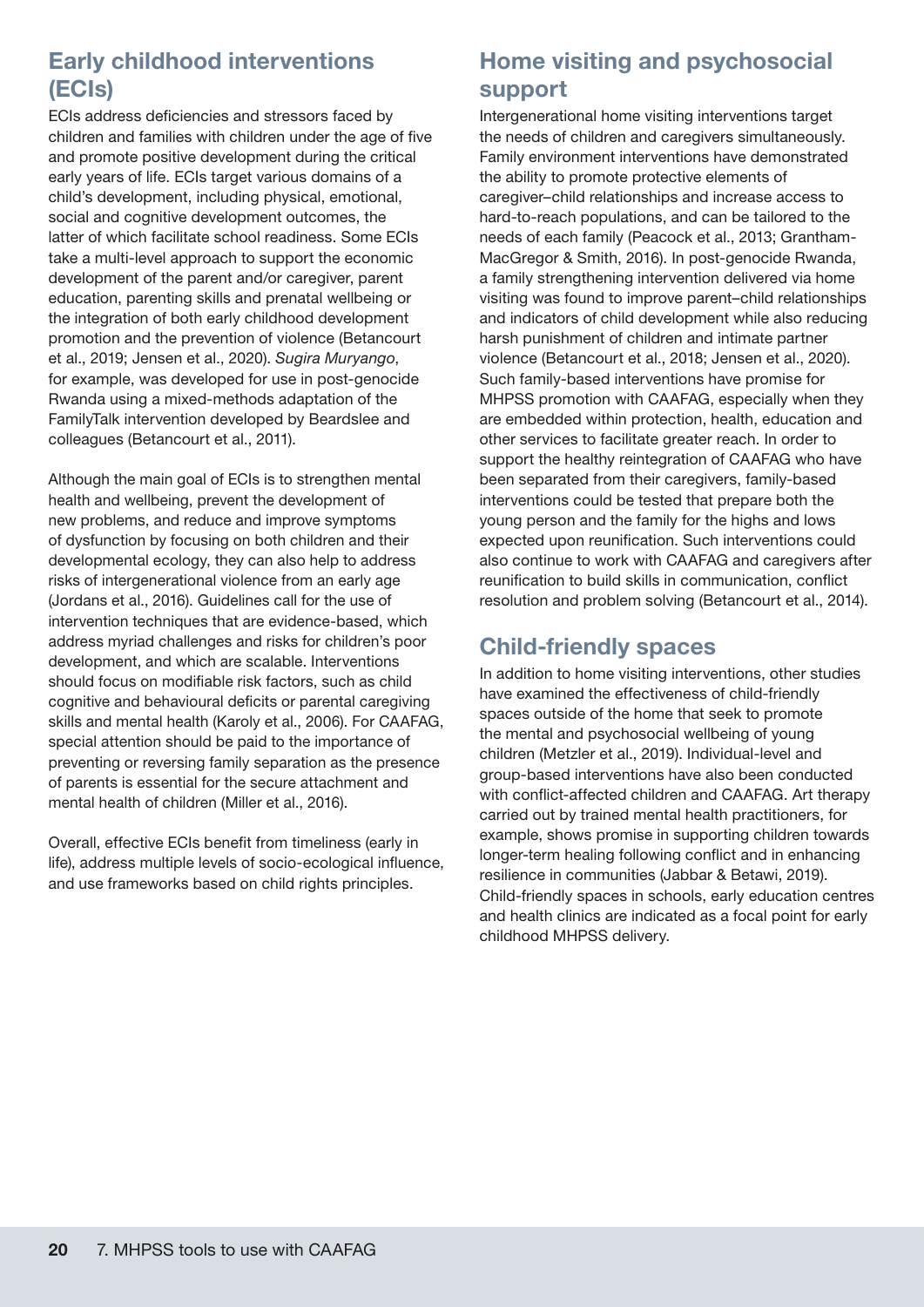## <span id="page-26-0"></span>8. Intervention tools for school-aged CAAFAG

Promising MHPSS approaches have been attempted with school-aged youth, with such interventions taking a broadly socio-ecological orientation delivered in individual or group-based formats. Some are situated in classroom, school and employment promotion settings.

#### Individual and group-based treatment

Few studies have examined the efficacy and effectiveness of individual and group-based treatments among CAAFAG. However, individualized and group-based treatment approaches have been implemented across diverse settings for conflict-affected children. The acceptability and fit of such treatments may depend on culture as well as on the severity of mental or psychosocial problems.

*Narrative Exposure Therapy* (NET) was developed, for example, as a brief treatment "for the psychological sequelae of torture and other forms of organized violence". This individual therapy can be delivered by trained lay workers in low-resource settings. The main intervention element of NET – known as KIDNET when used with children and adolescents – is the construction of a trauma narrative (Shauer et al., 2017).

KIDNET was delivered successfully as a tool to treat PTSD among former child soldiers in Uganda and the DRC, and with asylum seekers resettled in Germany (Ertl et al., 2011; Onyut et al., 2005; Ruf et al., 2010). NET has also been used to support the MHPSS of Somali refugees living in a Ugandan refugee camp and with youth orphaned by the Rwandan genocide (Shaal et al., 2009). In all studies, NET resulted in significant reductions in PTSD symptoms compared with either a control group or another form of treatment, with effects maintained or enhanced over time.

Helping Adolescents Thrive (HAT) is a toolkit designed to promote and protect adolescent mental health and reduce self-harm and other risk behaviours. The toolkit comprises four interlinked strategies and two implementation approaches, including tools to support the work of programme managers. Five recommendations for mental health promotive and preventive interventions for adolescents were developed based on the evidence synthesis and 'Evidence to Decision' frameworks. First, universally delivered psychosocial interventions should be provided for all adolescents. Second, psychosocial interventions should be provided for adolescents affected by humanitarian emergencies. Third, psychosocial interventions should be considered for pregnant adolescents and adolescent parents, particularly to promote positive mental health (mental functioning and mental wellbeing) and improve school attendance. Fourth, indicated psychosocial interventions should be provided for adolescents with emotional symptoms. Fifth, indicated psychosocial interventions should be provided for adolescents with emotional symptoms. The intended audience for the HAT recommendations includes national policy makers, planners, and managers of government and non-governmental health care programmes, as well as people working in international health and development agencies (Helping Adolescents Thrive, 2021).

Early Adolescent Skills for Emotions (EASE) was designed to help conflict-affected adolescents manage stress, solve problems and cope in effective ways. The intervention was created for adolescents and their caregivers based on empirically supported methods recommended by the WHO to confront internalizing problems. Feasibility trials were conducted in Jordan, Lebanon, Pakistan and Tanzania, with major findings and lessons learned forthcoming. Research is also underway in Jordan and Lebanon, and is due to begin in Pakistan (Brown et al., 2019; Mental Health Innovation Network, 2021).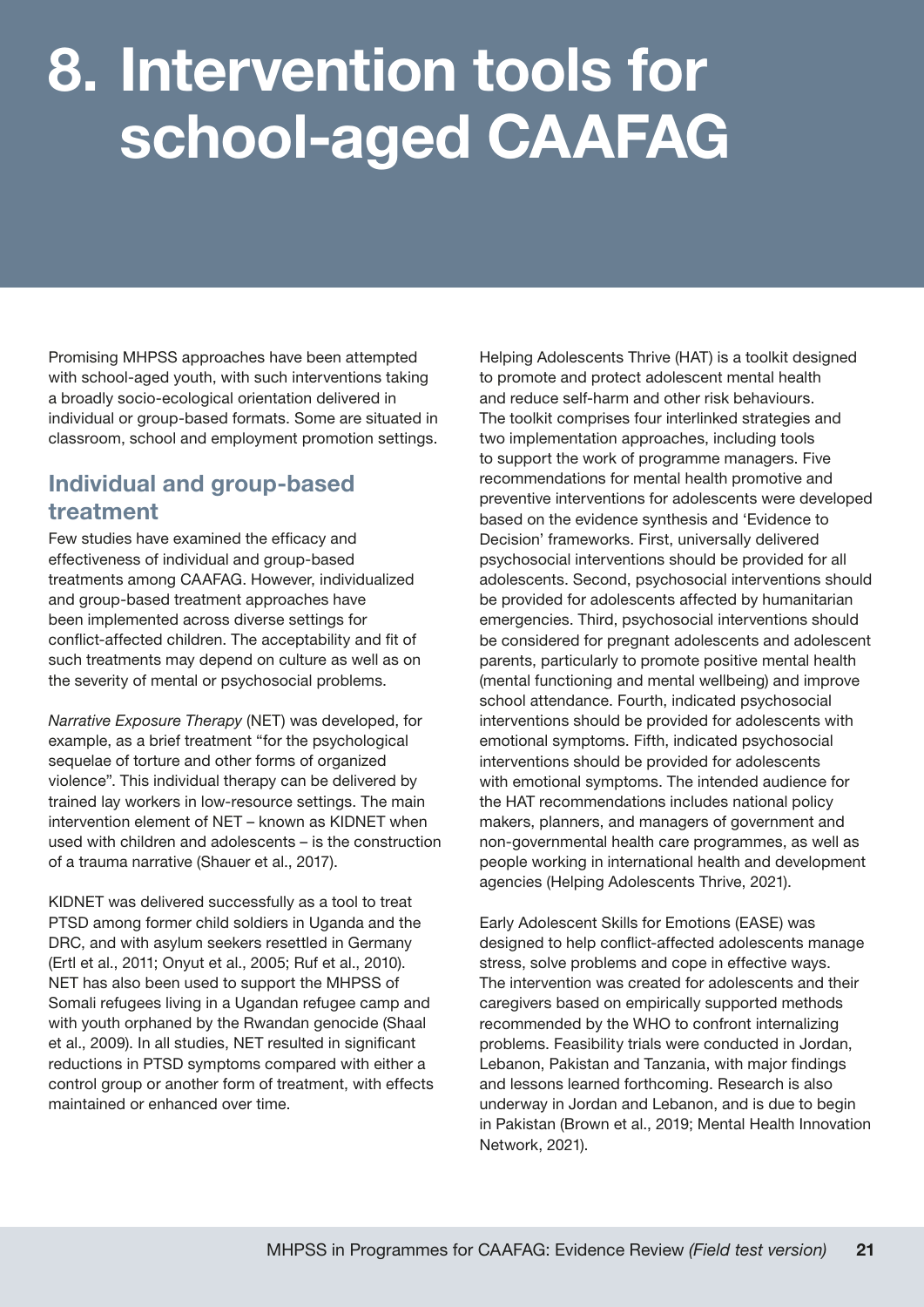#### <span id="page-27-0"></span>Trauma-Focused Cognitive Behavioural Therapy (TF-CBT)

TF-CBT is another individual intervention developed to assist school-aged youth with their recovery from trauma. TF-CBT is a phased, evidence-based mental health intervention that entails promotion of youth coping skills and the processing of trauma experiences, and provides closure to the treatment experience (Cohen et al., 2012). In Zambia, a TF-CBT intervention was delivered by trained and supervised lay counsellors to conflict-affected children as young as five, with significant reductions in trauma symptoms and improvement in functioning (Murray et al., 2015). In Palestine, trained counsellors delivered a TF-CBT programme called Teaching Recovery Techniques to groups of youth. Post-test analyses demonstrated significant reductions in PTSD, depression, traumatic grief and mental health difficulties (Barron et al., 2013). Several studies have demonstrated TF-CBT effectiveness in the DRC, targeting boys affected by armed conflict and female youth who had experienced sexual violence (McMullen et al., 2013; O'Callaghan et al., 2013).

### Youth Readiness Intervention (YRI)

The Youth Readiness Intervention (YRI) is a common-elements-based, transdiagnostic intervention (a modular, flexible approach that can be applied to a range of mental health and psychosocial conditions) which integrates the active elements of CBT with interpersonal psychotherapy. The intervention was developed to be integrated within educational and employment settings to help war-affected youth, including CAAFAG, address symptoms of anxiety, depression and interpersonal impairments that can limit life opportunities. The YRI uses a group-based format to confront issues relating to emotion regulation among conflict-affected youth to improve daily functioning (Betancourt et al., 2014). Results from a pilot of the YRI in Sierra Leone showed significant post-intervention effects on emotion regulation, prosocial attitudes and social behaviour, and reduced functional impairment. Moreover, youth who received the YRI were rated by teachers to have better behaviour and as being better prepared for the classroom environment. YRI participants were also six times more likely to stay in school compared with youth who did not receive the intervention. The YRI is currently being tested within youth entrepreneurship programmes for war-affected youth aged 18–30 and is demonstrating an impact on anxiety and depression as well as labour market participation (Betancourt et al., 2021).

#### Other school- and education-based tools

It is well understood that formal education is one of the first social institutions to be disrupted by conflict and complex humanitarian emergencies. However, when communities are stabilized and youth are reintegrated and/or forced to relocate into more secure environments, the classroom presents a useful location to embed and deliver MHPSS services. In northern Uganda, the school-based Psychosocial Structured Activities programme entailed 15 sessions focused on resilience for youth recovering from trauma (Ager et al., 2011). In the study, ethnographic methods were used to identify local constructions of child wellbeing from their first-person perspective (e.g., meanings of 'social' and 'happy'), caregivers (e.g., 'unstressed' and 'open') and teachers (e.g., 'cooperative' and 'respectful'). Comparisons of youth from pre- to post-intervention indicated that youth enrolled in the programme had significantly higher ratings of wellbeing compared with non-participants in both child and caregiver reports.

Other school-based MHPSS interventions have been implemented for conflict-affected children in Burundi, Nepal and Sri Lanka, with varying degrees of effectiveness (Jordans et al., 2016; Tol et al., 2012). Across the studies, personal factors such as the age and gender of the young people, as well as their ongoing exposure to daily stressors, significantly influenced the effectiveness of the MHPSS tools. For instance, the school-based intervention among war-affected youth in Sri Lanka was more effective in reducing symptoms of behaviour problems among younger participants than among older participants (Tol et al., 2012).

While school-based interventions have promise in addressing youth wellbeing and mental health, and the classroom setting is conducive to the delivery of such MHPSS programming, it is important to consider how these approaches will be operationalised – in particular, if classroom-based programming should be delivered to gender- or age-segregated groups. Additional caution is suggested in deciding who will deliver school-based interventions to avoid over-tasking and over-burdening teachers. Instead, a separate group of individuals may be located and trained to deliver MHPSS services for CAAFAG and other war-affected children and youth meeting inclusion criteria for issues like mental health symptoms and functional impairments in educational contexts.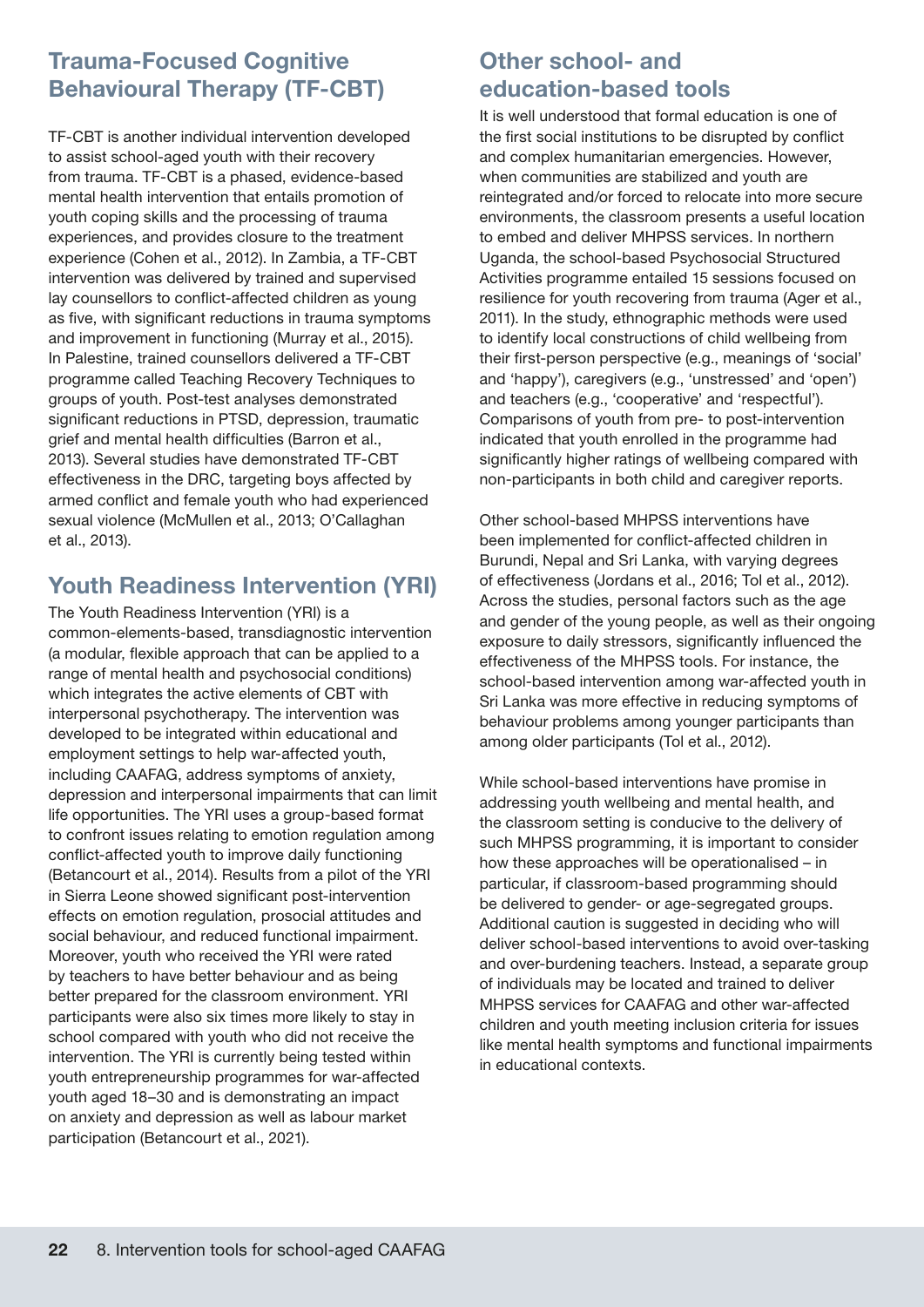## <span id="page-28-0"></span>9. MHPSS assessment tools to use with CAAFAG

A wide range of assessment tools have been used to measure and understand the major domains of mental health and psychosocial wellbeing, from individual measures to caregiver reports and observational measures of the child's social and developmental ecology. Table 3 presents a non-exhaustive list of measures used to assess MHPSS in conflict-affected children that were identified in the desk review and

technical consultations. These measures demonstrated variable quality in assessing the intended constructs across the settings they were used in, highlighting the importance of selecting standardized and/or well-validated tools to assess mental health and psychosocial wellbeing. Care should be taken in the selection and use of measurement tools for MHPSS assessments of CAAFAG and/or their social ecology.

| Table 3 Tools used to assess key MHPSS domains among children affected by armed conflict |  |  |  |
|------------------------------------------------------------------------------------------|--|--|--|
|                                                                                          |  |  |  |

| <b>Disabling</b><br>distress and<br><b>MNS Disorder</b><br>(1/3)         | <b>Disabling</b><br>distress and<br><b>MNS Disorder</b><br>(2/3) | <b>Disabling</b><br>distress and<br><b>MNS Disorder</b><br>(3/3)                           | Coping                                                           | <b>Functioning</b>                                                        | <b>Subjective</b><br>wellbeing                               | <b>Social</b><br>behaviour<br>(1/2)                          | <b>Social</b><br>behaviour<br>(2/2)                                                                       | <b>Social</b><br>connectedness                                   |
|--------------------------------------------------------------------------|------------------------------------------------------------------|--------------------------------------------------------------------------------------------|------------------------------------------------------------------|---------------------------------------------------------------------------|--------------------------------------------------------------|--------------------------------------------------------------|-----------------------------------------------------------------------------------------------------------|------------------------------------------------------------------|
| Acholi<br>Psychosocial<br>Assessment<br>Instrument<br>(APAI)             | Gaza Traumatic<br><b>Event Checklist</b><br>(GTECL)              | <b>Revised Child</b><br>Manifest<br><b>Anxiety Scale</b><br>(RCMAS)                        | Adolescent<br>Coping for<br>Problem<br>Experiences<br>(A-COPE)   | <b>Bayley Scales</b><br>of Infant<br>and Toddler<br>Development<br>III    | Adolescent<br>Self-Esteem<br>Measure<br>(ASEM)               | African Youth<br>Psychosocial<br>Assessment<br>(AYPA)        | <b>HOME</b> Inventory                                                                                     | <b>Adult Support</b><br>Questionnaire                            |
| African Youth<br>Psychosocial<br>Assessment<br>(AYPA)                    | General Health<br>Questionnaire<br>(GHQ)                         | Screen for<br><b>Child Anxiety</b><br>Related<br>Emotional<br><b>Disorders</b><br>(SCARED) | <b>Brief COPE</b>                                                | Beery<br>Visual-Motor<br>Integration<br>Test (VMI)                        | Child Self-<br><b>Rating Scale</b><br>(CSRS)                 | Aggression<br>Questionnaire<br>(AQ)                          | Intention to Use<br><b>Alcohol Scale</b><br>(IUAS)                                                        | <b>BarON EQ-I</b><br>Emotional<br>Intelligence-<br>Youth Version |
| <b>Beck</b><br>Depression<br>Inventory (BDI)                             | Global School-<br><b>Based Health</b><br>Survey (SBHS)           | Strengths and<br><b>Difficulties</b><br>Questionnaire<br>(SDQ)                             | Children's<br>Coping<br><b>Strategies</b><br>Checklist<br>(CCSC) | Cambodian<br>Developmental<br>Assessment<br>Test (CDAT)                   | Children's<br>Attribution and<br>Perceptions<br>Scale (CAPS) | Alabama<br>Parenting<br>Questionnaire<br>(APQ)               | Intl Society for<br>the Prevention<br>of Child Abuse<br>and Neglect<br><b>Screening Tool</b><br>(ICAST-C) | Children's<br>Coping<br><b>Strategies</b><br>Checklist<br>(CCSC) |
| <b>Beck Youth</b><br>Inventories (BYI)                                   | Grief<br>Questionnaire                                           | War Trauma<br>Questionnaire<br>(WTQ)                                                       | Children's<br><b>Hope Scale</b><br>(CHS)                         | Child<br>Behaviour<br>Checklist<br>(CBCL) & Youth<br>Self-Report<br>(YSR) | Draw-and-talk                                                | <b>Beck Youth</b><br>Inventories<br>(BYI)                    | <b>Measures</b><br>developed in<br>context                                                                | <b>Family Ambiance</b><br>Scale                                  |
| Centre for<br>Epidemiological<br>Studies-<br>Depression<br>Scale (CES-D) | <b>Grief Screening</b><br>Scale (GSS)                            | <b>World Health</b><br>Organization<br>Disability<br>Assessment<br>Scale<br>(WHO-DAS)      | Connor-David<br>Resilience<br>Scale<br>(CD-RISC)                 | Child<br>Diagnostic<br>Interview<br>Schedule                              | Draw-and-<br>write                                           | Child and<br>Adolescent<br>Strengths<br>Assessment<br>(CASA) | Multiple<br>Aggression<br>Questionnaire<br>(MAQ)                                                          | Feeling of<br>Acceptance<br>Scale                                |

*continued on next page*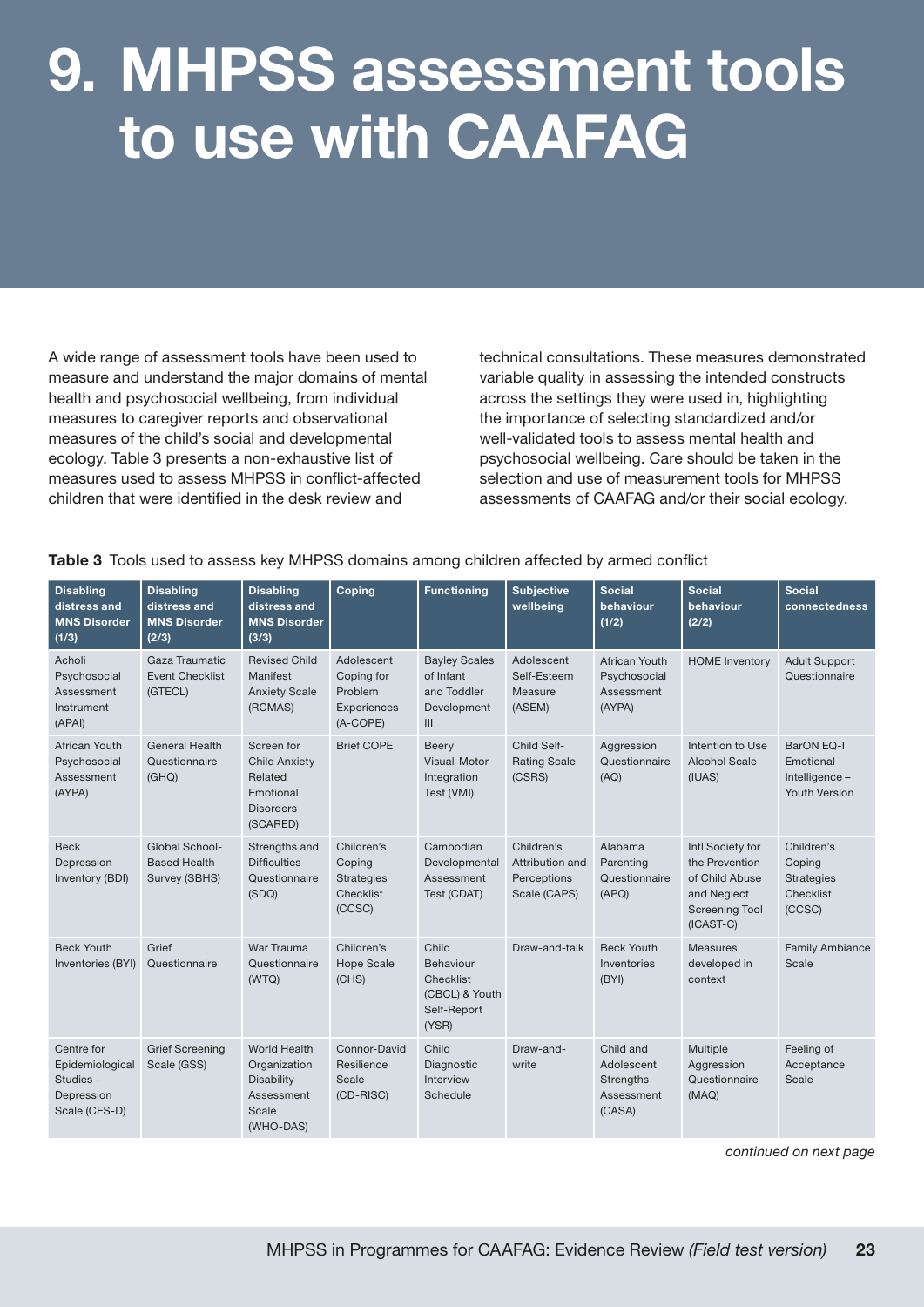#### Table 3 Tools used to assess key MHPSS domains among children affected by armed conflict *continued*

| <b>Disabling</b><br>distress and<br><b>MNS Disorder</b><br>(1/3)                   | <b>Disabling</b><br>distress and<br><b>MNS Disorder</b><br>(2/3) | <b>Disabling</b><br>distress and<br><b>MNS Disorder</b><br>(3/3) | Coping                                                               | <b>Functioning</b>                                                    | <b>Subjective</b><br>wellbeing                               | <b>Social</b><br>behaviour<br>(1/2)                                       | <b>Social</b><br>behaviour<br>(2/2)                            | <b>Social</b><br>connectedness                                        |
|------------------------------------------------------------------------------------|------------------------------------------------------------------|------------------------------------------------------------------|----------------------------------------------------------------------|-----------------------------------------------------------------------|--------------------------------------------------------------|---------------------------------------------------------------------------|----------------------------------------------------------------|-----------------------------------------------------------------------|
| <b>Child Behaviour</b><br>Checklist<br>(CBCL) and<br>Youth Self-<br>Report (YSR)   | Hamilton<br><b>Rating Scale</b><br>for Depression<br>(HRSD)      |                                                                  | Child-<br>Adolescent<br>Measurement<br>System<br>(CAMS)              | Clinician-<br>Administered<br><b>PTSD Scale</b><br>(CAPS)             | Rosenberg<br>Self-Esteem<br>Scale (RSE)                      | Child<br>Behaviour<br>Checklist<br>(CBCL) & Youth<br>Self-Report<br>(YSR) | Multiple<br><b>Indicator Cluster</b><br>Survey (MICS)          | Friendship<br><b>Quality Scale</b>                                    |
| Child<br>Posttraumatic<br><b>Symptom Scale</b><br>(CPSS)                           | <b>Harvard Trauma</b><br>Questionnaire<br>(HTQ)                  |                                                                  | <b>Measures</b><br>developed in<br>context                           | <b>Denver II Test</b>                                                 | <b>Tennessee</b><br>Self-Concept<br>Scale                    | Child<br>Behaviour<br>Inventory (CBI)                                     | Oxford Measure<br>of Psychosocial<br>Adjustment<br>(OMPA)      | Inventory<br>of Socially<br>Supportive<br><b>Behaviours</b><br>(ISSB) |
| Child<br>Psychosocial<br><b>Distress</b><br>Screener<br>(CPDS)                     | Hopkins<br>Symptom<br>Checklist (HSCL)                           |                                                                  | Therapeutic<br>group<br>photography<br>(qualitative)                 | <b>Difficulties</b><br>in Emotional<br>Regulation<br>Scale (DERS)     | <b>WHO Disability</b><br>Assessment<br>Schedule<br>(WHO-DAS) | Children's<br>Aggression<br>Scale for<br>Parents (CASP)                   | Parent-<br>Adolescent<br>Communication<br>Scale                | Medical<br><b>Outcome Study</b><br>Social Support<br>Survey (MOSS)    |
| Children's<br>Attributional<br><b>Style</b><br>Questionnaire<br>(CASQ)             | Impact of Event<br>Scale (IES)                                   |                                                                  | Perceived<br><b>Control Over</b><br><b>Future Scale</b>              | Human Figure<br><b>Drawing Test</b>                                   |                                                              | Classroom<br>Performance<br>Scale (CPS)                                   | <b>Parental Bonding</b><br>Instrument (PBI)                    | <b>Measures</b><br>developed in<br>context                            |
| Children's<br><b>Revised Impact</b><br>of Events Scale<br>(CRIES)                  | Irritability<br>Questionnaire (IQ)                               |                                                                  | Posttraumatic<br>Growth<br>Inventory<br>for Children<br>$(PTGI-C-R)$ | Impact on<br>School<br>Performance<br>Scale (ISPS)                    |                                                              | Concern for<br><b>Others Scale</b><br>(CFS)                               | <b>Parenting Stress</b><br>Index (PSI)                         | Network of<br>Relationships<br>Inventory                              |
| Clinician-<br>Administered<br><b>PTSD Scale</b><br>(CAPS)                          | <b>Mental Health</b><br>Inventory (MHI)                          |                                                                  | <b>Youth Coping</b><br>Inventory (YCI)                               | <b>Measures</b><br>developed in<br>context                            |                                                              | <b>Conflict Tactics</b><br>Scale (CTS)                                    | Perceived<br>Stigmatization<br>Questionnaire<br>(PSQ)          | Parental<br>Monitoring<br>Questionnaire                               |
| Depression<br>Self-Rating<br>Scale for<br>Children (DSRS)                          | <b>Measures</b><br>developed in<br>context                       |                                                                  |                                                                      | Non-verbal<br>scale of<br>suffering<br>$(N-V$ SOS)                    |                                                              | Coping with<br>Children's<br>Negative<br>Emotions<br>Scale (CCNES)        | Pupil's<br><b>Evaluation List</b><br>(LPU)                     | <b>Parental Support</b><br>Scale (PSS)                                |
| Diagnostic<br>Interview for<br>Children &<br>Adolescents-<br>Revised<br>$(DICA-R)$ | Mini-International<br>Neuropsychiatric<br>Interview (MINI)       |                                                                  |                                                                      | Strengths and<br><b>Difficulties</b><br>Questionnaire<br>(SDQ)        |                                                              | Family<br>Violence<br>Checklist                                           | Social<br>Competence<br>Scale (SCS)                            | Provision of<br><b>Social Relations</b><br>Scale (PSR)                |
| Diagnostic<br>Predictive<br>Scales (DPS)                                           | Multi-dimensional<br>Anxiety Scale for<br>Children (MDAS)        |                                                                  |                                                                      | The MOS<br>36-Item<br>Short-Form<br><b>Health Survey</b><br>$(SF-36)$ |                                                              |                                                                           | Strengths and<br><b>Difficulties</b><br>Questionnaire<br>(SDQ) | <b>SAHA Social</b><br><b>Support Scale</b><br>(SAHA)                  |
| Exposure to<br><b>Violence Scale</b><br>(EVS)                                      | Oxford Measure<br>of Psychosocial<br>Adjustment<br>(OMPA)        |                                                                  |                                                                      | Vineland<br>Adaptive<br><b>Behavior</b><br>Scales (VABS)              |                                                              |                                                                           | Vineland<br>Adaptive<br><b>Behavior Scale</b><br>(VABS)        | Stigma by<br>Association<br>Scale                                     |
| Exposure to<br><b>War Stressors</b><br>Questionnaire<br>(EWSQ)                     | Penn State Worry<br>Questionnaire<br>(PSWQ)                      |                                                                  |                                                                      | <b>WHO Disability</b><br>Assessment<br>Schedule<br>(WHO-DAS)          |                                                              |                                                                           |                                                                |                                                                       |
| <b>Family Inventory</b><br>of Political<br>Stressors (FIPS)                        | Post-Traumatic<br>Stress - Reaction<br>Index (PTS-RI)            |                                                                  |                                                                      |                                                                       |                                                              |                                                                           |                                                                |                                                                       |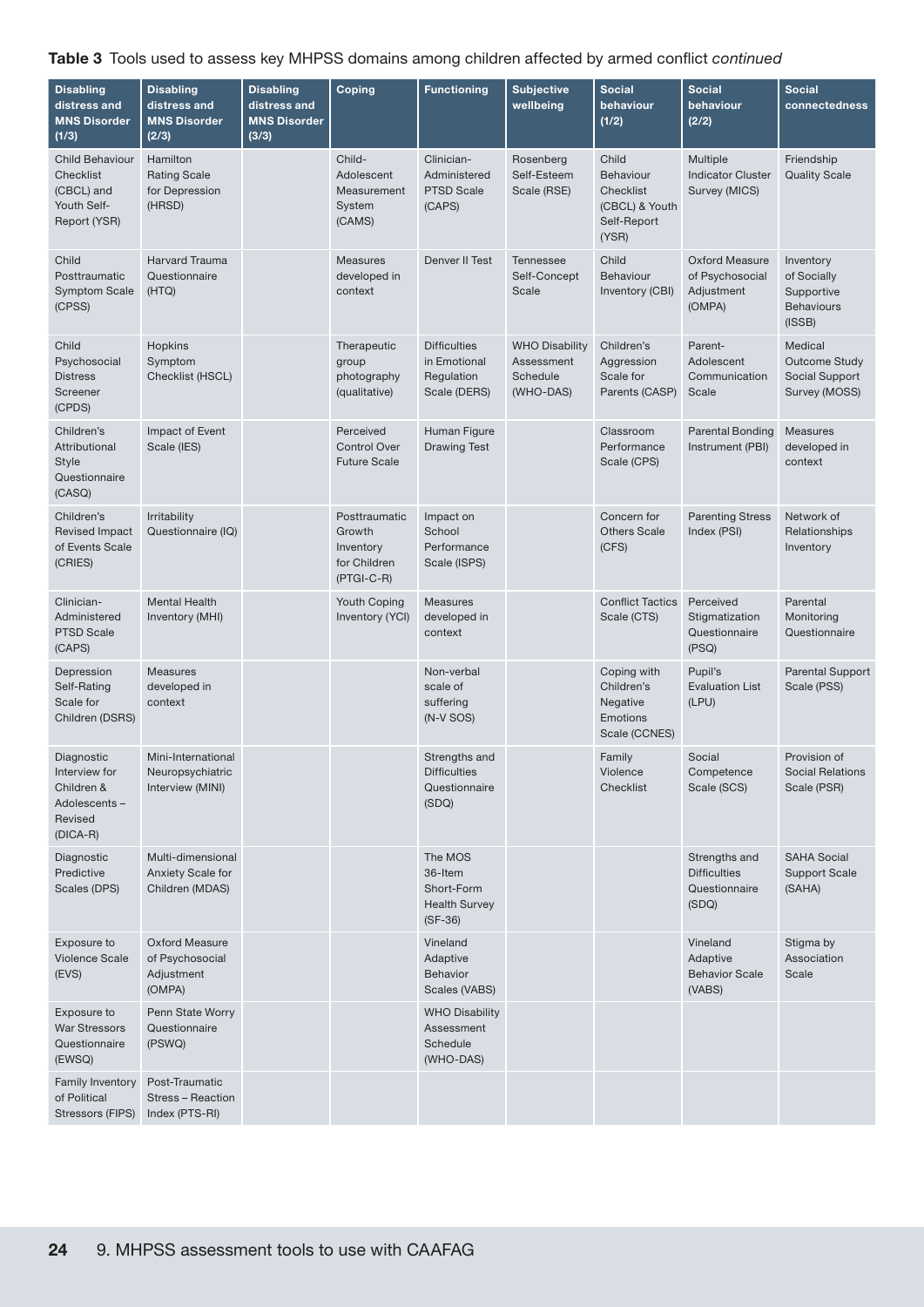# <span id="page-30-0"></span>10. Evidence gaps

Despite significant progress in the past decade to define the key issues facing CAAFAG and illustrate their MHPSS needs and lived experiences during and after armed conflict, some major gaps persist in the evidence for MHPSS among CAAFAG during and beyond the reintegration period. Some of the major gaps identified in the literature review are discussed below.

The effects of age and gender on MHPSS interventions are not well understood. Most MHPSS interventions are not gender- or age-sensitive, although some studies have focused on female CAAFAG without considering their age, or to the exclusion of children of all genders. Female CAAFAG are largely ignored in the literature and programming and, despite the positive outcomes of many MHPSS interventions, little attention has been paid to gender differences (Tonheim, 2017).

More evidence is needed to better understand the experiences of female CAAFAG. This includes patterns relating to whether they were recruited or abducted, their roles during the war and their reintegration process. Similarly, the experiences of boys who suffer sexual violence due to their CAAFAG status is poorly understood. As a result, these children may not be adequately attended to and may be particularly at risk for poor mental health outcomes (see All Survivors project). More evidence on these topics would make it possible to plan more gender-sensitive CAAFAG programmes and effective gender-informed MHPPS interventions for both female and male CAAFAG and across a range of ages.

Understanding a community's culture and the importance of religion and other social phenomena in narratives of wellbeing is of particular importance in the delivery of appropriate interventions that are accessible and non-stigmatizing. This underscores a need for systematic approaches to ensure that evidence-based MHPSS interventions for CAAFAG are adapted to be culturally responsive.

Another area lacking rigorous evidence is in the planning and cross-sectoral collaboration for short- and long-term interventions that can contribute to mental health and social service systems that are sustainable beyond the period of acute emergency. For example, short-term interventions without follow-up are common, making it difficult to link outcomes to interventions. Similarly, although many interventions have addressed the MHPSS needs of individuals and war-affected communities, little to no evidence has examined implementation of MHPSS embedded in formal CAAFAG responses and programming. There is also an evidence gap on prevention of psychosocial distress and mental health conditions among CAFAAG, including limited research on risk and protective factors.

Research on barriers to and facilitators of such integration, as well as testing strategies for ensuring ethical, culturally and gender-sensitive and effective MHPSS in these settings, are needed.

Finally, and importantly, beyond the lack of evidence on quality and process in MHPSS provision, evidence from our technical consultation emphasizes high levels of burnout and mental distress among those implementing CAAFAG programmes and MHPSS. Implementation scientists and CAAFAG practitioners alike must develop better understandings of how best to support those who care for children affected by armed conflict.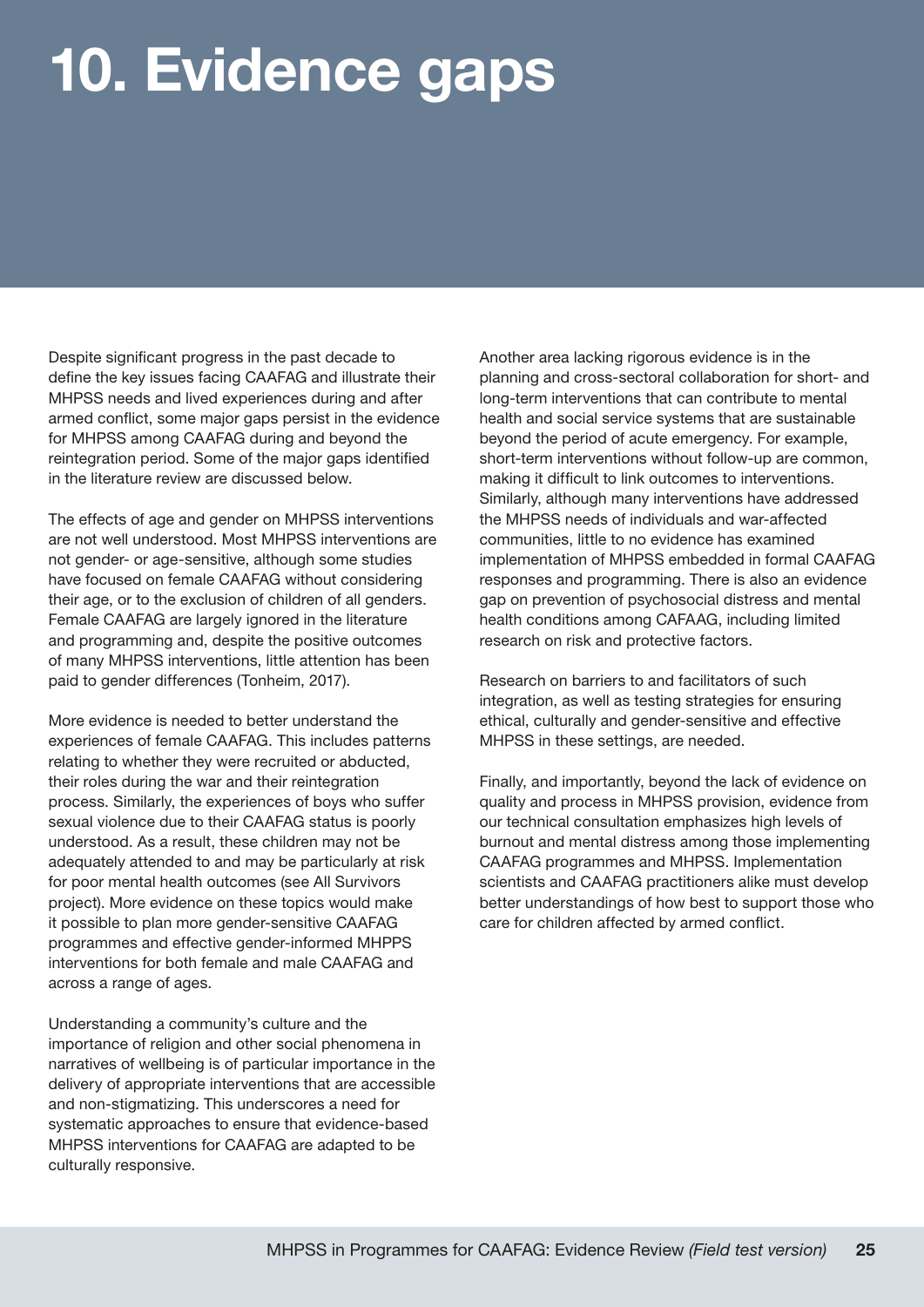### <span id="page-31-0"></span>Annex I. MHPSS and CAAFAG questions for technical consultations

*Sample questions: semi-structured questions for research, practice, advocacy and other experts* 

- 1. What are the profiles and experiences of different groups of CAAFAG and what are their diverse needs, considering girls and boys of all ages and abilities? For example,
	- a. Children who have been trained and used for combat will have different needs from those who have experienced sexual violence (or more generally: perpetrators of violence, victims of violence, and both perpetrators and victims of violence);
	- b. Those who are very young and born into an armed group will need different interventions from those who were formerly abducted or recruited as teenagers;
	- c. Children who have been injured and disabled by explosive ordnance and unaccompanied children will have specific needs for rehabilitation and reintegration;
	- d. Children who returned from captivity and were well received by parents and those whose parents died while they were away and whose parents were there but did not receive them well.
- 2. Armed forces and armed groups use a variety of methods for recruitment in different contexts, including physical abduction, face-to-face and online recruitment, and financial and protection incentives. How should MHPSS be considered the prevention of recruitment and use of girls and boys?
- 3. Tell us about your knowledge and experience with context-specific MHPSS in CAAFAG programming approaches.
	- a. Incorporation of MHPSS in release processes, formal and informal?
	- b. MHPSS considerations in transit centres, interim care centres, interim care placements for CAAFAG?
	- c. Multisectoral, community-based and/or case management approaches to MHPSS in reintegration processes?
	- d. MHPSS Interventions across the four layers of the IASC pyramid
		- i. Basic services (food, health and shelter) and security for everyone in the community.
		- ii. Community and family support for a smaller number of people who are able to maintain their mental health and psychosocial wellbeing if they receive help in accessing key community and family supports.
			- Any difficulties with CAAFAG getting support from the communities they once harmed?
		- iii. Focused, non-specialised support is necessary for the still smaller number of people who additionally require more focused individual, family or group interventions by trained and supervised workers (but who may not have had years of training in specialised care).
		- iv. Specialised services required for the small percentage of the population whose suffering, despite the supports already mentioned, is intolerable and who may have significant difficulties in basic daily functioning.
- 4. Which MHPSS programming initiatives or interventions would you recommend in which kinds of CAAFAG settings?
- 5. What kinds of factors most influence the implementation, monitoring and evaluation of MHPSS programming in the field?
	- a. Severity of mental and behavioural health problems?
	- b. Cultural factors?
	- c. Vulnerabilities among the communities involved in the same conflict?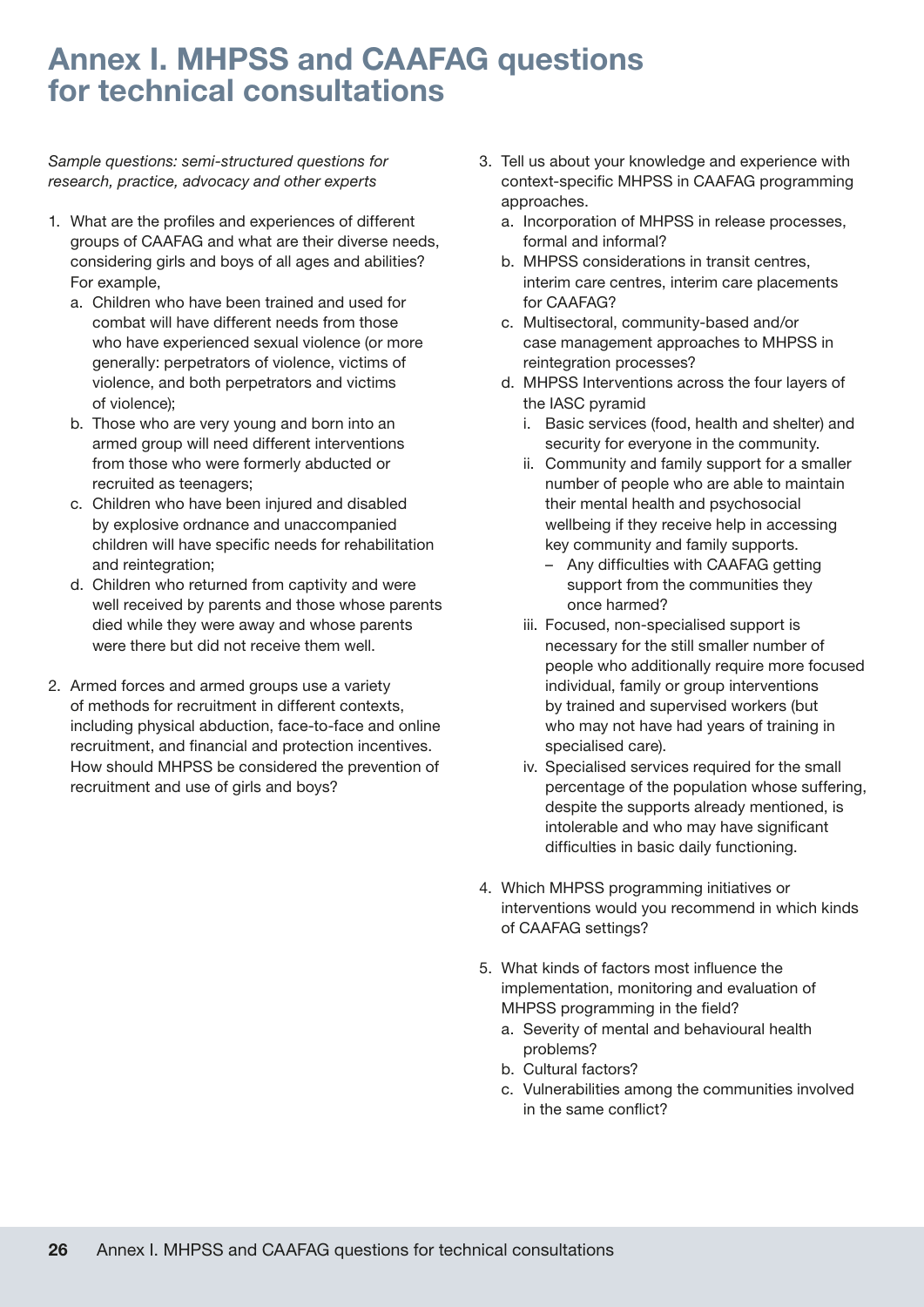- 6. How can practitioners adequately measure the impact of MHPSS in CAAFAG programming and adjust programming during implementation?
- 7. What kinds of remote management tools are needed for MHPSS in CAAFAG programming, especially to deliver them in hard-to-reach locations hampered by security risks and difficult travel?
- 8. Which factors are most important to consider for contextualisation of global MHPSS tools and approaches for local CAAFAG programming?
- 9. To what extent were the communities involved in programming to alleviate their distress?
- 10. What success and challenges have you encountered in deploying the IASC MHPSS multilayered framework in CAAFAG programming? a. How could it have been done better?
- 11. During reintegration processes, CAAFAG individual needs might not align with family and community MHPSS needs, for instance in contexts affected by violent extremism. How can this dynamic be restored to align with the social-ecological model?
- 12. Do you have any comments or any questions regarding this consultation?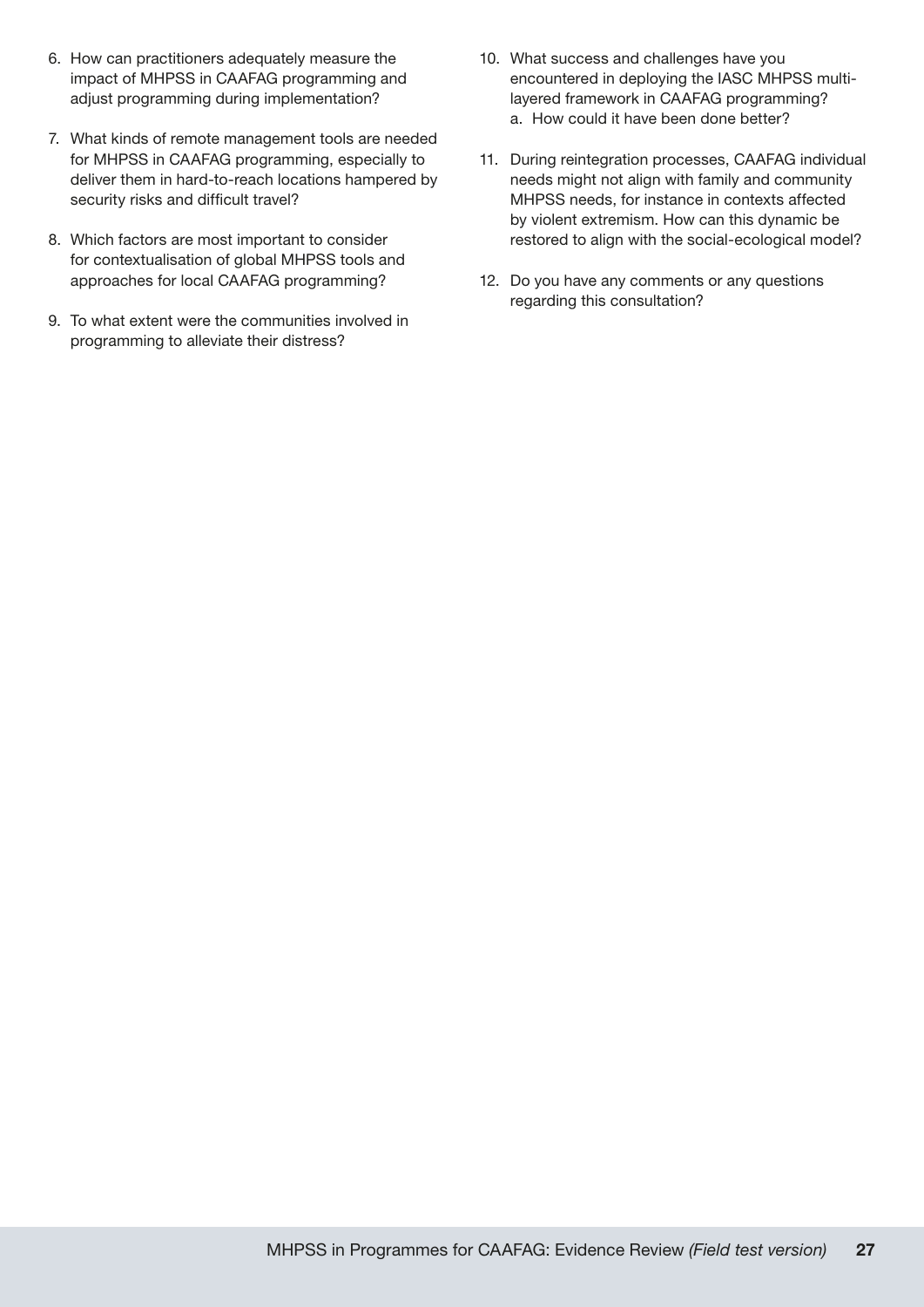### <span id="page-33-0"></span>Annex II. Considerations for consultations with youth with lived CAAFAG experiences

### Define Settings

• Conflict-affected Zone; Active combat Zones; … While a considerable number of children are active in direct combat, many are affected by armed conflict through support roles such as cleaners, cooks, messengers, etc. Children are also affected by armed conflict through sexual violation, abduction or kidnapping by armed forces or armed groups.

#### Define Profile

- Age (what is the definitive age group).
- Gender (Experiences are different for boys and girls, with specific vulnerabilities for both. Girls can experience sexual abuse, unwanted pregnancy, and unsafe and unwanted abortion, and can suffer from health problems during pregnancy and childbirth. They may also face difficulties reintegrating with their families and communities if they return with children born during their association with armed forces or armed groups).
- Recruitment: Consider methodology of recruitment and on the other hand people born into it (many of them have never been in their country of origin before and can face stigma from family and community members on their return).

#### **Experiences**

- Direct and indirect: While a considerable number of children are active in direct combat, many are affected by armed conflict through support roles such as cleaners, cooks, messengers, etc. Children are also affected by armed conflict through sexual violation, abduction or kidnapping by armed forces or armed groups, and
- These children have faced considerable suffering including loss of family members, exposure to violence, surviving sexual violation and witnessing conflict, and many of them have never been in their country of origin before, and can face stigma from family and community members on their return.

#### • Reintegration difficulties

– Many also face difficulties reintegrating with their families and communities if they return with children born during their association with armed forces and armed groups.

#### • Need

- "Children associated with armed forces and armed groups (CAAFAG) experience heightened risk for mental health problems following their association such as anxiety, depression, and severe stress disorders, with notable increases in aggression and hostility." And … children with persistent mental health and psychosocial problems may face a more difficult pathway to social reintegration. A small percentage of children will struggle to function on a day-to-day basis, including children who may have had pre-existing mental health conditions or those who have endured particularly traumatic or severely distressing experiences.
- One of the most devastating outcomes for CAAFAG is the years of lost educational and economic opportunity. This can result in difficulties in attaining key lifecycle milestones. Many formerly associated children reported these challenges to be more problematic than the actual experiences of the war.
- Use of MHPSS services and access to other services:
	- Without a comprehensive multi-layered approach which includes specialised mental health care, these children may be vulnerable to violence, abuse and exploitation of all kinds, including re-recruitment by armed forces or armed groups.
	- UNICEF's approach to addressing the varying and complex needs of these children is to ensure access to integrated and specialised psychological and psychiatric services, established within a multisectoral and multi-layered system of support (in accordance with the Interagency (IASC) Guidelines on Mental Health and Psychosocial Support in Emergency) for children who are likely to have different reactions to war and their alleged association with armed forces and armed groups, and different coping resources, social supports and needs.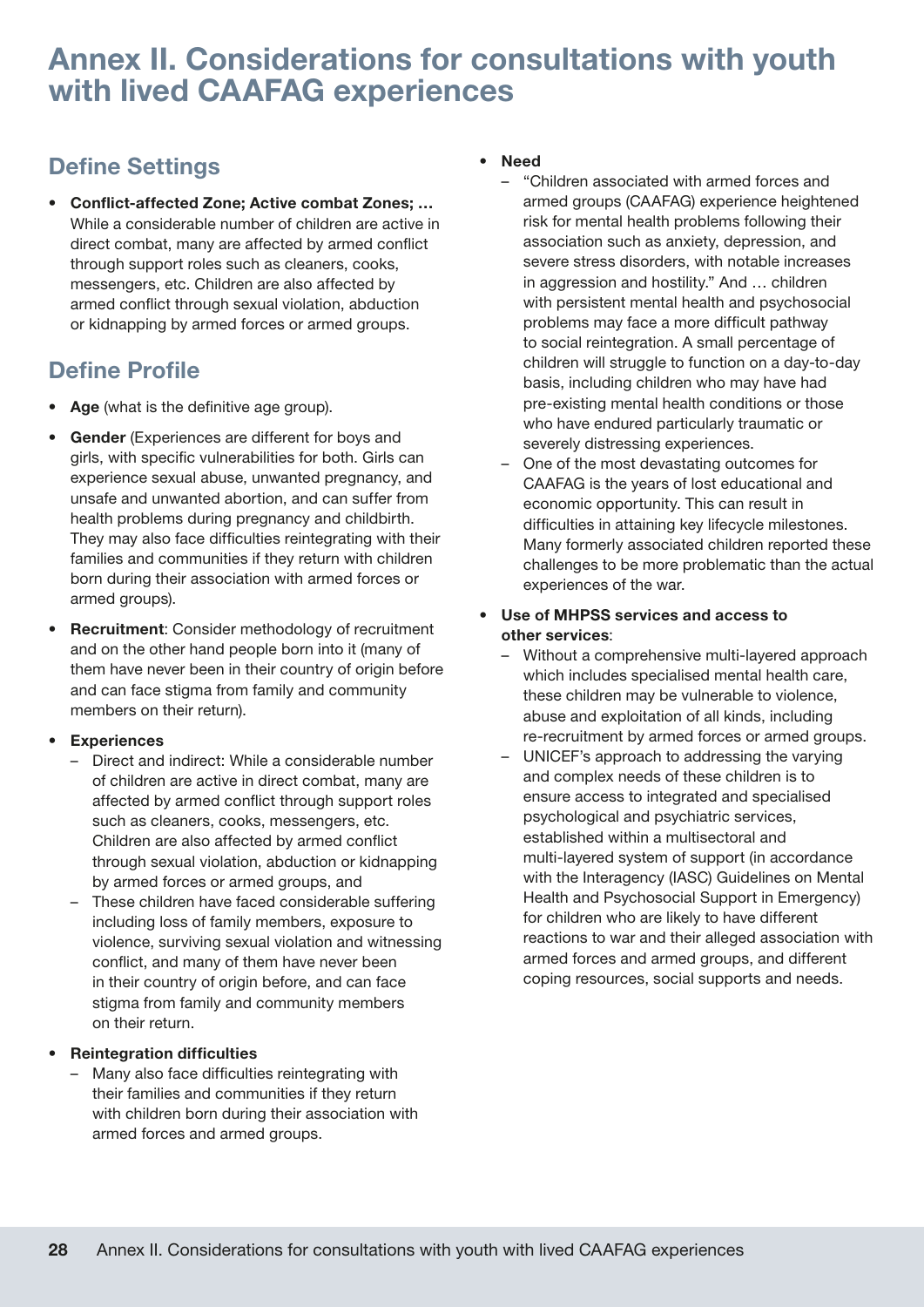### Define Consultation Process

#### • Questions:

- Look up similar work done, and questions used
- Consult with an ex-CAFAAG to support development of questions in alignment with the expected objective for project
- Workshop process to co-design and finalise questions to be used.
- Networks: Get support from networks (from advisory group, other networks) connected to the defined settings.
- Safety: Consider safe engagement processes by engaging with existing CAAFAG networks that work with young people to co-facilitate/directly engage with young people from their network during these consultations.

#### • Facilitation:

- Facilitators should be able to speak local language (otherwise we need to provide translation)
- Research officer to synthesize consultation content

#### • Platform:

- Virtual survey and zoom
- Consider limitations and allowances for both
- Engagement: This is going to be a one-to-one consultation
- Target number vs Minimum required number: 15
- **Context Considerations: Perspectives will differ** even with similar experiences; the consultations must account for context differences across regions and experiences. If we end up with too many interests, we will go through a prioritization process (using the person profile above) to determine those that cover as much of the varying contexts as possible.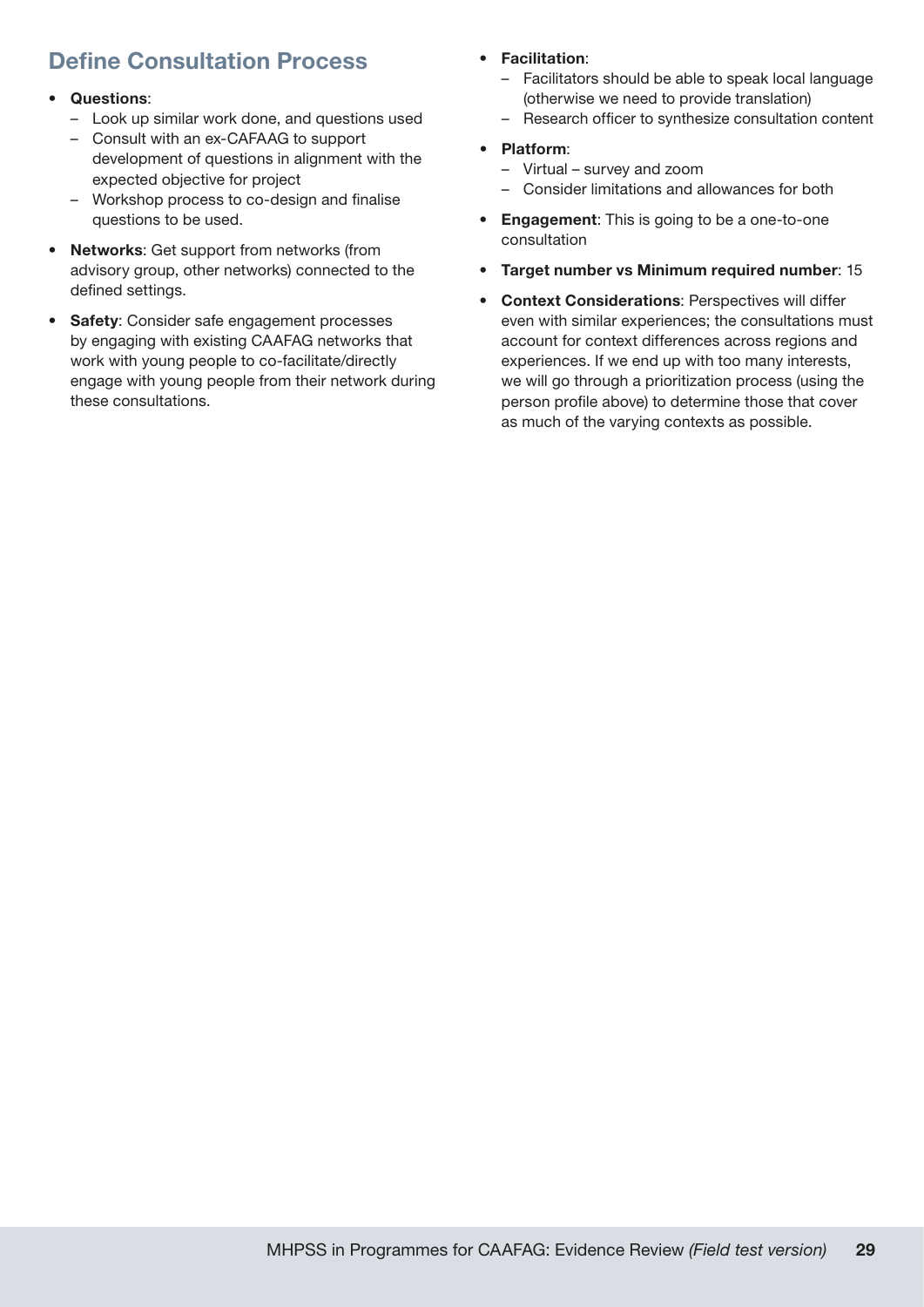### <span id="page-35-0"></span>**References**

Ager, A., Akesson, B., Stark, L., Flouri, E., Okot, B., McCollister, F. & Boothby, N. (2011). 'The impact of the school‐based Psychosocial Structured Activities (PSSA) program on conflict‐affected children in Northern Uganda'. *Journal of child psychology and psychiatry*, 52(11), 1124-1133.

Ager, A. & Metzler, J. (2017). 'Where there is no intervention: Insights into processes of resilience supporting war-affected children'. *Peace and Conflict: Journal of Peace Psychology*, 23(1), 67.

Ager, A., Stark, L., Olsen, J., Wessells, M. & Boothby, N. (2010). 'Sealing the past, facing the future: an evaluation of a program to support the reintegration of girls and young women formerly associated with armed groups and forces in Sierra Leone'. *Girlhood Studies*, 3(1), 70-93.

Akello, G., Reis, R. & Richters, A. (2010). 'Silencing distressed children in the context of war in northern Uganda: An analysis of its dynamics and its health consequences'. *Social Science & Medicine*, 71(2), 213-220.

Alliance for Child Protection in Humanitarian Action (2020). *Key Messages and Considerations for Programming for Children Associated with Armed Forces or Armed Groups During the COVID-19 Pandemic*, Version 1, May 2020.

Amone-P'Olak, K., Dokkedahl, S. B. & Elklit, A. (2017). 'Post-traumatic stress disorder among child perpetrators and victims of violence from the Northern Uganda civil war: Findings from the WAYS study'. *Journal of Psychology in Africa*, 27(3), 235-242. <http://dx.doi.org/10.1080/14330237.2017.1321849>

Amone-P'Olak, K. (2018). 'Burning the bridge: recruitment and indoctrination of children in Northern Uganda by the Lord's Resistance Army (LRA)'. In Overland, G., Andersen, A., Førde, K. E., Grødum, K. and Salomonsen, J. (eds). *Violent Extremism in the 21st Century: International Perspectives*. Cambridge Scholars Publishing: Newcastle. pp. 159-182. ISBN-13: 978-1-5275-1580-2 and ISBN-10: 1-5275-1580-X.

Amone-P'Olak, K. (2009). 'Torture against children in rebel captivity in Northern Uganda: physical and psychological effects and implications for clinical practice'. *Torture*, 19(2):102-117.

Amone-P'Olak, K., Garnefski, N. & Kraaij, V. (2007). 'The impact of war experiences and physical abuse on formerly abducted boys in northern Uganda. *South African Psychiatry Review*, 10, 76-82.

Amone-P Olak, K., Lekhutlile, T.M., Ovuga, E., et al., (2016). 'Sexual violence and general functioning among formerly abducted girls in Northern Uganda: The mediating roles of stigma and community relations – the WAYS Study'. *BMC Public Health*, 16:64. <https://doi.org/10.1186/s12889-016-2735-4>

Amone-P'Olak, K., Lekhutlile J.M., Meiser J., Steedman R. & Ovuga E (2014). 'Mediators of the relation between war experiences and suicidal ideation among former child soldiers in northern Uganda. The WAYS study'. *BMC Psychiatry*, 14, 1-9.

Anderson, R. (2016). 'Family involvement in the reintegration of former child soldiers in Sierra Leone: A critical examination'. In G. Prontera, W. Aschauer, J. Buckley, H. Embachler, A. Lichtblau & J-D. Steinert (eds.), *Children and War: Past and Present Volume II* (Vol. II, pp. 103-117). Helion and Company Ltd.

Annan, J., Blattman, C., Mazurana, D. & Carlson, K. (2011). 'Civil war, reintegration, and gender in Northern Uganda'. *Journal of conflict resolution*, 55(6), 877-908.

Antić, A. (2021). 'Decolonizing madness? Transcultural psychiatry, international order and birth of a "global psyche" in the aftermath of the Second World War'. *Journal of Global History*, 1-22.

Articolo12 and International Rescue Committee (2020). *Children associated with armed forces and armed groups – prevention and reintegration: Desk review to inform the 'Growing Stronger Together!' parenting program*. Washington DC: IRC and USAID.

Attanayake V et al., 2009. 'Prevalence of Mental Disorders among Children Exposed to War: A Systematic Review of 7,920 Children'. *Medicine, Conflict, and Survival*, 25(1):4–19.

Bangpan, M., Dickson, K., Felix, L. and Chiumento, A. (2017). *The impact of mental health and psychosocial support interventions on people affected by humanitarian emergencies: A systematic review*. Oxford: Humanitarian Evidence Programme.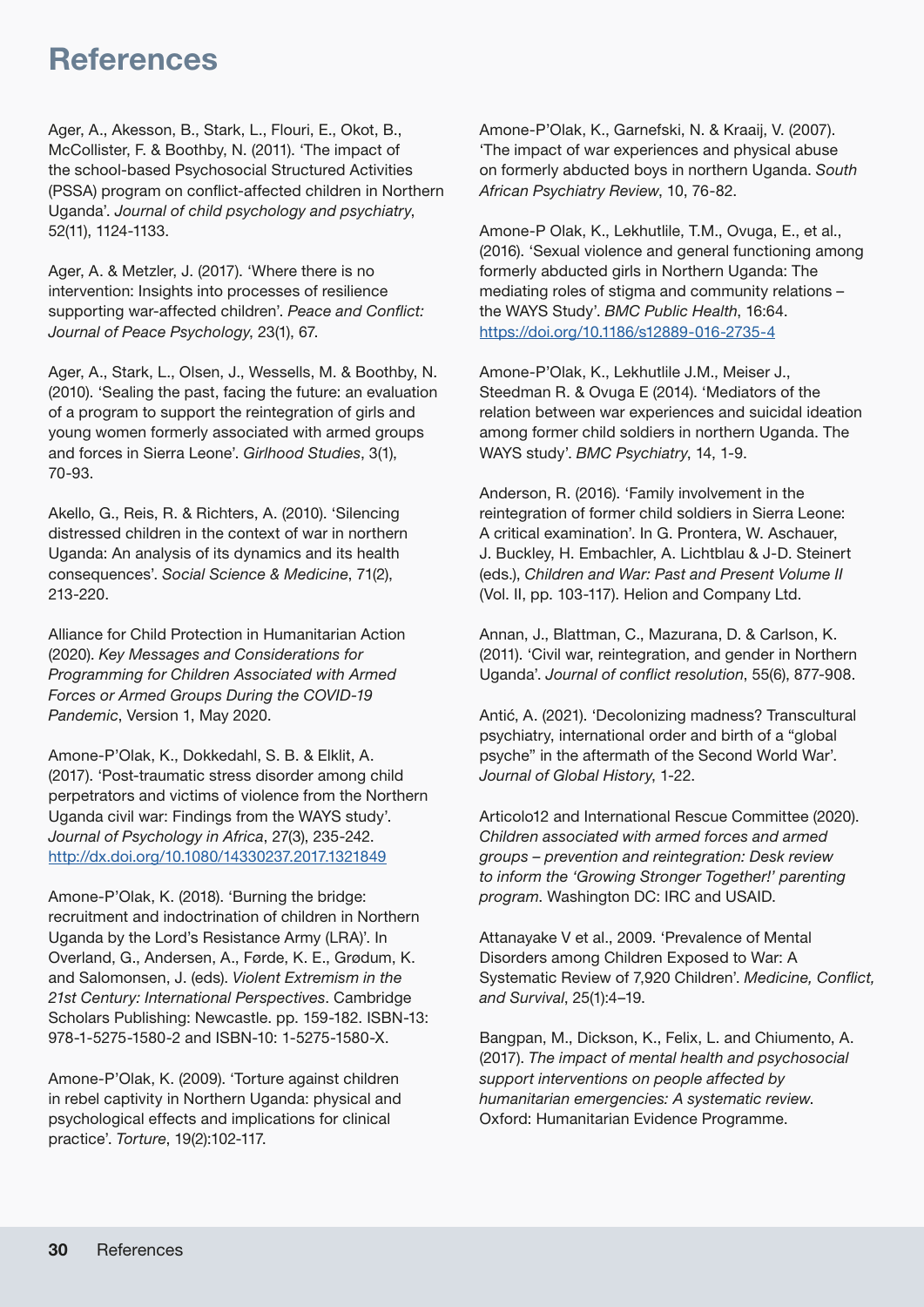Barnhart, D. A., Farrar, J., Murray, S. M., et al. (2020). 'Lay-worker delivered home visiting promotes early childhood development and reduces violence in Rwanda: A randomised pilot.' *[Journal of Child and](https://link.springer.com/journal/10826) [Family Studies](https://link.springer.com/journal/10826)*, 29, 1804-1817.

Barron, I. G., Abdallah, G. & Smith, P. (2013). 'Randomised control trial of a CBT trauma recovery program in Palestinian schools'. *Journal of Loss and Trauma*, 18(4), 306-321.

Bayer, C., Klasen, F. & Adam, H. (2007). 'Association of trauma and PTSD symptoms with openness to reconciliation and feelings of revenge among former Ugandan and Congolese Child Soldiers'. *Journal of American Medical Association*, 298(5), 555-559.

Beah, I. (2007). *A long way gone: memoirs of a boy soldier*. New York: Farrar, Straus and Giroux.

Betancourt, T. S., Brennan, R. T., Rubin-Smith, J., Fitzmaurice, G. M. & Gilman, S. E. (2010). 'Sierra Leone's former child soldiers: a longitudinal study of risk, protective factors, and mental health'. *Journal of the American Academy of Child & Adolescent Psychiatry*, 49(6), 606-615.

Betancourt, T. S. & Ettien, A. (2010). *Transitional justice and youth formerly associated with armed forces and armed groups: acceptance, marginalization and psychosocial adjustment.* Innocenti Working Papers No. 2010-17. New York: United Nations

Betancourt, T. S., Hansen, N., Farrar, J., et al. (2021). 'Youth Functioning and Organizational Success for West African Regional Development (Youth FORWARD): Study Protocol'. *Psychiatric Services*, 72(5), 563-570.

Betancourt, T. S., Thomson, D. L., Brennan, R. T., Antonaccio, C. M., Gilman, S. E. & VanderWeele, T. J. (2020). 'Stigma and acceptance of Sierra Leone's child soldiers: a prospective longitudinal study of adult mental health and social functioning'. *Journal of the American Academy of Child & Adolescent Psychiatry*, 59(6), 715-726.

Betancourt, T. S., Thomson, D. & VanderWeele, T. J. (2018). 'War-related traumas and mental health across generations'. *JAMA psychiatry*, 75(1), 5-6.

Betancourt, T. S., Meyers-Ohki, S. E., Charrow, A. P. & Tol, W. A. (2013). 'Interventions for children affected by war: An ecological perspective on psychosocial support

and mental health care'. *Harvard Review of Psychiatry*, 21(2), 70-91.

Betancourt, T. S., Newnham, E. A., McBain, R. & Brennan, R. T. (2013). 'Post-traumatic stress symptoms among former child soldiers in Sierra Leone: follow-up study'. *The British Journal of Psychiatry*, 203(3), 196-202.

Betancourt, T. S., Simmons, S., Borisova, I., Brewer, S. E., Iweala, U. & De La Soudière, M. (2008). 'High hopes, grim reality: Reintegration and the education of former child soldiers in Sierra Leone'. *Comparative Education Review*, 52(4), 565-587.

Betancourt, T. S., Williams, T. P., Kellner, S. E., Gebre-Medhin, J., Hann, K. & Kayiteshonga, Y. (2012). 'Interrelatedness of child health, protection and wellbeing: An application of the SAFE model in Rwanda'. *Social Science & Medicine*, 74(10), 1504-1511.

Betancourt, T.S., Borisova, I., Rubin-Smith, J.E., Gingerich, T., Williams, T. & Agnew-Blais, J. (2008). *Psychosocial adjustment and social reintegration of children associated with armed forces and armed groups: The state of the field and future directions.* Austin, TX: Psychology Beyond Borders.

Betancourt, T. S. & Khan, K. T. (2008). 'The mental health of children affected by armed conflict: Protective processes and pathways to resilience'. *International Review of Psychiatry*, 20(3), 317-328.

Blattman, C. (2009). 'From violence to voting: War and political participation in Uganda'. *American Political Science Review*, 103(2), 231-247.

Blattman, C. & Annan, J. (2010). 'The consequences of child soldiering'. *The Review of Economics and Statistics*, 92(4), 882-898.

Bolton, P., Bass, J., Betancourt, T., Speelman, L., Onyango, G., Clougherty, K. F., Neugebauer, R., Murray, L. & Verdeli, H. (2007). 'Interventions for depression symptoms among adolescent survivors of war and displacement in northern Uganda: a randomised controlled trial'. *Jama*, 298(5), 519-27.

Boothby, N. (2006). 'When Former Child Soldiers Grow Up. In Boothby, N., A. Strang & M.G. Wessells, (eds.) *A World Turned Upside Down: Social Ecological Approaches to Children in War Zones*. (pp. 155-178). Boulder: Kumarian Press, a Division of Lynne Rienner Publishers.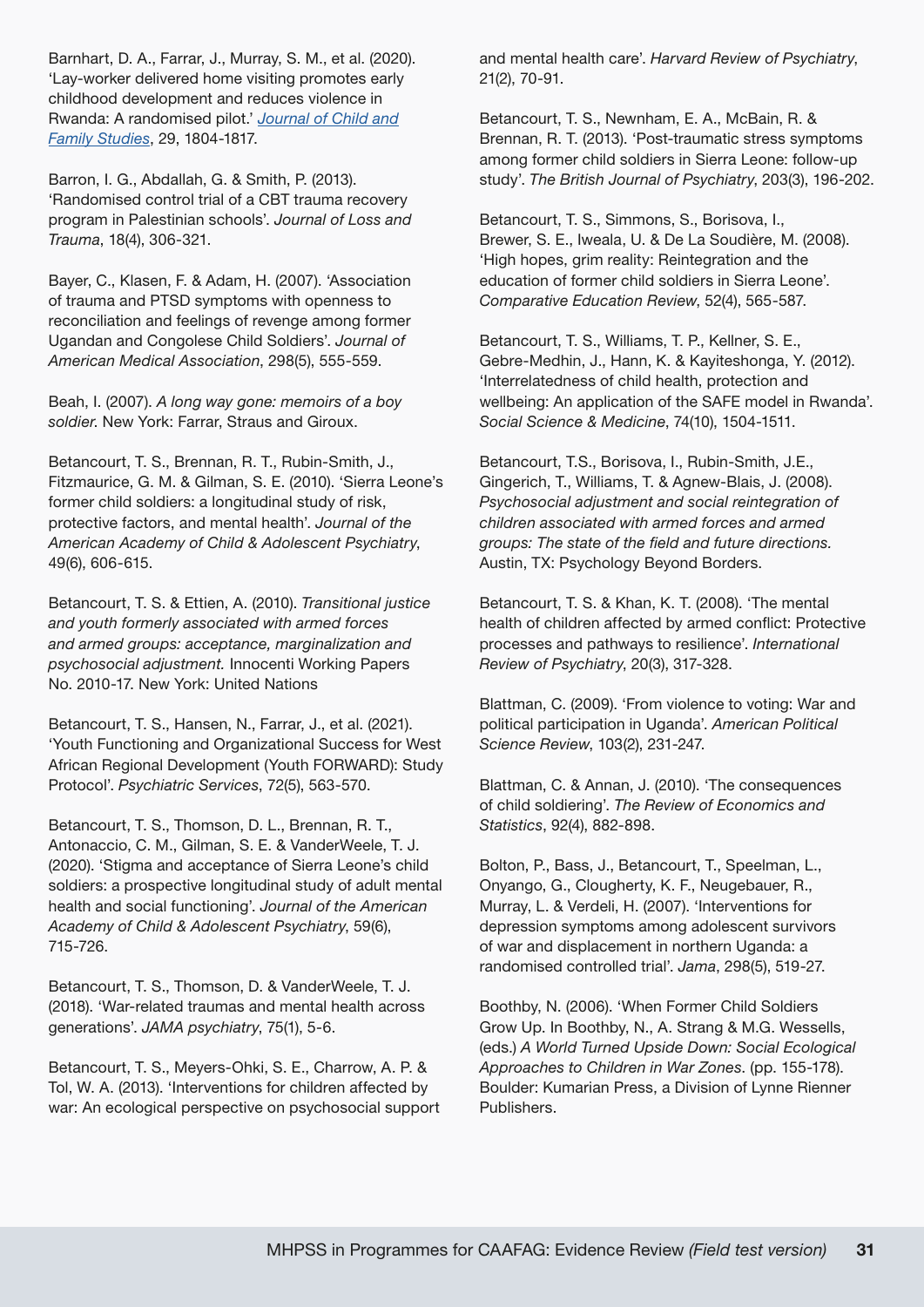Brown, F. L., de Graaff, A. M., Annan, J. &

Betancourt, T. S. (2017). 'Annual Research Review: Breaking cycles of violence – a systematic review and common practice elements analysis of psychosocial interventions for children and youth affected by armed conflict'. *Journal of Child Psychology and Psychiatry*, 58(4), 507-524.

Brown, F. L., Steen, F., Taha, K., Aoun, M., Bryant, R. A., Jordans, M.J.D, … & Akhtar, A. (2019). Early adolescent skills for emotions (EASE) intervention for the treatment of psychological distress in adolescents: study protocol for randomised controlled trials in Lebanon and Jordan. *Trials*, 20(1), 1-11.

Child Protection Working Group (2019). A review of the humanitarian mental health and psychosocial needs and gaps in West Bank and Gaza. Retrieved from: [https://www.unicef.org/sop/media/1031/file/MHPSS%20](https://www.unicef.org/sop/media/1031/file/MHPSS%20Rapid%20Review%20Palestine%202019.pdf) [Rapid%20Review%20Palestine%202019.pdf](https://www.unicef.org/sop/media/1031/file/MHPSS%20Rapid%20Review%20Palestine%202019.pdf)

Child Soldiers International (2019). Child soldier levels doubled since 2012 and girls' exploitation is rising. Retrieved from [https://reliefweb.int/report/world/child](https://reliefweb.int/report/world/child-soldier-levels-doubled-2012-and-girls-exploitation-rising)[soldier-levels-doubled-2012-and-girls-exploitation-rising](https://reliefweb.int/report/world/child-soldier-levels-doubled-2012-and-girls-exploitation-rising)

Cilliers, J., Dube, O. & Siddiqi, B. (2016) 'Reconciling after civil conflict increases social capital but decreases individual wellbeing'. *Science*, 352(6287), 787-794.

Cohen, J. A., Mannarino, A. P., Kliethermes, M. & Murray, L. A. (2012). Trauma-focused CBT for youth with complex trauma'. *Child Abuse & Neglect*, 36(6), 528-541.

Denov, M. (2010). 'Coping with the trauma of war: Former child soldiers in post-conflict Sierra Leone'. *International Social Work*, 53(6), 791-806.

Denov, M. (2019). 'Children born of conflict-related sexual violence within armed groups: a case study of northern Uganda'. In *Research Handbook on Child Soldiers*. UK, Chelmsford: Edward Elgar Publishing.

Denov, M. & Kahn, S. (2019). '"They Should See Us as a Symbol of Reconciliation": Youth Born of Genocidal Rape in Rwanda and the Implications for Transitional Justice'. *Journal of Human Rights Practice*, 11(1), 151-170.

Denov, M. & Maclure, R. (2009). 'Girls and small arms in Sierra Leone: Victimisation, participation and resistance'. In *Sexed pistols: The gendered impacts of small arms and light weapons*, 51-80, United Nations University Press.

Denov, M. & Shevell, M. C. (2021). 'An arts-based approach with youth born of genocidal rape in Rwanda: The river of life as an autobiographical mapping tool'. *Global Studies of Childhood*, 11(1), 21-39.

Denov, M., Green, A., Lakor, A. A. & Arach, J. (2018). 'Mothering in the aftermath of forced marriage and wartime rape: The complexities of motherhood in post-war northern Uganda'. *Journal of the Motherhood Initiative for Research and Community Involvement*, 9(1).

Denov, M. & Akesson, B. (eds.) (2017). *Children affected by armed conflict: Theory, method, and practice*. Columbia University Press.

De Silva, H., Hobbs, C. & Hanks, H. (2001). 'Conscription of children in armed conflict – a form of child abuse. A study of 19 former child soldiers'. *Child Abuse Review: Journal of the British Association for the Study and Prevention of Child Abuse and Neglect*, 10(2), 125-134.

Eggerman, M. & Panter-Brick, C. (2010). 'Suffering, hope, and entrapment: Resilience and cultural values in Afghanistan'. *Social Science & Medicine*, 71(1), 71-83.

Ertl, V., Pfeiffer, A., Schauer, E., Elbert, T. & Neuner, F. (2011). 'Community-implemented trauma therapy for former child soldiers in Northern Uganda: a randomised controlled trial'. *Jama*, 306(5), 503-512.

Estrada-Fuentes, M. (2018). 'Performative Reintegration: Applied Theatre for Conflict Transformation in Contemporary Colombia'. *Theatre Research International*, 43(3), 291-304.

Fazel, M., Reed, R. V., Panter-Brick, C. & Stein, A. (2012). 'Mental health of displaced and refugee children resettled in high-income countries: risk and protective factors'. *The Lancet*, 379(9812), 266-282.

Fazel, M., Patel, V., Thomas, S. & Tol, W. (2014). 'Mental health interventions in schools in low-income and middle-income countries'. *The Lancet Psychiatry*, 1(5), 388-398.

Fernando, C. & Ferrari, M. (2013). *Handbook of resilience in children of war*. New York: Springer.

Freeman, J. A. (2020). 'The mental, reproductive, and physical health impacts of boy children's association with armed forces and armed groups'. *Child Abuse & Neglect*, 107(104626).

Global Coalition for Reintegration of Child Soldiers (2020). *Gaps and Needs for the Successful Reintegration of Children Associated with Armed Groups or Armed Forces*.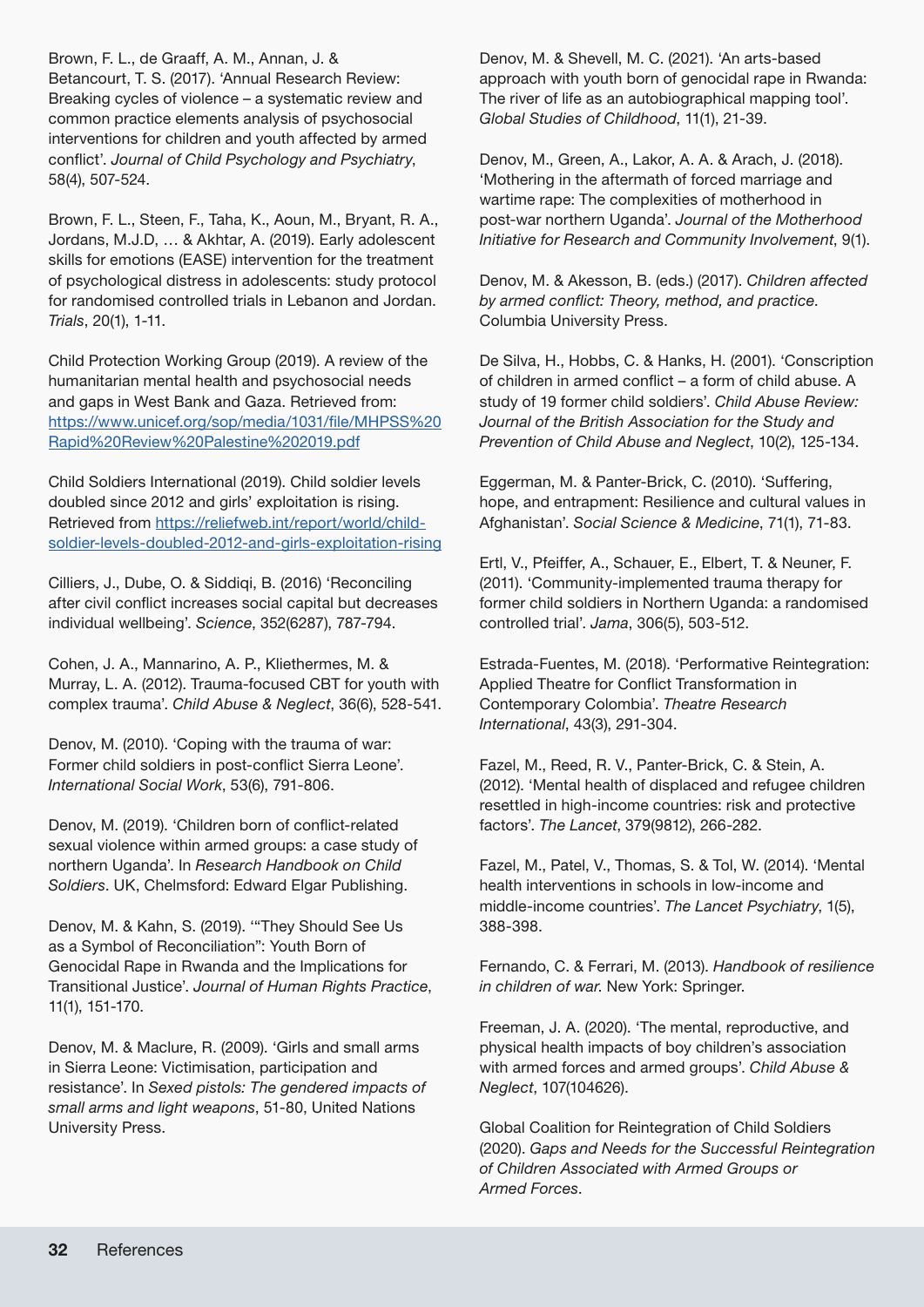Grantham-McGregor, S. & Smith, J. A. (2016). 'Extending the Jamaican early childhood development intervention'. *Journal of Applied Research on Children: Informing Policy for Children at Risk*, 7(2), 4.

Haer, R. (2017). 'The study of child soldiering: issues and consequences for DDR implementation'. *Third World Quarterly*, 38(2), 450-466.

Hallegatte, S., Rentschler, J. & Walsh, B. (2018). Building Back Better. [https://openknowledge.worldbank.org/](https://openknowledge.worldbank.org/handle/10986/29867) [handle/10986/29867](https://openknowledge.worldbank.org/handle/10986/29867)

Harrison, S., Chemaly, W., Hanna, F., Polutan-Teulières, N. & Ventevogel, P. (2021). 'Engagement of protection actors in MHPSS: the need for cross-sectoral cooperation'. *Forced Migration Review*, 66, 9-11.

Healy, S., Borowiak, C., Pavlovskaya, M. & Safri, M. (2018). 'Commoning and the politics of solidarity: Transformational responses to poverty'. *Geoforum*.

Hermenau, K., Hecker, T., Schaal, S., Maedl, A. & Elbert, T. (2013). 'Addressing post-traumatic stress and aggression by means of narrative exposure: A randomized controlled trial with ex-combatants in the Eastern DRC'. *Journal of Aggression, Maltreatment & Trauma*, 22(8), 916-934.

Hill, K. & Langholtz, H. (2003). 'Rehabilitation programs for African child soldiers'. *Peace Review*, 15(3), 279-285.

Ibrahim, H., Ertl, V., Catani, C., Ismail, A. A. & Neuner, F. (2018). 'Trauma and perceived social rejection among Yezidi women and girls who survived enslavement and genocide'. *BMC Medicine*, 16(1), 1-11.

Inter-Agency Standing Committee (2007). *Guidelines on Mental Health and Psychosocial Support in Emergency Settings*. Geneva, 11-12.

Inter-Agency Standing Committee. (2019). *Community-Based Approaches to MHPSS Programmes: A Guidance Note*.

Jabbar, S. & Betawi, A. (2019). 'Children express: war and peace themes in the drawings of Iraqi refugee children in Jordan'. *International Journal of Adolescence and Youth*, 24(1), 1-18.

Jensen, S. K., Sezibera, V., Murray, S. M., Brennan, R. T. & Betancourt, T. S. (2020). 'Intergenerational impacts of trauma and hardship through parenting'. *Journal of Child Psychology and Psychiatry*.

Johannessen, S. & Holgersen, H. (2014). 'Former child soldiers' problems and needs: Congolese experiences'. *Qualitative Health Research*, 24(1), 55-66.

Jordans, M.J.D., Pigott, H. & Tol, W.A. (2016). 'Interventions for children affected by armed conflict: a systematic review of mental health and psychosocial support in low-and middle-income countries'. *Current Psychiatry Reports*, 18(1), 9.

Jordans, M.J.D., Tol, W.A., Komproe, I.H. & de Jong, J.V.T.M. (2009). 'Systematic review of evidence and treatment approaches: Psychosocial and mental health care for children in war'. *Child and Adolescent Mental Health*, 14, 2-14.

Karadzhov, D. (2015). 'Assessing resilience in waraffected children and adolescents: A critical review'. *Journal of European Psychology Students*, 6(3), 1-13.

Kienzler, H. (2019). 'Mental Health System Reform in Contexts of Humanitarian Emergencies: Toward a Theory of "Practice-Based Evidence"'. *Cult Med Psychiatry*, 43, 636-662.

Klasen, F., Reissmann, S., Voss, C. & Okello, J. (2015). 'The guiltless guilty: Trauma-related guilt and psychopathology in former Ugandan child soldiers'. *Child Psychiatry & Human Development*, 46(2), 180–193.

Kohrt, B.A., Yang, M., Rai, S., Bhardwaj, A., Tol, W.A. & Jordans, M.J.D. (2016). 'Recruitment of child soldiers in Nepal: Mental health status and risk factors for voluntary participation of youth in armed groups'. *Peace and Conflict: Journal of Peace Psychology*, 22(3), 208.

Kohrt, B.A., Jordans, M.J.D. & Morley, C.A. (2010). 'Four principles of mental health research and psychosocial intervention for child soldiers: Lessons learned from Nepal'. *International Psychiatry*, 7, 58-60.

Kohrt, B.A., Jordans, M.J.D., Tol, W.A., Speckman, R.A., Maharjan, S.M., Worthman, C.M. & Komproe, I.H. (2008). 'Comparison of mental health between former child soldiers and children never conscripted by armed groups in Nepal'. *Jama*, 300(6), 691-702.

Kohrt et al. (2010) 'Socio-ecology of child soldiers'. *Transcultural Psychiatry*, 47, 727-753.

Kohrt, B. A. & Worthman, C. M. (2009). 'Gender and anxiety in Nepal: the role of social support, stressful life events, and structural violence'. *CNS Neuroscience & Therapeutics*, 15(3), 237-248.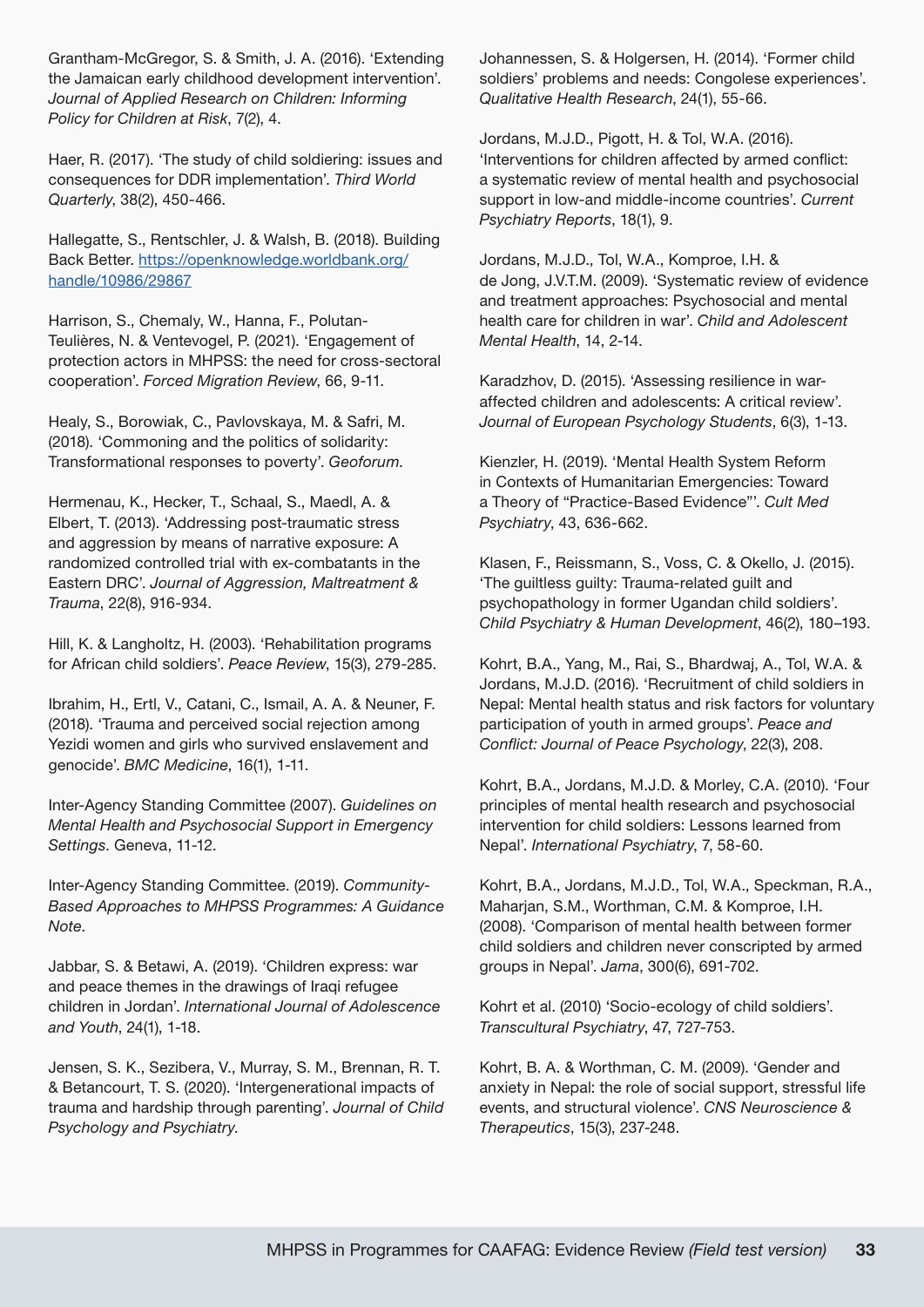Ladisch, V. (2013) 'Child soldiers: passive victims? Former child soldiers need the space to discuss their past and put it into context, before rehabilitation can begin'. Al Jazeera. Retrieved from: [https://www.aljazeera.com/opinions/2013/11/21/child](https://www.aljazeera.com/opinions/2013/11/21/child-soldiers-passive-victims/)[soldiers-passive-victims/](https://www.aljazeera.com/opinions/2013/11/21/child-soldiers-passive-victims/)

Onyut, L.P., Neuner, F., Schauer, E., Ertl, V., Odenwald, M., Schauer, M. & Elbert, T. (2005). 'Narrative Exposure Therapy as a treatment for child war survivors with posttraumatic stress disorder: Two case reports and a pilot study in an African refugee settlement'. *BMC Psychiatry*, 5(1), 1-9.

Machel, G. (1996). *Impact of armed conflict on children* (p. 19). New York: UN.

Martuscelli, P.N. & Villa, R.D. (2018). 'Child soldiers as peace-builders in Colombian peace talks between the government and the FARC–EP'. *Conflict, Security & Development*, 18(5), 387-408.

McKay, S. (2004). 'Reconstructing fragile lives: Girls' social reintegration in northern Uganda and Sierra Leone'. *Gender & Development*, 12(3), 19-30.

McKay, S. & Mazurana, D.E. (2004). *Where are the girls? Girls in fighting forces in Northern Uganda, Sierra Leone and Mozambique: Their lives during and after war*. Montreal: Rights & Democracy.

McMullen, J., O'Callaghan, P., Shannon, C., Black, A. & Eakin, J. (2013). 'Group trauma‐focused cognitive‐ behavioural therapy with former child soldiers and other war-affected boys in the DR Congo: A randomised controlled trial'. *Journal of Child Psychology and Psychiatry*, 54(11), 1231-1241.

Medeiros, E., Shrestha, P.N., Gaire, H. & Orr, D.M. (2020). 'Life after armed group involvement in Nepal: A clinical ethnography of psychological wellbeing of former "child soldiers" over time'. *Transcultural Psychiatry*, 57(1), 183-196.

Mental Health Innovation Network (2 October 2020). 'Early Adolescent Skills for Emotions (EASE): a psychological intervention for young adolescents and their caregivers'. [https://www.mhinnovation.net/](https://www.mhinnovation.net/innovations/early-adolescent-skills-emotions-ease-psychological-intervention-young-adolescents-and?qt-content_innovation=1#qt-content_innovation) [innovations/early-adolescent-skills-emotions-ease](https://www.mhinnovation.net/innovations/early-adolescent-skills-emotions-ease-psychological-intervention-young-adolescents-and?qt-content_innovation=1#qt-content_innovation)[psychological-intervention-young-adolescents-and?qt](https://www.mhinnovation.net/innovations/early-adolescent-skills-emotions-ease-psychological-intervention-young-adolescents-and?qt-content_innovation=1#qt-content_innovation)[content\\_innovation=1#qt-content\\_innovation](https://www.mhinnovation.net/innovations/early-adolescent-skills-emotions-ease-psychological-intervention-young-adolescents-and?qt-content_innovation=1#qt-content_innovation)

Metzler, J., Diaconu, K., Hermosilla, S., Kaijuka, R., Ebulu, G., Savage, K. & Ager, A. (2019). 'Short‐ and longer‐term impacts of Child Friendly Space Interventions in Rwamwanja Refugee Settlement, Uganda'. *Journal of Child Psychology and Psychiatry*, 60(11), 1152-1163.

Miller, K.E. & Jordans, M.J.D. (2016). 'Determinants of children's mental health in war-torn settings: Translating research into action'. *Current Psychiatry Reports*, 18(6), 58.

Miller, K.E., Koppenol-Gonzalez, G.V., Arnous, M., Tossyeh, F., Chen, A., Nahas, N. & Jordans, M.J.D. (2020). 'Supporting Syrian families displaced by armed conflict: A pilot randomized controlled trial of the caregiver support intervention'. *Child Abuse & Neglect*, 106, 104512.

Mohamed, S. & Thomas, M. (2017). 'The mental health and psychological wellbeing of refugee children and young people: An exploration of risk, resilience and protective factors'. *Educational Psychology in Practice*, 33(3), 249-263.

Moore, J. & Metz A. (2020). 'Providing Implementation Support for Program Adaptations in a COVID-19 Environment'. National Implementation Research Network.

Mukdarut, B., Chiumento, A., Dickson, K. & Felix, L. (2017). *The impact of mental health and psychosocial support interventions on people affected by humanitarian emergencies: a systematic review*. The Humanitarian Evidence Programme.

Murray, L.K., Skavenski, S., Kane, J.C., et al. (2015). 'Effectiveness of trauma-focused cognitive behavioural therapy among trauma-affected children in Lusaka, Zambia: a randomised clinical trial'. *JAMA Paediatrics*, 169(8), 761-769.

O'Callaghan, P., Branham, L., Shannon, C., Betancourt, T.S., Dempster, M. & McMullen, J. (2014). 'A pilot study of a family focused, psychosocial intervention with war-exposed youth at risk of attack and abduction in north-eastern Democratic Republic of Congo'. *Child Abuse & Neglect*, 38(7), 1197-1207.

O'Callaghan, P., McMullen, J., Shannon, C., Rafferty, H. & Black, A. (2013). 'A randomized controlled trial of trauma-focused cognitive behavioural therapy for sexually exploited war-affected Congolese girls'. *Journal of the American Academy of Child & Adolescent Psychiatry*, 52(4), 359-369.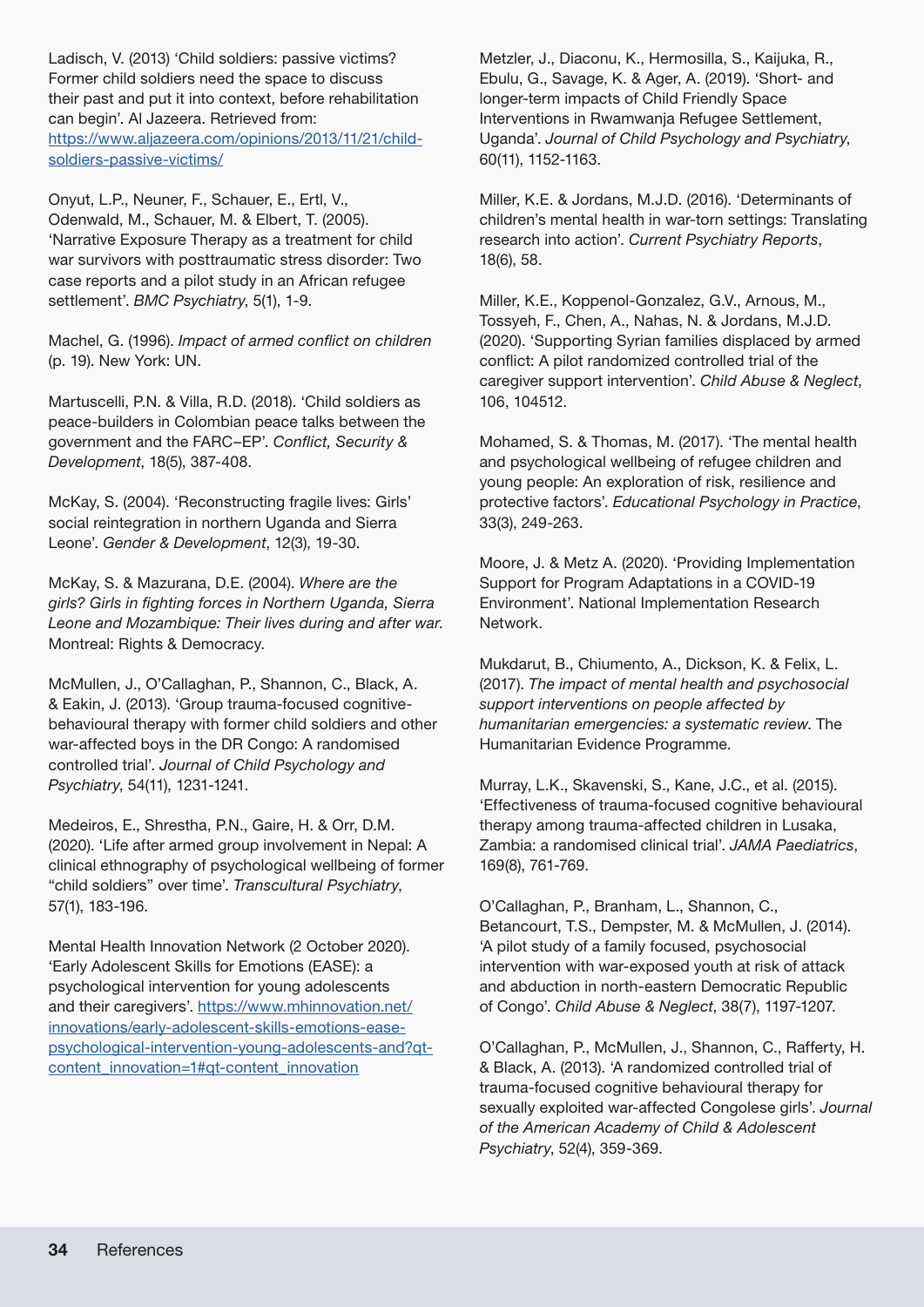O'Connor, R., Betancourt, T.S. & Enelamah, N.V. (2021). 'Safeguarding the lives of children affected by Boko Haram: application of the SAFE model of child protection to a rights-based situation analysis'. *Health and Human Rights*, 23(1), 27.

Okraku, O.O. & Yohani, S. (2020). 'Resilience in the Face of Adversity: a Focused Ethnography of Former Girl Child Soldiers Living in Ghana'. *Journal of International Migration and Integration*, 1-22.

O'Neil, R. (2018). 'How Do Families Try to Survive Yemen's Brutal War? Following a Spiral of Research to Unexpected Conclusions'. *University of New Hampshire Student Research Journal*, Spring 2018.

O'Neil, S. & Van Broeckhoven, K. (2018). *Cradled by Conflict: Child Involvement with Armed Groups on Contemporary Conflict*. New York: United Nations University.

Østby, G., Rustad, S.A. & Tollefsen, A.F. (2020). 'Children Affected by Armed Conflict, 1990–2019', *Conflict Trends*, 6. Oslo: PRIO.

Ovuga, E., Oyok, T.O. & Moro, E.B. (2008). 'Post-traumatic stress disorder among former child soldiers attending a rehabilitative service and primary school education in northern Uganda'. *African Health Sciences*, 8(3), 136-141.

Özerdem, A. & Podder, S. (2011). *Child soldiers: From recruitment to reintegration*. New York: Springer.

Peacock, S., Konrad, S., Watson, E., Nickel, D. & Muhajarine, N. (2013). 'Effectiveness of home visiting programs on child outcomes: a systematic review'. *BMC Public Health*, 13(1), 1-14.

Pedersen, G.A., Smallegange, E., Coetzee, A., Hartog, K., Turner, J., Jordans, M. J. & Brown, F. L. (2019). 'A systematic review of the evidence for family and parenting interventions in low-and middle-income countries: child and youth mental health outcomes'. *Journal of Child and Family Studies*, 28(8), 2036-2055.

Peters, K. (2007). 'Reintegration support for young ex-combatants: a right or a privilege?' *International Migration*, 45(5), 35-59

Purgato, M., Gross, A. L., Betancourt, T., Bolton, P. et al. (2018). 'Focused psychosocial interventions for children in low-resource humanitarian settings: A systematic review and individual participant data meta-analysis, *The Lancet Global Health*, 6, 390-400.

Rosenau, W., Espach, R., Ortiz, R.D. & Herrera, N. (2014). 'Why they join, why they fight, and why they leave: learning from Colombia's database of demobilized militants'. *Terrorism and Political Violence*, 26(2), 277-285.

Ruf, M., Schauer, M., Neuner, F., Catani, C., Schauer, E. & Elbert, T. (2010). 'Narrative exposure therapy for 7 to 16‐year‐olds: A randomized controlled trial with traumatized refugee children'. *Journal of Traumatic Stress*, 23(4), 437-445.

Schaal, S., Elbert, T. & Neuner, F. (2009). 'Narrative exposure therapy versus interpersonal psychotherapy'. *Psychotherapy and psychosomatics*, 78(5), 298-306.

Schauer, M., Neuner, F. & Elbert, T. (2017). Narrative exposure therapy for children and adolescents (KIDNET). In *Evidence-based treatments for trauma related disorders in children and adolescents* (pp. 227-250). New York: Springer.

Shakya, A. (2011). 'Experiences of children in armed conflict in Nepal'. *Children and Youth Services Review*, 33(4), 557-563.

Singer, P. W. (2005). 'Child soldiers: The new faces of war'. *American Federation of Teachers*, Winter 2005/2006.

Stark, L. (2006). 'Cleansing the wounds of war: an examination of traditional healing, psychosocial health and reintegration in Sierra Leone'. *Intervention*, 4(3), 206-218.

Tay, A.K., Riley, A., Islam, R., Welton-Mitchell, C., et al. (2019). 'The culture, mental health and psychosocial wellbeing of Rohingya refugees: a systematic review'. *Epidemiology and Psychiatric Sciences*, 28(5), 489-494.

Thabet, A.A., Abed, Y. & Vostanis, P. (2004). 'Comorbidity of PTSD and depression among refugee children during war conflict'. *Journal of Child Psychology and Psychiatry*, 45, 533-542.

Their World (2016). *Explainer: Child Soldiers*. Their World: A Brighter Future for Every Child.

Thomason, K. (2016). 'Guilt and child soldiers'. *Ethical Theory & Moral Practice*, 19(1), 115-127.

Thomson, S. (2018). *Rwanda: from genocide to precarious peace*. Connecticut: Yale University Press.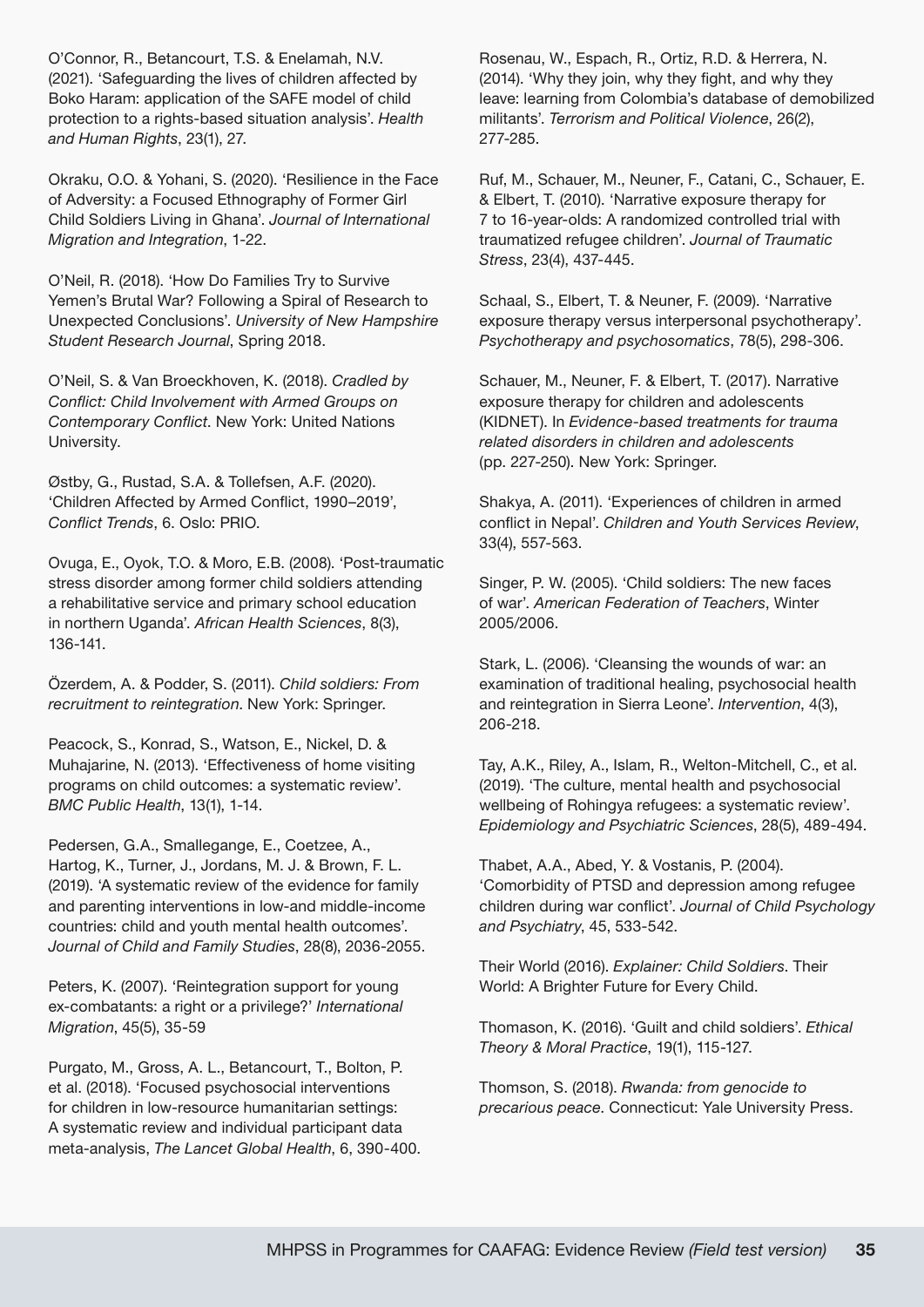Tol, W.A., Stavrou, V., Greene, M.C., Mergenthaler, C., Van Ommeren, M. & Moreno, C.G. (2013). 'Sexual and gender-based violence in areas of armed conflict: a systematic review of mental health and psychosocial support interventions'. *Conflict and Health*, 7(1), 1-9.

Tol, W.A., Jordans, M.J.D., Reis, R. & De Jong, J. (2008). 'Ecological resilience: working with child-related psychosocial resources in war-affected communities'. In *Treating traumatised children* (pp. 182-200). Oxford: Routledge.

Tol, W.A., Komproe, I.H., Jordans, M.J.D., et al. (2012). 'Outcomes and moderators of a preventive schoolbased mental health intervention for children affected by war in Sri Lanka: a cluster randomized trial'. *World Psychiatry*, 11(2), 114-122.

Tonheim, M. (2017). 'Repair, Stigmatisation or tolerance? Former girl soldiers' experience of their "homecoming"'. *Conflict, Security & Development*, 17:5, 429-449.

Tonheim, M. (2017). *A troublesome transition: Social reintegration of girl soldiers returning 'home'*. University of Bergen, Bergen Open Research Archive.

UNICEF (1997). *Cape Town Principles and Best Practices*. New York: UNICEF

UNICEF (2007). *The Paris Principles: Principles and Guidelines on Children Associated with Armed Forces or Armed Groups*. New York: UNICEF

UNICEF (2016). *The State of the World's Children: a fair chance for every child*. New York: UNICEF

United Nations (2021). Office of the Special Representative of the Secretary-General for Children and Armed conflict. 'Syria: Prolonged, High-Intensity Conflict Has Devastating Impacts on Children, Critical to Prioritize Survivors' Rights and Needs'. Retrieved from [https://childrenandarmedconflict.un.org/2021/05/](https://childrenandarmedconflict.un.org/2021/05/syria-prolonged-high-intensity-conflict-has-devastating-impacts-on-children-critical-to-prioritize-survivors-rights-and-needs/) [syria-prolonged-high-intensity-conflict-has-devastating](https://childrenandarmedconflict.un.org/2021/05/syria-prolonged-high-intensity-conflict-has-devastating-impacts-on-children-critical-to-prioritize-survivors-rights-and-needs/)[impacts-on-children-critical-to-prioritise-survivors](https://childrenandarmedconflict.un.org/2021/05/syria-prolonged-high-intensity-conflict-has-devastating-impacts-on-children-critical-to-prioritize-survivors-rights-and-needs/)[rights-and-needs/](https://childrenandarmedconflict.un.org/2021/05/syria-prolonged-high-intensity-conflict-has-devastating-impacts-on-children-critical-to-prioritize-survivors-rights-and-needs/)

United Nations (1959). *Declaration of the Rights of the Child*. Retrieved from [http://hrlibrary.umn.edu/instree/](http://hrlibrary.umn.edu/instree/k1drc.htm) [k1drc.htm](http://hrlibrary.umn.edu/instree/k1drc.htm)

United Nations (1989). Convention of the Rights of the Child. Retrieved from [https://www.ohchr.org/en/](https://www.ohchr.org/en/professionalinterest/pages/crc.aspx) [professionalinterest/pages/crc.aspx](https://www.ohchr.org/en/professionalinterest/pages/crc.aspx)

United Nations (2002). *Optional Protocol to the Convention on the Rights of the Child on the involvement of children in armed conflict*. Office of the Special Representative of the Secretary-General for Children and Armed Conflict. Retrieved from [https://childrenandarmedconflict.un.org/tools-for](https://childrenandarmedconflict.un.org/tools-for-action/optional-protocol/)[action/optional-protocol/](https://childrenandarmedconflict.un.org/tools-for-action/optional-protocol/)

United Nations (2013). *The Six Grave Violations Against Children During Armed Conflict: The Legal Foundation*. Office of the Special Representative of the Secretary-General for Children and Armed Conflict. Retrieved from [https://childrenandarmedconflict.un.org/publications/](https://childrenandarmedconflict.un.org/publications/WorkingPaper-1_SixGraveViolationsLegalFoundation.pdf) [WorkingPaper-1\\_SixGraveViolationsLegalFoundation.pdf](https://childrenandarmedconflict.un.org/publications/WorkingPaper-1_SixGraveViolationsLegalFoundation.pdf)

United Nations (2018). *Children in Armed Conflict: Report of the Secretary-General*, General Assembly Security Council. Retrieved from [https://www.un.org/](https://www.un.org/ga/search/view_doc.asp?symbol=S/2018/465&Lang=E&Area=UNDOC) [ga/search/view\\_doc.asp?symbol=S/2018/465&Lang=E](https://www.un.org/ga/search/view_doc.asp?symbol=S/2018/465&Lang=E&Area=UNDOC) [&Area=UNDOC](https://www.un.org/ga/search/view_doc.asp?symbol=S/2018/465&Lang=E&Area=UNDOC)

United Nations (n.d.). *Child Recruitment and Use*. Office of the Special Representative of the Secretary-General for Children and Armed Conflict. Retrieved from [https://childrenandarmedconflict.un.org/six-grave](https://childrenandarmedconflict.un.org/six-grave-violations/child-soldiers/)[violations/child-soldiers/](https://childrenandarmedconflict.un.org/six-grave-violations/child-soldiers/)

United States Institute of Peace (2019). Task Force on Extremism in Fragile States, *Preventing Extremism in Fragile States*, Washington, DC: 19.

Vandenhole, W., Derluyn, I., Parmentier, S. & Mels, C. (2015). 'Victims and/or perpetrators? Towards an interdisciplinary dialogue on child soldiers'. *BMC International Health and Human Rights*, 15(1), 1-13.

Vargas, G.A. & Restrepo-Jaramillo, N. (2016). 'Child Soldiering in Colombia: Does Poverty Matter?' *Civil Wars*, 18(4), 467-487.

Ward, J. & Stone, L. (2018). *Children associated with armed forces and armed groups and GBViE programming*. UNICEF Knowledge Product: CAAFAG and GBViE Programming. London: UNICEF GBViE Helpdesk

Weine, S., Brahmbatt, Z., Cardeli, E. & Ellis, H. (2020). 'Rapid review to inform the rehabilitation and reintegration of child returnees from the Islamic State'. *Annals of Global Health*, 86(1).

Weissbecker, I., Hanna, F., El Shazly, M., Gao, J. & Ventevogel, P. (2019). 'Integrative mental health and psychosocial support interventions for refugees in humanitarian crisis settings'. In *An Uncertain Safety* (pp. 117-153). New York: Springer.